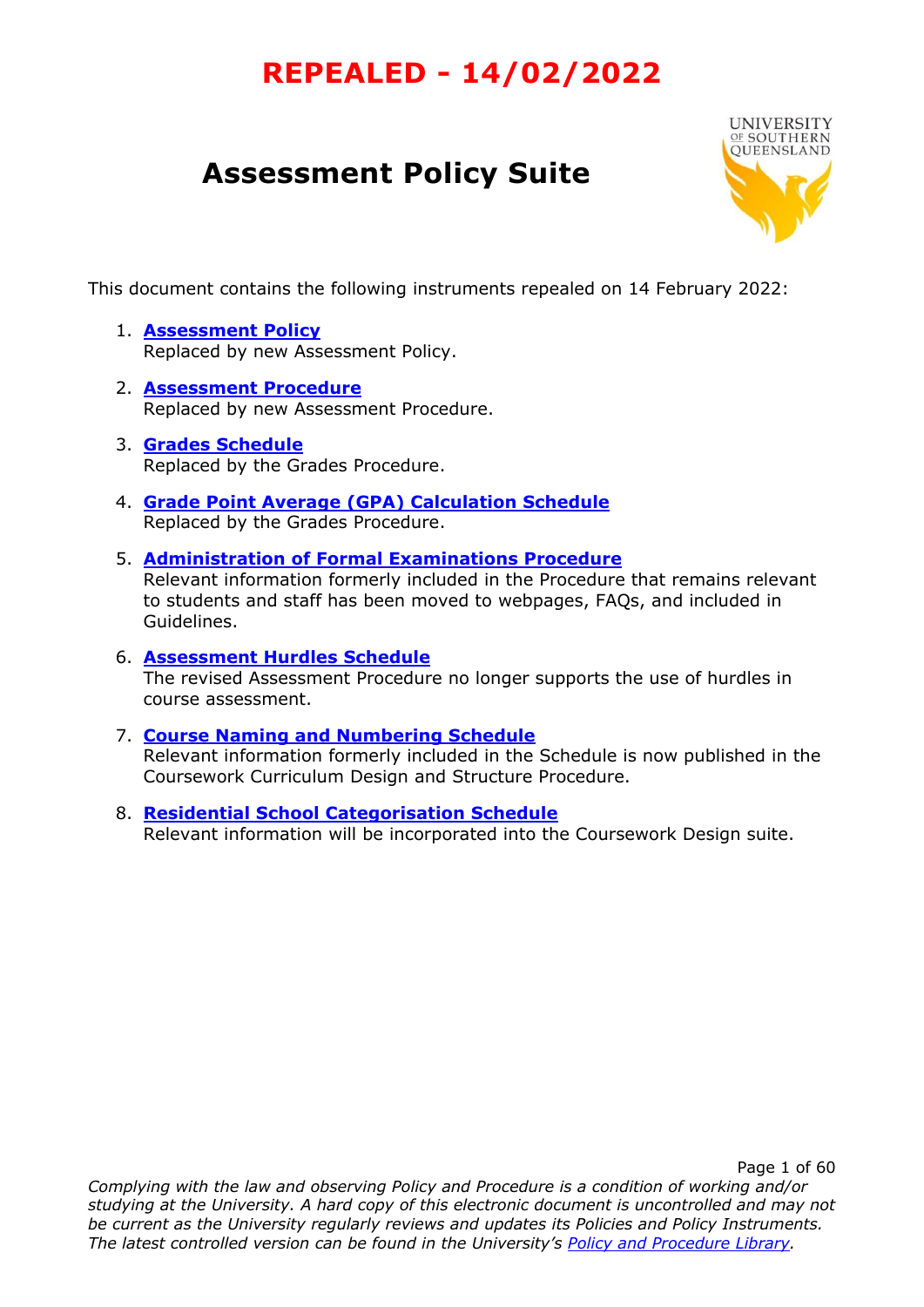## **Assessment Policy**



### <span id="page-1-0"></span>**Purpose**

To articulate the principles and practices that underpin the approach of the University to assessing Student learning.

# 2 Scope

This policy applies to all Courses offered by the University.

All Students and staff members involved in Course Assessment are subject to this policy.

## **Policy Statement**

The University acknowledges that Assessment has a crucial role in learning and teaching.

The University expects Assessment to be academically rigorous and valid (learning principles), effective and efficient (content principles) and ethical and fair (equity principles).

# **4 Principles**

To achieve this, the University has adopted the following principles:

#### • **Learning principles**

Assessment should focus on and assess the achievement of the applicable learning objectives.

Assessment should be learning focussed and should use Assessment Items based on discipline-relevant standards appropriate to the level of the Course.

#### • **Content principles**

Assessment should fully align with the Course Specifications including specified Student workload.

Assessment should reflect what is most important to learn from the Course up to the point of Assessment.

Page 2 of 60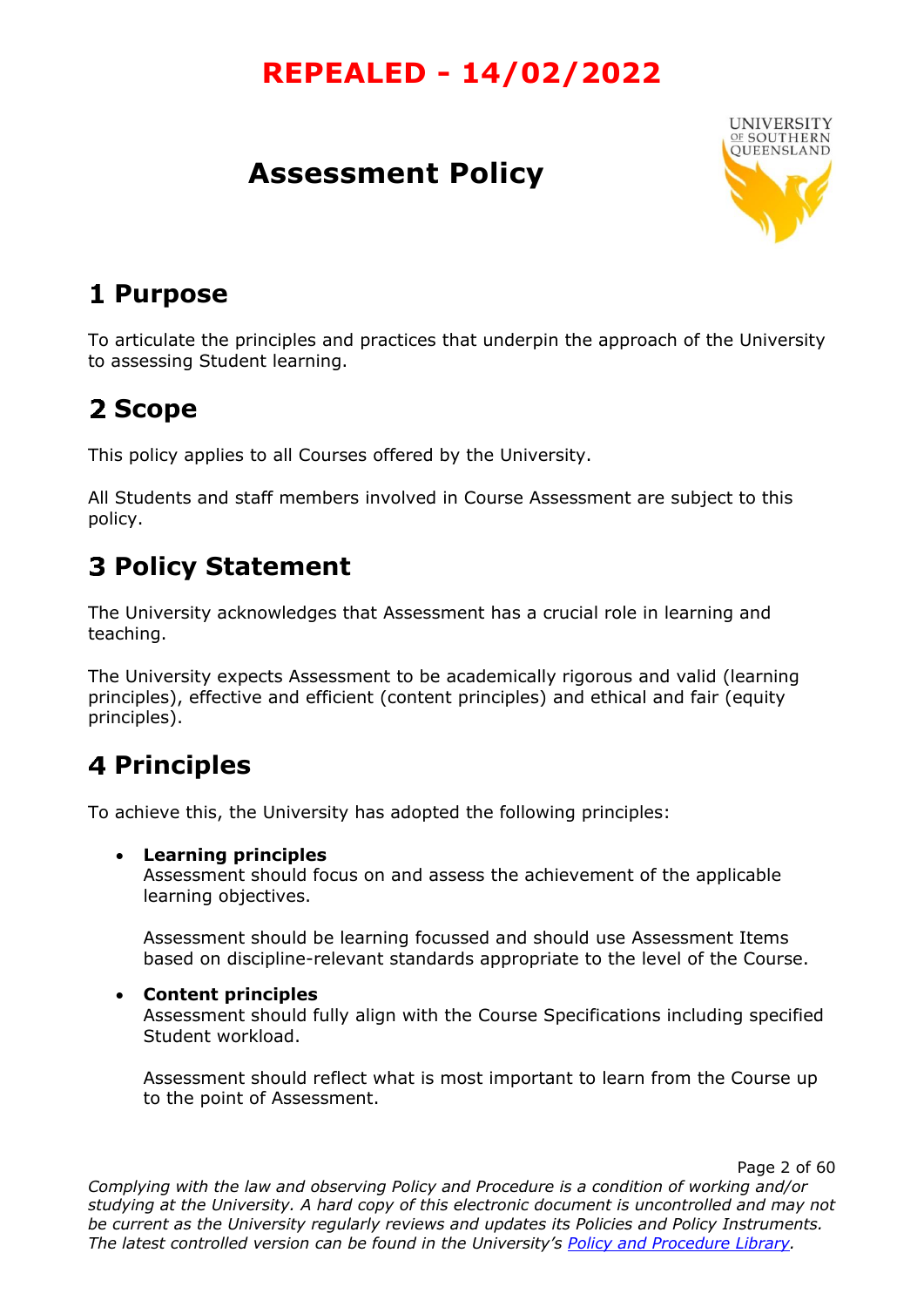#### • **Equity principles**

Assessment should recognise and reasonably accommodate Student diversity.

Assessment should be standards-based using pre-determined criteria and weightings known to Students in advance.

### **4.1 Learning**

The methods employed in assessing Student achievement of the applicable objective shall maintain academic standards appropriate to the level of the Course in which Students are enrolled.

The types and design of Summative Assessment Items used for a Course should be appropriate for the applicable objectives being assessed.

Assessment techniques should enable Students to demonstrate clearly the level of achievement that they have attained in the areas being assessed.

### **4.2 Content**

Examiners should limit their use of Summative Assessment Items in Courses to ensure that Students are not over-assessed and that Students can get appropriate and timely feedback on such Assessment Items.

Examiners are encouraged, where appropriate, to use Formative Assessments as part of the teaching/learning process.

### **4.3 Equity**

Summative Assessment Items for a Course will normally be moderated and criterion referenced.

The allocation of Grades and/or Marks to Student work by academic staff for a Course will reflect the best professional judgement of the level of learning achieved.

The Assessment methods employed shall ensure that the Assessment is not based on prejudicial or other unfair practices.

### **References**

Nil.

### **Schedules**

This policy must be read in conjunction with its subordinate schedules as provided in the table below.

Page 3 of 60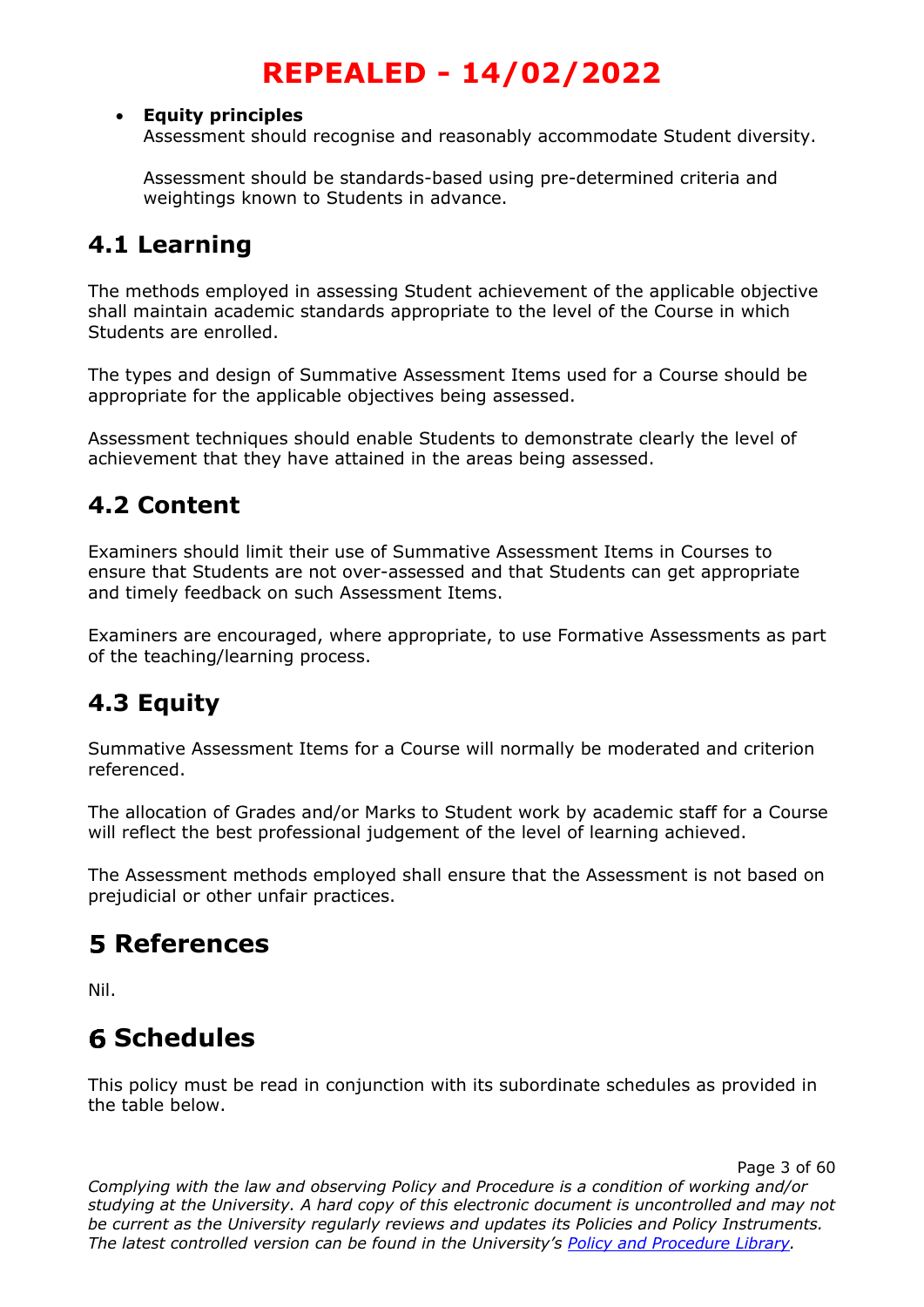### **Policy Information**

| <b>Accountable Officer</b>                            | Deputy Vice-Chancellor (Academic)                  |
|-------------------------------------------------------|----------------------------------------------------|
| <b>Responsible Officer</b>                            | Deputy Vice-Chancellor (Academic)                  |
| <b>Policy Type</b>                                    | <b>Academic Quality Policy</b>                     |
| <b>Policy Suite</b>                                   | Administration of Formal Examinations Procedure    |
|                                                       | Assessment Hurdles Schedule                        |
|                                                       | Assessment of Special Circumstances Procedure      |
|                                                       | <b>Assessment Procedure</b>                        |
|                                                       | Class of Honours Standard Schedule                 |
|                                                       | Grade Point Average (GPA) Calculation Schedule     |
|                                                       | <b>Grades Schedule</b>                             |
|                                                       | Residential School Categorisation Schedule         |
| <b>Subordinate</b><br><b>Schedules</b>                |                                                    |
| <b>Approved Date</b>                                  | 10/2/2020                                          |
| <b>Effective Date</b>                                 | 10/2/2020                                          |
| <b>Review Date</b>                                    | 28/3/2017                                          |
| <b>Relevant Legislation</b>                           |                                                    |
| <b>Related Policies</b>                               | earning and Teaching Policy.                       |
|                                                       | <b>Student Academic Integrity Policy</b>           |
|                                                       | Student Expectations and Responsibilities Policy   |
| <b>Related Procedures</b>                             |                                                    |
| <b>Related forms,</b><br>publications and<br>websites |                                                    |
| <b>Definitions</b>                                    | <b>Terms defined in the Definitions Dictionary</b> |
|                                                       | Assessment                                         |

Page 4 of 60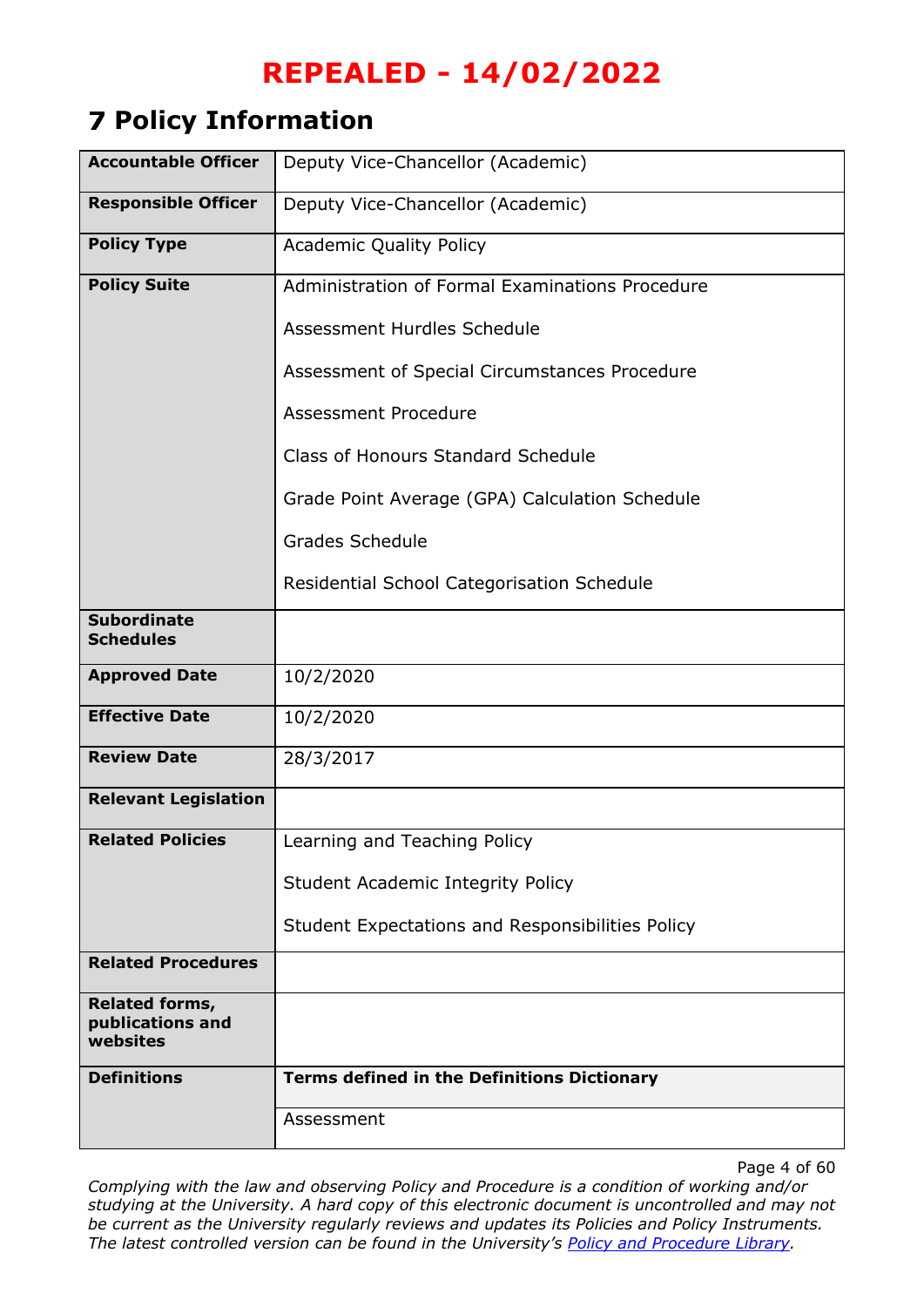|                  | Assessment Item                                                                                 |
|------------------|-------------------------------------------------------------------------------------------------|
|                  | Course                                                                                          |
|                  | <b>Course Specification</b>                                                                     |
|                  | <b>Formative Assessment</b>                                                                     |
|                  | Grade (noun)                                                                                    |
|                  | Mark                                                                                            |
|                  | Student                                                                                         |
|                  | Summative Assessment Item                                                                       |
|                  | University                                                                                      |
|                  | Definitions that relate to this policy only                                                     |
|                  |                                                                                                 |
| <b>Keywords</b>  | Coursework Courses, Assignment, Exams, Examinations, Quiz,<br>Test, Group Work, Grades, Results |
| <b>Record No</b> | 13/57PL                                                                                         |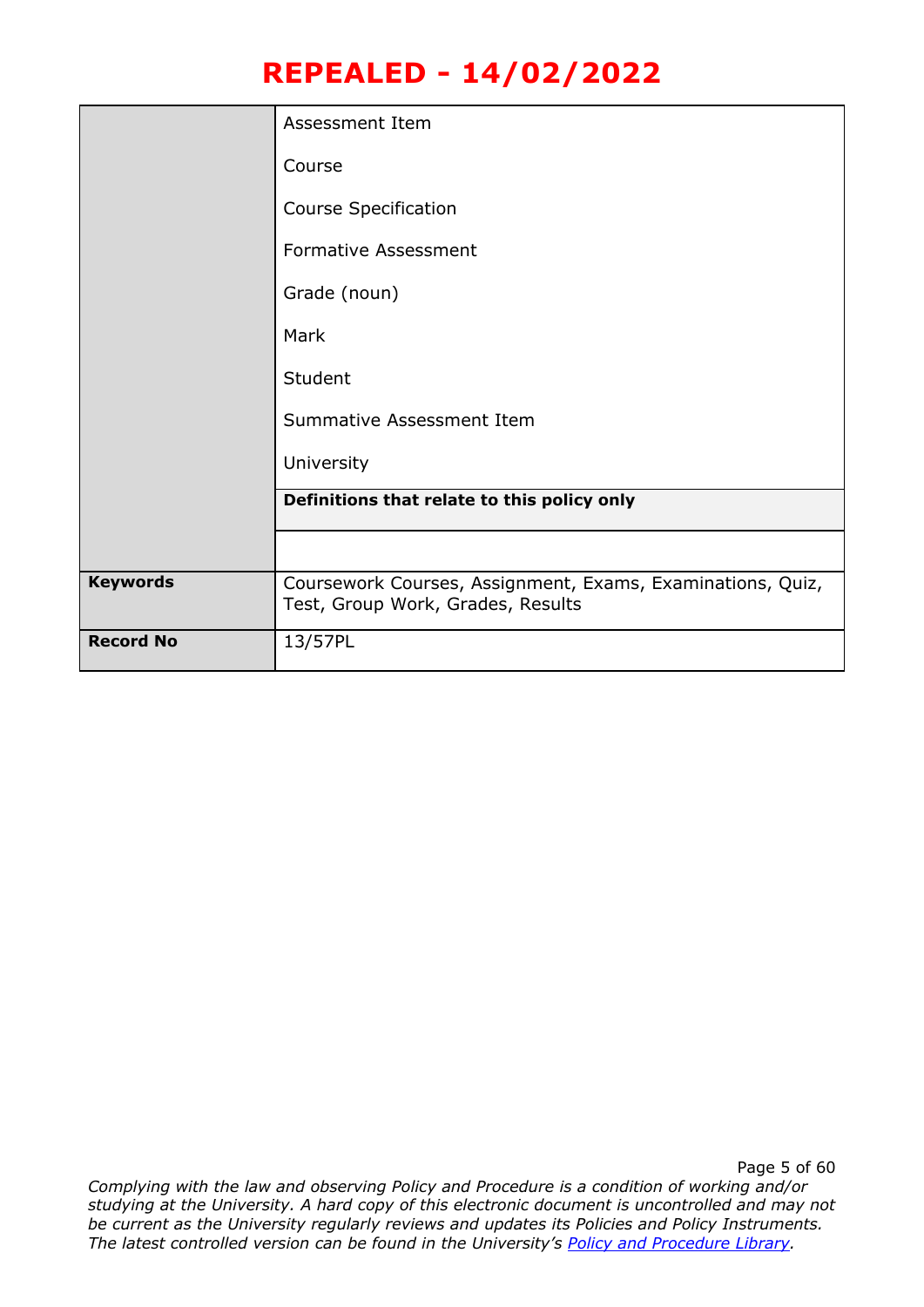## **Assessment Procedure**



### <span id="page-5-0"></span>**Purpose**

To establish the processes for the Assessment of Coursework Courses at the University.

# 2 Scope

This procedure applies to all Coursework Courses. All Students and Employees involved in Coursework Assessment are subject to this procedure.

This procedure applies to the Assessment of Honours Theses but not to Higher Degree by Research Theses.

This procedure applies to Coursework Courses undertaken by any Students.

### **3 Procedure Overview**

This procedure establishes the processes for the Assessment of Coursework Courses at the University.

### **4 Procedures**

### **4.1 Assessment overview**

All Students enrolled in a Coursework Course at the University are required to complete Assessment Items as part of their Course. These Assessment Items may be either Assignments or Formal Examinations or a combination of both.

The Assessment Items for each Course will be identified in the Course Specifications. Assignments will be prepared, submitted and managed in accordance with Section 4.2 'Assignments'.

Formal Examinations will be undertaken in accordance with the Administration of Formal Examinations Procedure.

Each Assessment Item as detailed in the Course Specification will be either Summative or Formative in accordance with the University's Assessment Policy. Marks will be awarded for each Summative Assessment Item in accordance with

Page 6 of 60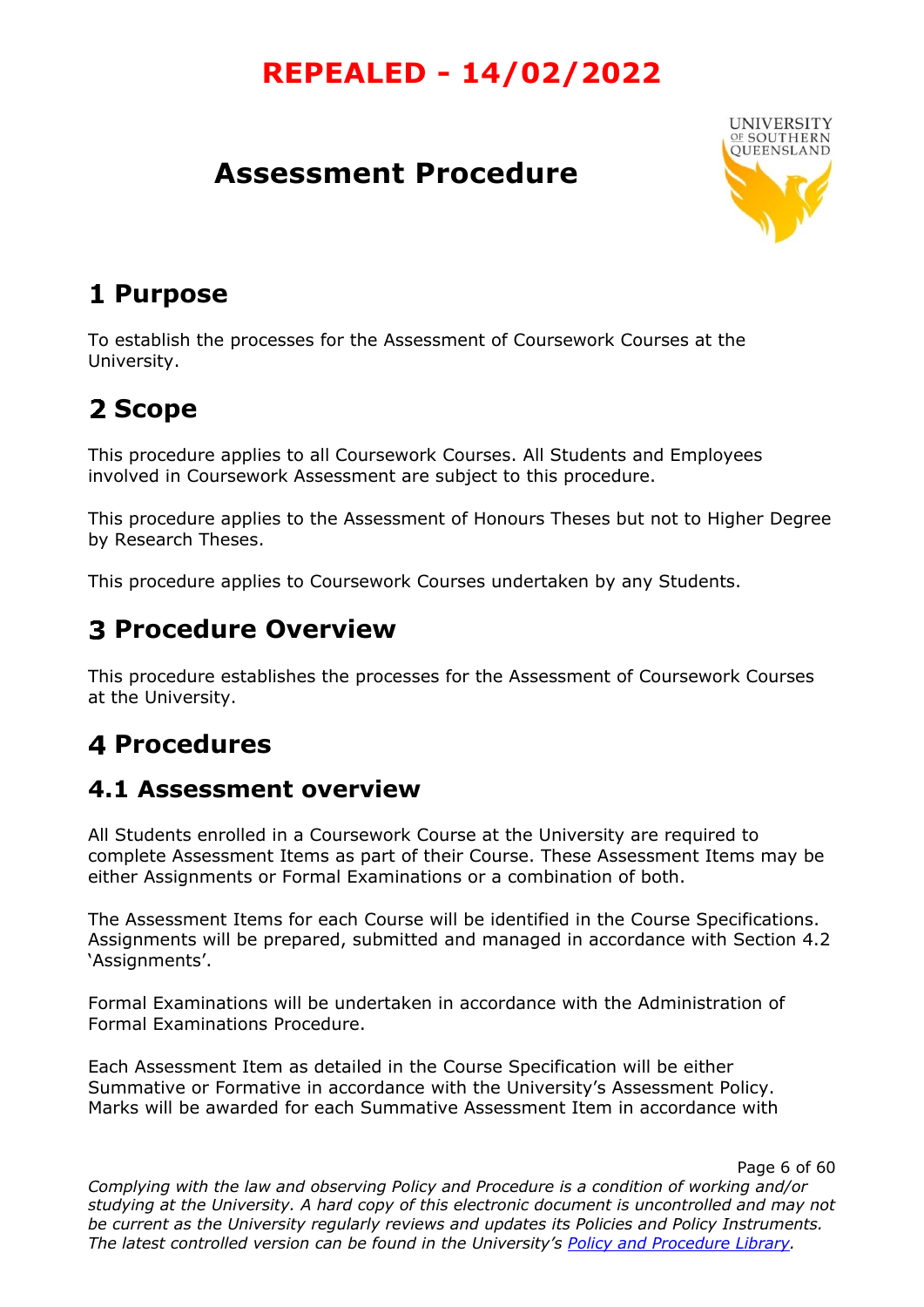Section 4.3 'Marking Grading and Moderating'. These Marks will count towards the Final Grade for that Course as determined in accordance with the Grades Schedule.

Some Courses may contain Secondary Hurdles, and it is necessary to satisfy the specified requirements, in addition to obtaining 50% or more of the total weighted Marks available for the Course, in order to pass the Course.

If whilst undertaking a Coursework Course a Student encounters Special Circumstances that may adversely affect their ability to meet Assessment requirements, special arrangements may be made in accordance with Section 4.4 'Deferred, Supplementary and Varied Assessment Items and Special Consideration'.

### **4.2 Assignments**

#### **4.2.1 Preparation of Assignments**

Assignments must be the Student's own work, or must include the Student's contribution to group work as required by the Course Specification, and must be prepared in accordance with specific instructions from the Course Examiner.

The Marking criteria for Assignments will be related to the learning objectives of the Course.

#### **4.2.2 Assignment submission**

Students are to submit Assignments by the deadline using a method specified in the Course Specification and/or the Assignment instructions. Assignments presented after the deadline will be subject to a penalty unless an extension of time has been approved by the Course Examiner.

If requested, Students must be capable of providing proof of date of submission of an Assignment.

The Course Examiner may request Students to submit the original and one or more copies of an Assignment in cases where the Course Examiner wishes to retain a copy of the Assignment after it has been Marked.

If requested, Students must be capable of providing a copy of Assignments submitted. Copies should be submitted to the University within 24 hours of receipt of a request being made.

Students are responsible for submitting the correct Assignment. Students submitting any Assessment Item in hard copy or as a result of a practicum finalisation must attach a Student cover sheet and signed declaration for the submission to be accepted for Marking.

Assignment submissions must contain evidence of Student effort to address the requirements of the Assignment. Failure to do so normally will impact on eligibility for Supplementary Assessment. In the absence of evidence of Student effort to address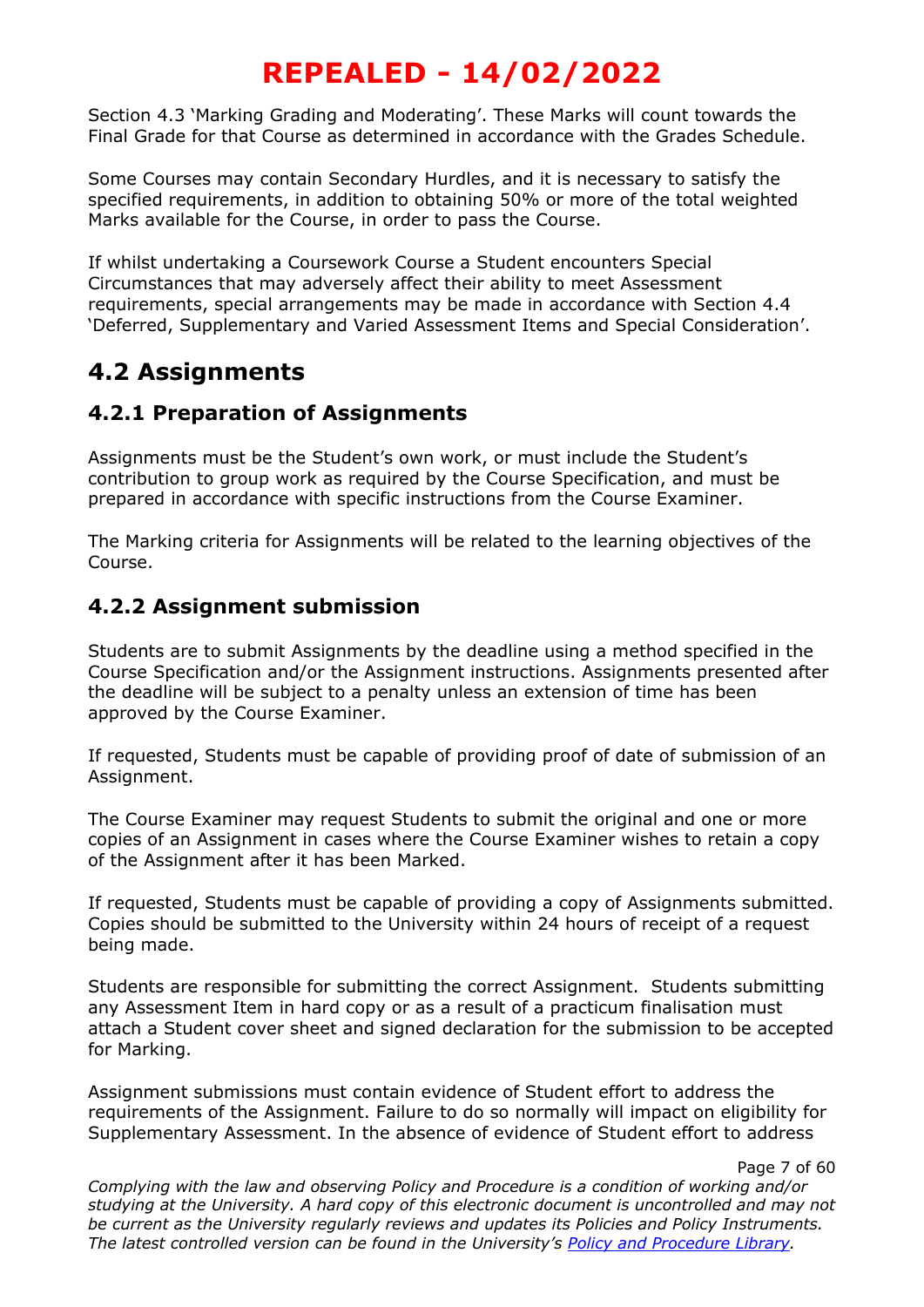the requirements of the Assignment, no Mark will be recorded for that Assessment Item.

The University is responsible for providing access to learning resources to enable Students to have a reasonable time frame within which to complete Assignments. Where access is not provided within a reasonable time the deadline may be adjusted by the amount of the delay.

A Student may re-submit an Assignment at any time up to the deadline. A request to re-submit after the deadline is dealt with in accordance with Section 4.4 'Deferred, Supplementary and Varied Assessment and Special Consideration' of these procedures.

#### **4.2.3 Return of Assignments and feedback**

Assignments submitted by the deadline will be Marked and returned to the Students, together with appropriate feedback, normally within three (3) weeks of the deadline.

Students shall be given constructive feedback on their performance on Assessment tasks, apart from examinations, by the Course Examiner.

Students should raise with the Course Examiner, normally within 10 University Business Days of receipt of their Marked Assessment item, any of the following concerns:

- feedback received from the Course Examiner;
- their progress in all Coursework Assessment in the Course, i.e. how they have or have not satisfied the Assessment criteria set for each Assessment task;
- any difficulties experienced as a result of a breakdown in relevant University systems regarding enrolment or with provision of study materials (Note: in such circumstances, additional Assessment tasks may be required)

If a Student believes there has been an oversight, omission of Marking or mathematical discrepancy in the Marking in relation to an individual Assignment, group Assignment or a Student's individual Mark on a group Assignment, they should make an appointment with the Course Examiner. The Course Examiner will work with the Student to informally resolve the matter, which may include discussing the Award of Marks against the Marking criteria and checking that Marks for each component have been correctly aggregated. A recheck of the Assignment Marks may result in no change to the original Mark, or a higher or lower Mark than was originally awarded.

If a Student is dissatisfied with the outcome of the informal resolution process, they may lodge a Stage 1 formal grievance via the online Student Feedback, Complaints and Appeals portal, in accordance with section 4.3 of the Student Grievance Resolution Procedure. The request must be made within 10 University Business Days of receiving the Marked Assignment, unless Special Circumstances apply (refer to the Assessment of Special Circumstances Procedure for guidance). Students must outline

Page 8 of 60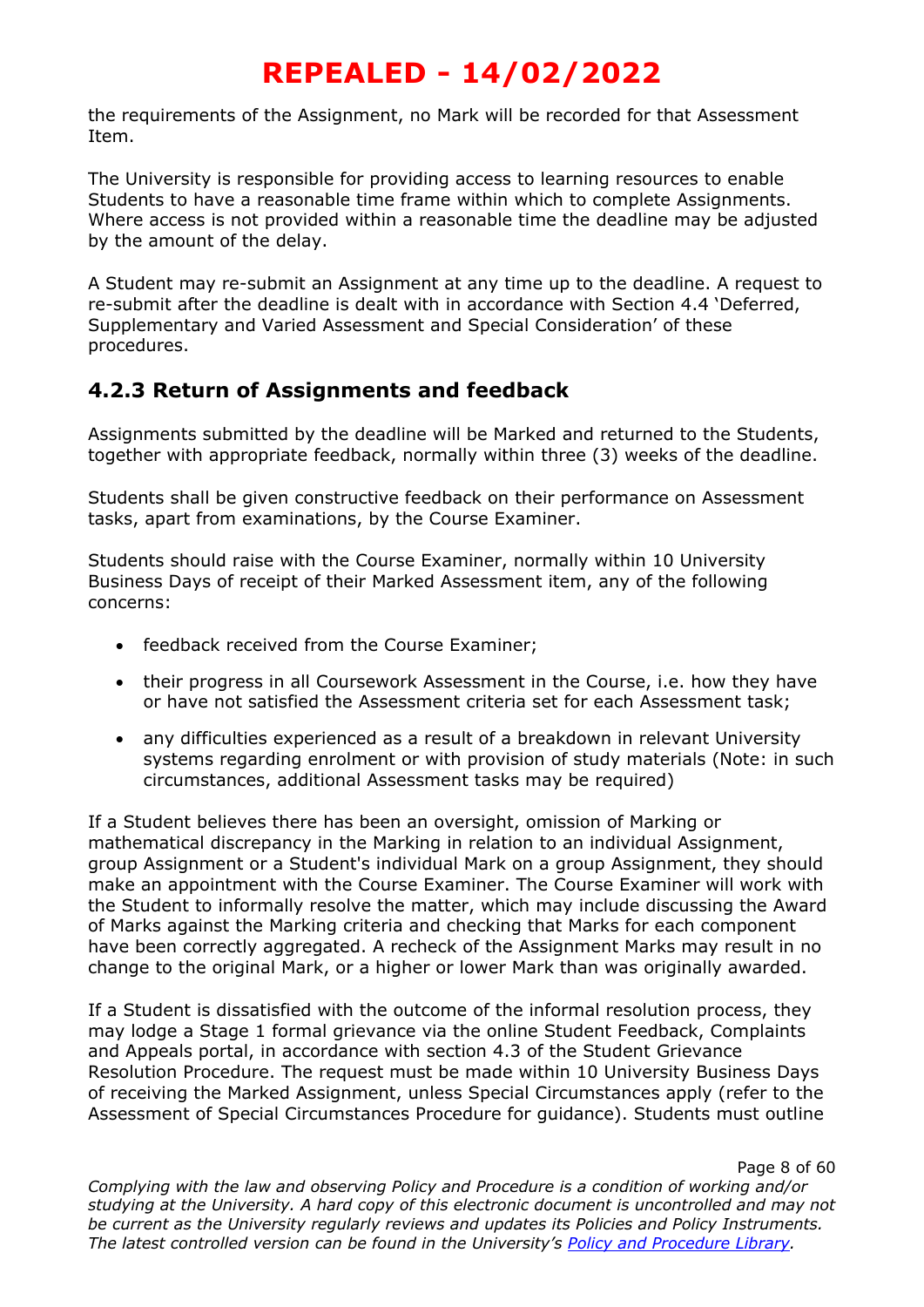how the Mark shows an oversight, Marking omission or mathematical discrepancy against the Marking criteria or calculation of Marks.

Reasons which cannot be used as a basis for lodging a Stage 1 formal grievance include:

- a close proximity of the Final Grade to the next level of Grade;
- a comparison with another Student's Final Grade or Students' performance;
- the visa or employment status/prospects of the Student;
- financial difficulties experienced by the Student;
- the Student's unsubstantiated belief that they deserve extra Marks; or
- third party expectations and/or the Student's belief that the Grade was not commensurate with their effort.

The outcome of a Stage 1 formal grievance may result in no change to the original Mark, or a higher or lower Mark than was originally awarded.

If a Student is dissatisfied with a Stage 1 formal grievance outcome, they may request a Stage 2 review in relation to their Final Grade for the Course after the publication of results, in accordance with section 4.4 of the Student Grievance Resolution Procedure. If a Student does not receive their Assignment Mark until after the release of their Final Grade for the Course, they should request a Stage 2 Review of their Final Grade.

#### **4.2.4 Late submission of Assignments**

Adhering to due dates and times is an essential component of Student learning. It supports Students in pacing their workload and helps to develop employability skills. Assessment deadlines are also necessary for the administration of Assessments, marking, and the timing of feedback to the cohort to support learning.

The University recognises that unexpected situations occur that impact the ability of Students to complete Assessments. Where exceptional circumstances prevent a Student from submitting an Assessment Item by the due date and time, Students may apply for an extension via their Student Centre. The application must be supported by documentary evidence.

Requests are assessed against the Assessment of Special Circumstance Procedure. Decision-making is informed by relevant Guidelines. Where an application is unsuccessful, Students may request a review in accordance with Section 4.4 Review of Stage 1 outcome or other Decision in the Student Grievance Resolution Procedure.

Requests for extensions normally need to be submitted by the Assessment due date. Extension requests submitted after the due date are only accepted where a Student can provide evidence in accordance with the Assessment of Special Circumstances Procedure that it was not possible to submit a request prior to the due date.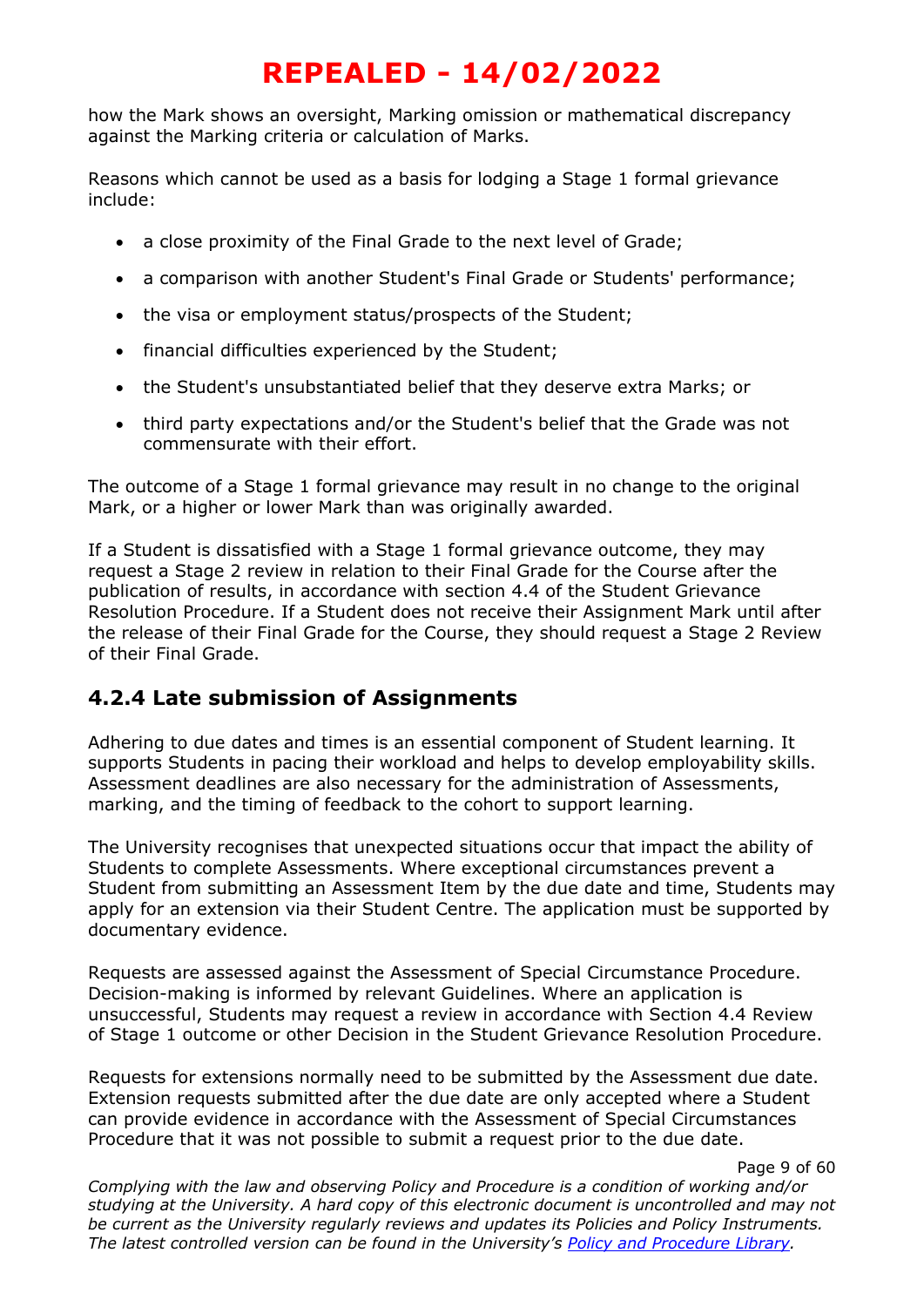Unless otherwise defined in the Course Specification, the submission due date may be extended by one week. Students may submit requests for longer extensions in accordance with the Assessment of Special Circumstance Procedure. Longer requests may result in a Deferred Assessment. If the extension date is after the last teaching day of the Semester, the Assessment will be considered a Deferred Assessment.

Examiners make academic judgements regarding Assignment extension timeframes at the beginning of the Teaching Period and, during the Teaching Period, these Decisions are administratively applied. Where there are Special Circumstances, requests may be escalated to Examiners during the Teaching Period.

If an Assignment is submitted after the published deadline without an approved extension of time, the maximum Mark will be reduced as a consequence.

In this case, the available Mark is reduced by 5% (of the original available Mark) for each Calendar Day or part day that the Assignment is late. An Assignment submitted more than one (1) week after the due date will have a Mark of zero recorded.

A zero Mark will be awarded for an Assessment Item if it is submitted after an approved extension date.

In some instances, such as exams, placements or non-replicable Assessments, late submission might not be possible. If late submission of Assessment Items in a Course is not an option, details are clearly communicated to Students through the Assessment section on StudyDesk. From Semester 1 2022, this will be outlined in the Course Specification. Students can still apply for a Deferred Assessment under the Special Circumstances provision outlined above.

### **4.3 Marking, Moderating and Grading**

### **4.3.1 Board of Examiners**

Each School and, where relevant, College within the Academic Division will establish a 'Board of Examiners' comprising senior managers and Examiners from the Faculty and School/College. The exact composition shall be determined by the Board of Examiners' Terms of Reference and may include attendance by co-opted representatives from the Students Portfolio for the purpose of providing advice to the Board, and representatives from other Schools/Colleges that offer Courses in the relevant programs.

The Board of Examiners will meet each Teaching Period to moderate all Final Grades and make recommendations for Supplementary Assessment to the Deputy Vice-Chancellor (Academic Affairs) or Director (USQ College), whoever is responsible for the Program. The moderation will be based on Course Examiners' recommended Final Grades after having reviewed Student and Course Grade profiles with respect to consistency, equity and efficacy of these regulations and principles.

Recommended Final Grades received after a Board of Examiners' meeting are subject to approval by the Deputy Vice-Chancellor (Academic Affairs) or Director (USQ College), whoever is responsible for the Program.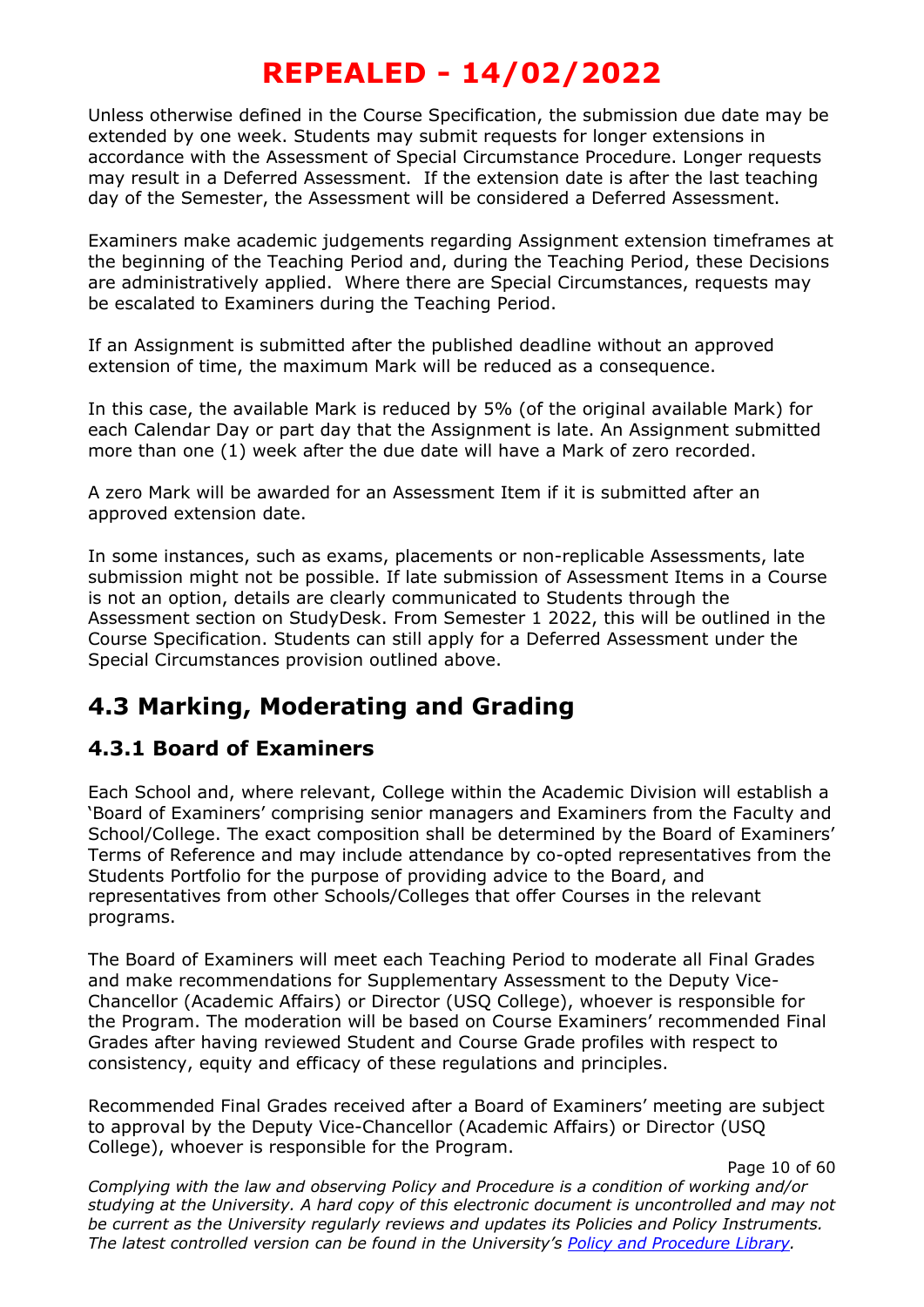#### **4.3.2 Employee responsibilities**

The heads of Academic organisational units are responsible for ensuring that the Marking, moderating and grading of Assessment Items is undertaken in accordance with these procedures and the Course Specifications.

The Course Examiner is responsible for ensuring that all results (Final and Temporary) have been correctly recorded and that Marking and grading has been duly and accurately performed.

The Course Examiner, in consultation with the Moderator, shall assess Students' achievements of the objectives of the Course in accordance with the Course Specifications and recommend, on the basis of that Assessment, Final Grades to the head of their Academic organisational unit. If there is a dispute between the Course Examiner and the Moderator in recommending a Final Grade for a Student, the Board of Examiners shall be asked to resolve that dispute.

The heads of Academic organisational units may alter Final Grades after seeking the advice of the Board of Examiners and may amend a Grade to the Administrative Grade RN whilst seeking that advice.

#### **4.3.3 Moderation**

The appropriateness of the Assessment Scheme and all Summative Assessment Items for a Course will be assessed by the Moderator for the Course and will require the Moderator's endorsement before being released to the Students in the Course.

Where more than one person assesses Students' work on a particular Assessment Item, the Course Examiner will be responsible for implementing a moderation process for those Assessment Items to ensure that all Students are treated fairly and equitably.

Before submitting recommended Final Grades to the School's Board of Examiners, the Course Examiner will meet with the Moderator of that Course to confirm the recommended Final Grades.

#### **4.3.4 Passing Grades**

To receive a passing Final Grade in a Course a Student must obtain at least 50% of the total weighted Marks for the Course and have satisfied any Secondary Hurdles (if applicable) unless otherwise approved by the Deputy Vice-Chancellor (Academic Affairs) or Director (USQ College), whoever is responsible for the Program.

If a Student does not satisfy the requirements to be awarded a passing Final Grade, the Student will be awarded either a failing Final Grade or an incomplete Grade. Where a Student meets the criteria for Supplementary Assessment, the Course Examiner will recommend this to the Board of Examiners.

Page 11 of 60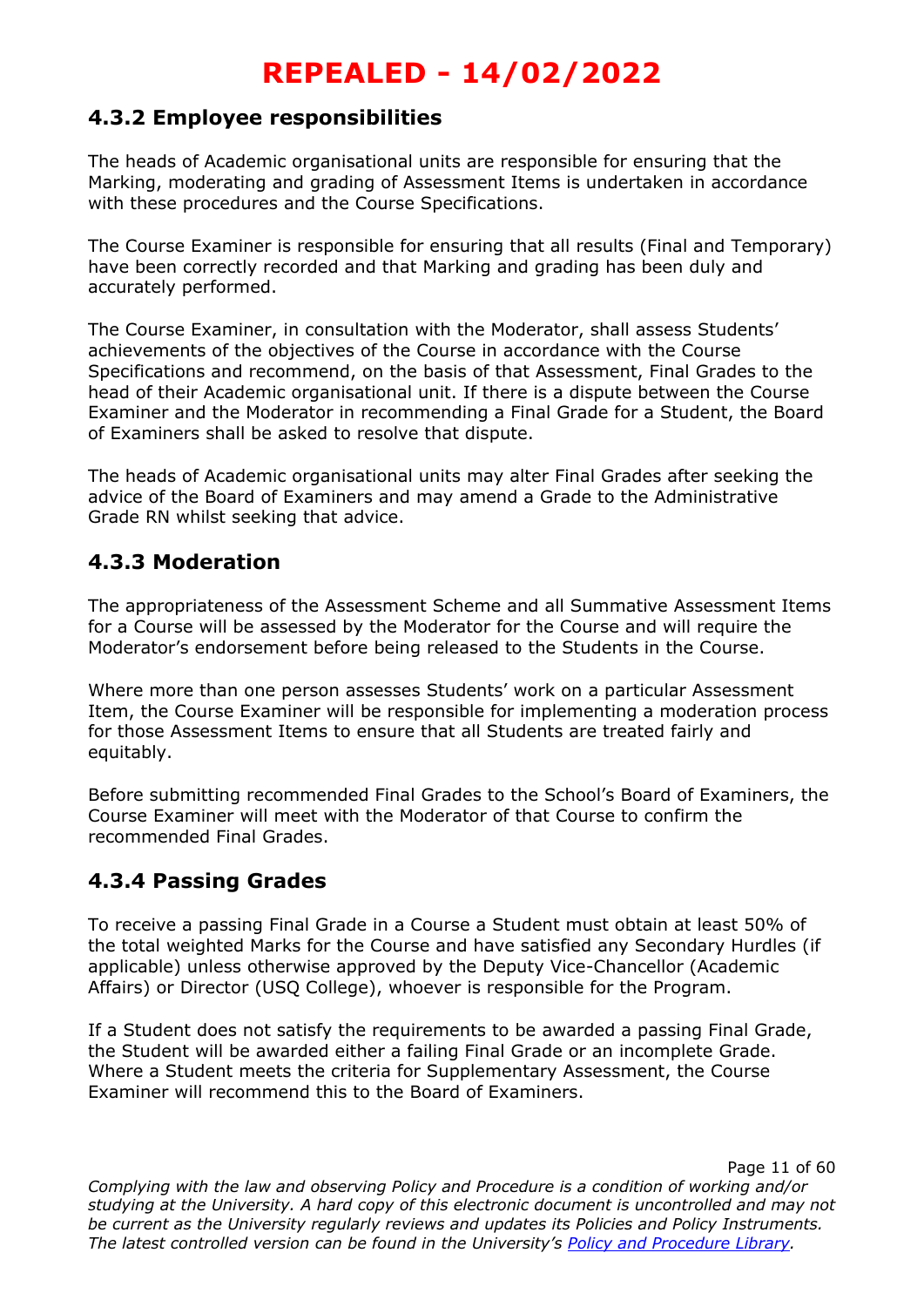#### **4.3.5 Determination of, and eligibility for, Final Grades**

A Student's Final Grade for a Course is determined by combining the Student's Marks for each Summative Assessment Item in accordance with the Course Specification. Section 3.1 'Determination of Final Grades' in the Grade Point Average (GPA) Calculation Schedule displays Marks (expressed as a percentage) to Grade equivalence and will be used by all Course Examiners to determine a Student's Final Grade for a Course.

To receive a Final Grade for a Course a Student must be enrolled in the Course as a Student of the University and receive the Final Grade on the basis of the work undertaken while enrolled in the Course.

Final Grades for Courses shall be reported by either:

- the stratified system, in which the Final Grades available are:  $HD = Hiah$ Distinction,  $A =$  Distinction,  $B =$  Credit,  $C =$  Pass, PC = Pass Not Contributing to GPA, FC = Fail not Contributing to GPA,  $F^*$  = Fail; or
- the non-stratified system, in which the Final Grades available are:  $UP =$ Ungraded Pass, UF = Ungraded Fail,  $F^*$  = Fail, ONG = Ongoing. \*Includes all other Failing Grades (F, FNP, FNS, FNC or FLW).

Descriptions and requirements for these Final Grades are listed in Section 3.1 'Final Grade descriptors' in the Grades Schedule.

### **4.3.6 Temporary Grades**

Prior to being awarded a Final Grade, a Student may be awarded a Temporary Grade which should be changed to a Final Grade as soon as practicable. Temporary Grades and their descriptions and usages are given in Section 3.2 'Temporary Grades' in the Grades Schedule.

A Student who has been enrolled in a Course and received a Temporary Grade of I is considered to be still enrolled in the Course until the Temporary Grade of I is replaced with a Final Grade.

Students with a Temporary Grade for a Course will be given written advice of the requirements for them to be awarded a Final Grade for that Course. Such advice will be given to Students via email, StudyDesk or in Grade comments in their Student Centre.

### **4.3.7 Administrative Grades**

An Administrative Grade is a Final Grade or Temporary Grade where non-Assessment related (administrative) conditions have determined the Grade assigned which is not determined solely by Student Assessment performance. For Administrative Grades, Grade Points are not applicable.

Page 12 of 60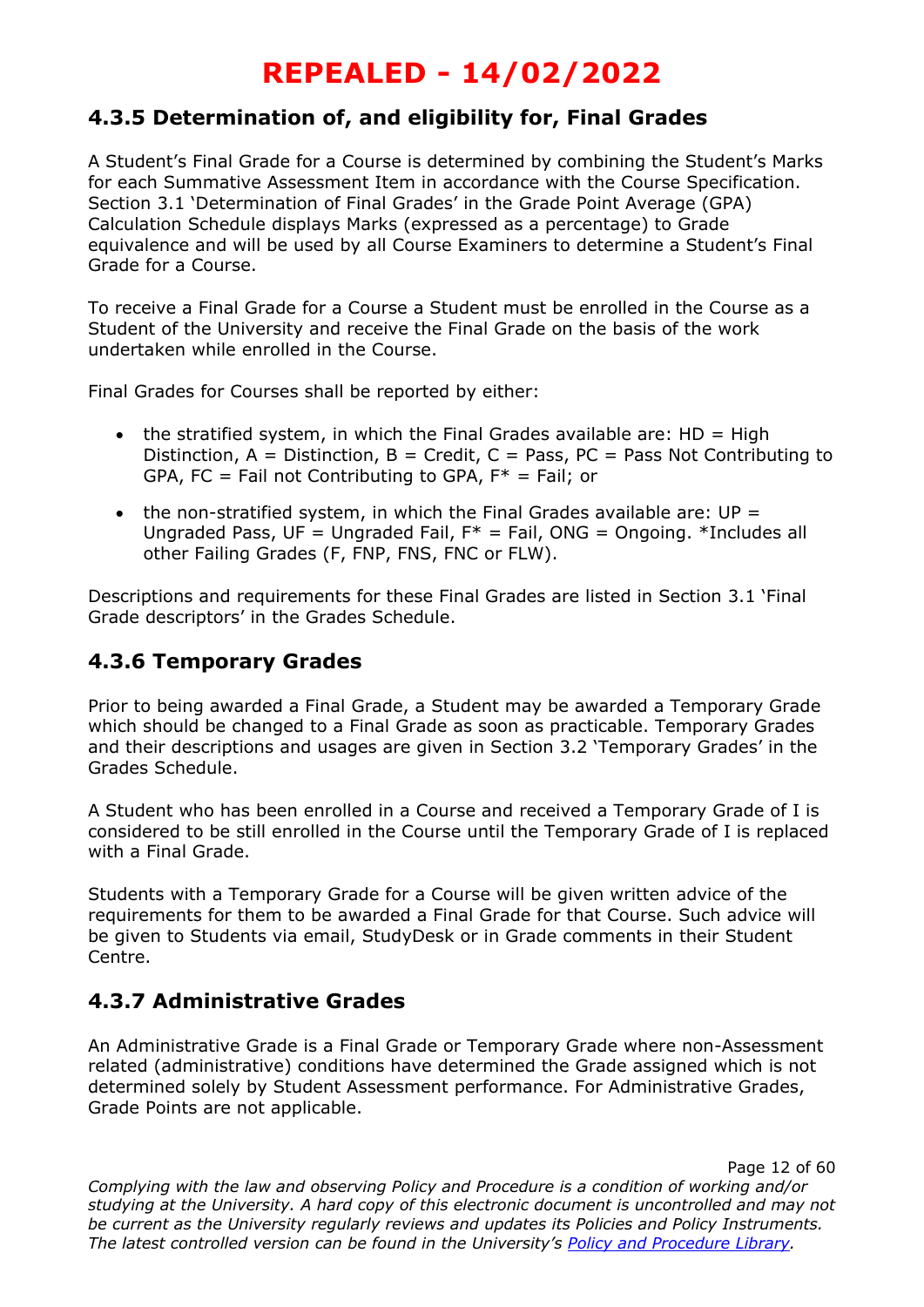#### **4.3.8 Non-Stratified Grading System**

The Non-Stratified Grading System may be used only where the Course Examiner has satisfied the Deputy Vice-Chancellor (Academic Affairs) that:

- It is not possible to formulate appropriate criteria for discriminating between levels of satisfactory performance; or
- It is not practicable or meaningful to discriminate between levels of satisfactory performance; or
- Use of the stratified system would be detrimental to the approved objectives of the Course.

#### **4.3.9 Non-Assessable Students**

Students Graded NA in a Course may not use that result as a prerequisite for other Courses, nor may such Courses contribute towards the completion of any Program.

### **4.3.10 Conceded Pass**

Conceded passes are only available for Students in Award undergraduate, graduate and postgraduate Coursework masters programs. Students in Non-Award or Higher Degree by Research programs are not eligible to receive a Conceded Pass Grade.

A Grade of Conceded Pass (D Grade) may be awarded on approval by the Deputy Vice-Chancellor (Academic Affairs), based on the recommendation of the Board of Examiners on the following conditions:

- only one D Grade may be credited towards the completion of a program by a Student;
- normally the Student must have attempted all Summative Assessment Items for the Course and any Deferred Assessment Items assigned to the Student for the Course and normally failed to achieve a passing Grade by 5% or less of the aggregated Marks or equivalent in the grading scale; and
- normally a D Grade would only be awarded in a final Course or Teaching Period of a Student's study in a program. A D Grade will not be awarded in a Course that was not a final Course at the time of studying the Course or when Supplementary Assessment was awarded for that Course. A D Grade cannot be awarded where Supplementary Assessment is undertaken in a final Course where only pass (C) or fail (F) Grades are available. A D Grade can be awarded where Deferred Assessment is completed in a final Teaching Period and where the full range of Grades is available.
- Conceded Passes will only be awarded for elective Courses in programs where professional registration permits no other Conceded Passes.

Page 13 of 60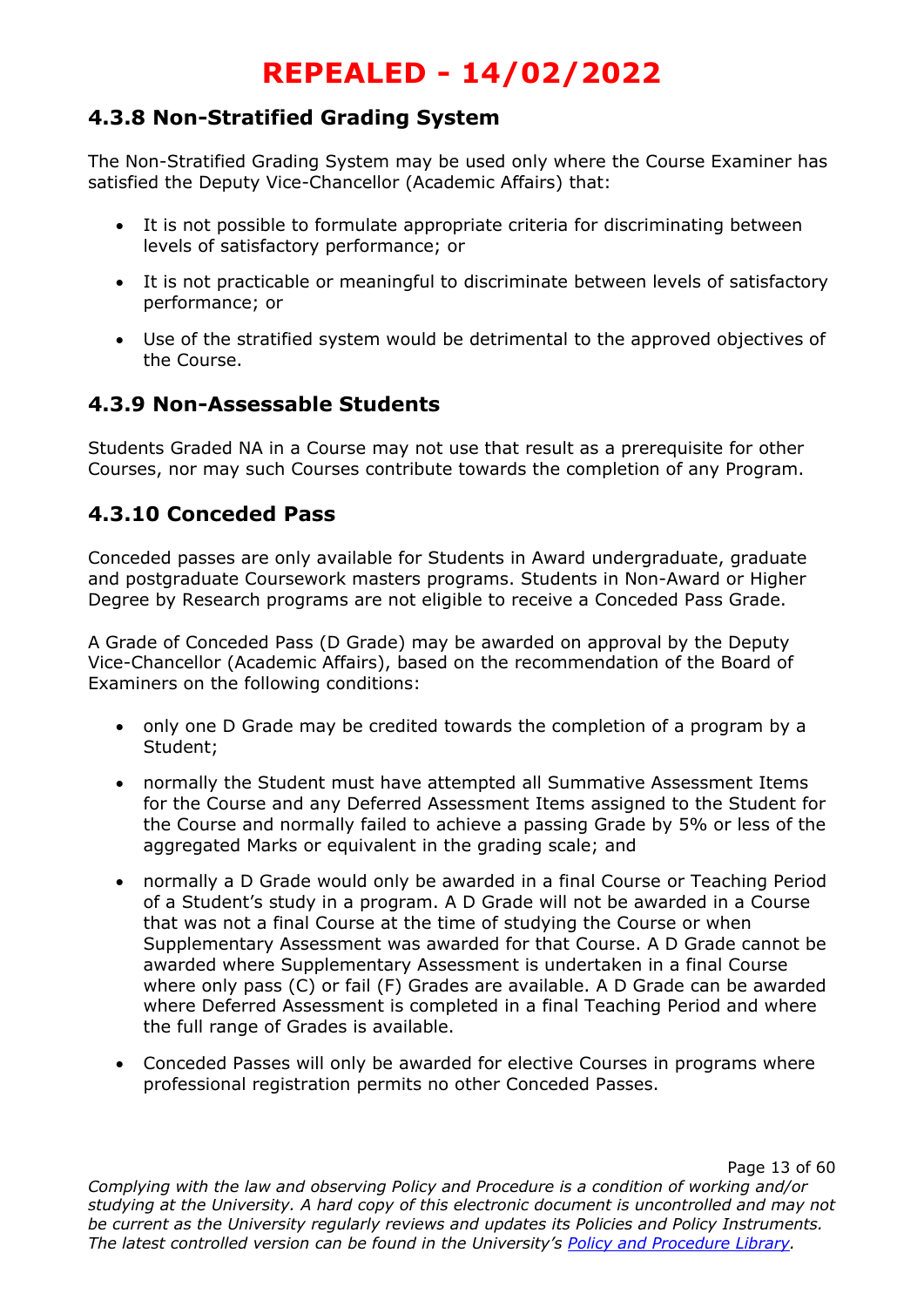Students cannot apply for a D Grade. The University will decide if a D Grade is to be awarded. Enquiries regarding eligibility for a D Grade should be directed to the faculty in which the Course was undertaken.

#### **4.3.11 Withholding of results**

The Administrative Grade RW - Result Withheld – will be used for Students who have a debt to the University.

For the purposes of these procedures, a debt to the University will include:

- unpaid Library fines;
- overdue tuition fees;
- overdue Residential College fees;
- overdue University equipment loans; and
- such other instances as may be determined by the Chief Financial Officer.

Any results or any Testamurs withheld in accordance with these procedures shall be transmitted to the Student concerned as soon as practicable after payment of the debt or debts which caused those results or Testamurs to be withheld.

#### **4.3.12 Grade Point Averages**

A Student's Grade Point Average (GPA) for a program is based on the average of the numerical value of all Final Grades, and excludes non-numerical Final Grades, obtained by a Student in all Graded Courses credited towards the Award Program, weighted by the unit value of each of those Courses.

Section 3.1 'Determination of Final Grades' in the Grade Point Average (GPA) Calculation Schedule gives the numerical value to be assigned to each Final Grade to allow the calculation of a Student's GPA for a program.

Courses for which exemptions have been granted are not to be included in the calculation of a GPA, but Courses transferred with their Grade are to be included. Noncontributory Courses are not to be included in the calculation of a GPA.

#### **4.3.13 Publication of results**

Students who have a debt to the University will not have their Final Grade in any Course officially communicated to them nor will they be permitted to graduate.

Only the Deputy Vice-Chancellor (Academic Affairs) may authorise the release of official result certificates, academic transcripts and publish Formal Examination timetables and Student Final Grades, after confirmation from the scheduled Board of Examiners' meetings.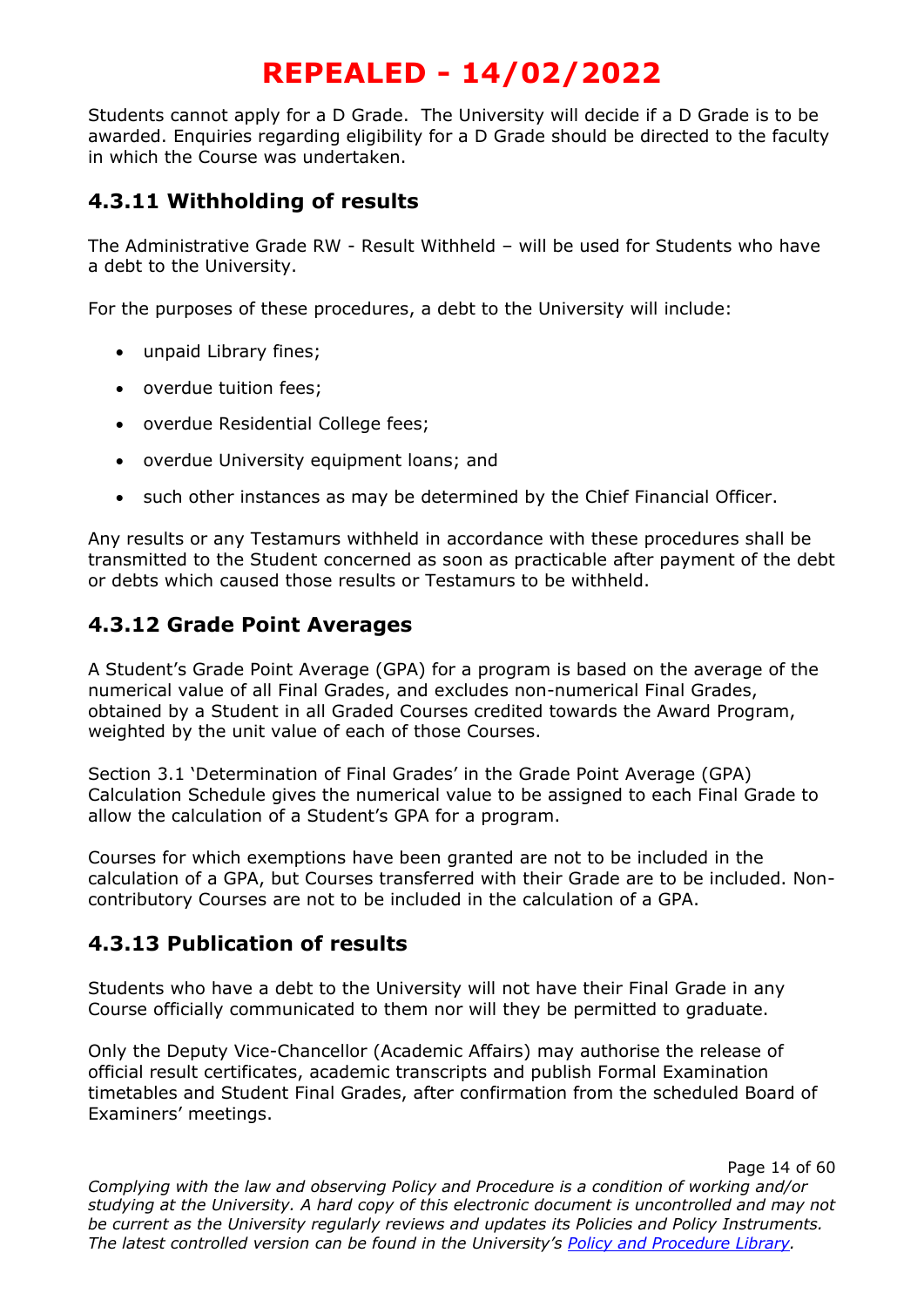Results for individual Assessment Items and the Grade awarded in a Course shall be displayed or published using Student number only.

No Student's Grade or Mark shall be lowered after it has been officially released to the Student except in the case of the proven Academic Misconduct by the Student or an administrative error ruled by the Provost, following a request from the Deputy Vice-Chancellor (Academic Affairs), to be in need of correction.

#### **4.3.14 Review of Final Grade**

Students must request a Stage 2 review of their Final Grade, via the online Student Feedback, Complaints and Appeals portal, within 10 University Business Days of notification of the publication of results. Changes to this timeline may be allowed in Special Circumstances (refer to the Assessment of Special Circumstances Procedure for guidance).

A review of Final Grade may result in no change to the awarded Grade, or a change to a higher or lower Grade.

The grounds for which the Student is applying for the review of Final Grade must be clearly described within the application. Failure to do this may result in the application being disallowed, as consideration of the application is based entirely on the information supplied. It is the Student's responsibility to supply all relevant information.

The Review of Final Grade application must outline the reasons for the request, by demonstrating one, or more, of the following:

- an administrative error has occurred in the computation of the Final Grade;
- the Marking and/or Assessment is inconsistent with the Assessment requirements or with the Assessment criteria as stated in the Course Specification;
- difficulties were experienced as a result of a breakdown in relevant University systems, experienced in enrolment or with provision of study materials, such as online study guides and readings. (Note: in such circumstances, additional Assessment tasks may be required);
- difficulties were experienced in the operation of the Course resulting in inequitable treatment or misinformed advice to Students regarding the completion of Assessment, the Assessment requirements, or the Assessment criteria. (Note: in such circumstances, additional Assessment tasks may be required).

If the application for a review of Final Grade is for a Course which constitutes a fieldwork, practicum, work placement or performance where there is no 'record' available against which to review the Student's practical skills and achievements, then the only grounds on which a review of Final Grade may be requested are:

Page 15 of 60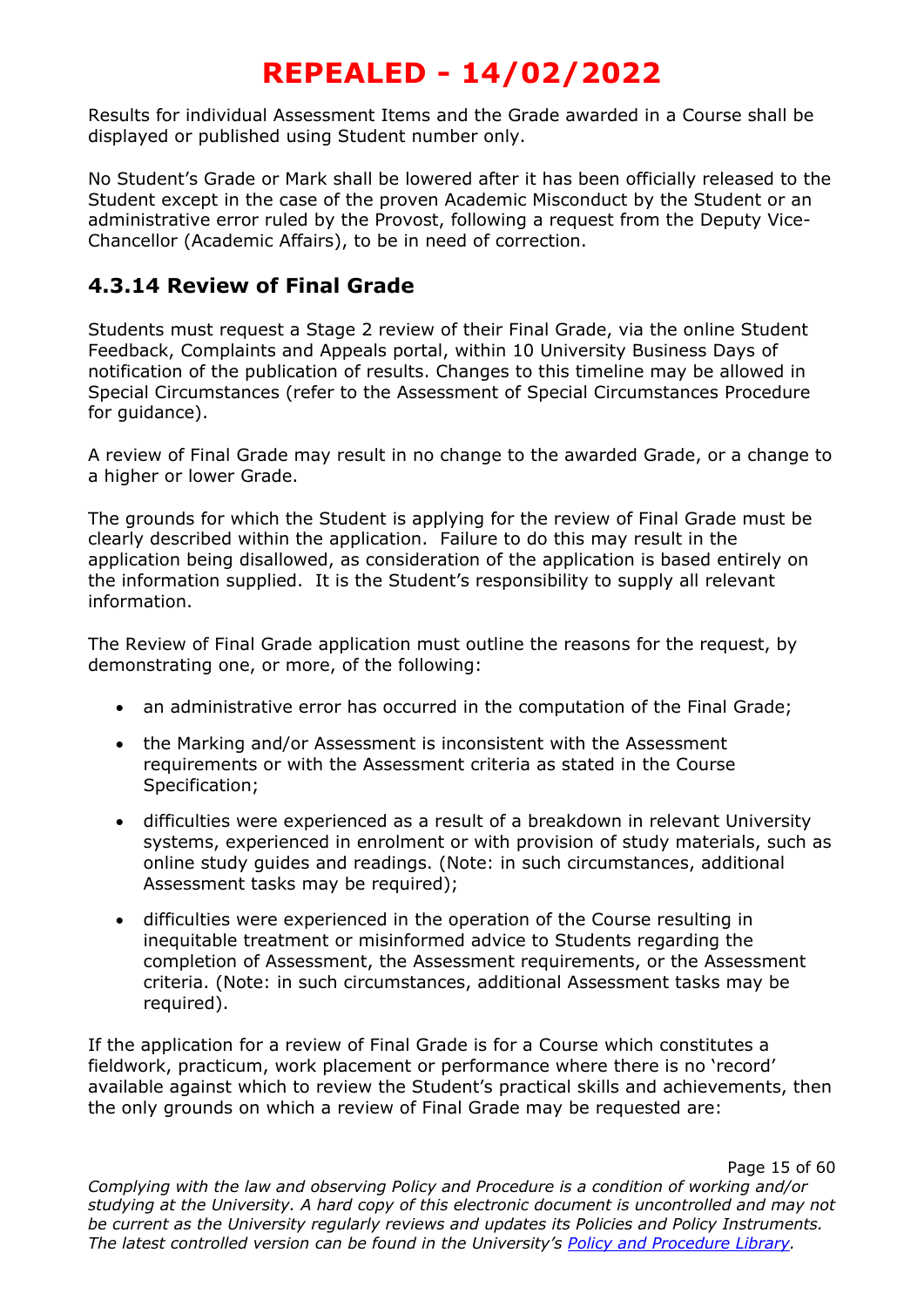- that extenuating circumstances, such as an undiagnosed illness that impacts on their achievement, existed at the time of Assessment, but were not identified until later;
- that the approved procedures laid down in the Course profile or fieldwork / practicum / performance / professional requirements handbook for the Assessment of the fieldwork / practicum / performance / professional requirements were not followed; or
- the Student did not receive appropriate feedback from the Course Examiner during the Course, or a reasonable opportunity and time to act on this feedback.

An application for a review of Final Grade will be denied if:

- the Student has not completed all compulsory Assessment requirements of the Course;
- no reasonable grounds are demonstrated in the application for the review of Final Grade;
- the Assessment process involves consensus moderation, involving at least three people, confirming that the Mark/Grades awarded to the cohort for the particular Assessment task, for example, an exam or Coursework item, are appropriate (except for mathematical/ administrative errors);
- the work has already been assessed by at least three people knowledgeable in the field prior to the review of Final Grade application lodgement, and the Grade has been confirmed (except for mathematical/administrative errors); or
- any Assessment task is under investigation or ruled for Academic Misconduct.

If the grounds for review relate to a group of Students who appear to have suffered the same documented system breakdown as identified in a specific case, and it is determined that the group has been disadvantaged by the system breakdown, then every effort will be made to identify all those Students and ensure that the group of Student Grades is reviewed. The relevant Head of School is responsible.

### **4.4 Deferred, Supplementary and Varied Assessment Items and Special Consideration**

#### **4.4.1 Deferred Assessment**

Deferred Assessment is offered to a Student when the adjusted due date of an Assessment Item, not including an examination, is beyond the final teaching day of a Teaching Period.

The only mechanism available to Students who are unable to complete an examination, or an Assessment Item with a due date during the Examination Period, is an application for Deferred Assessment.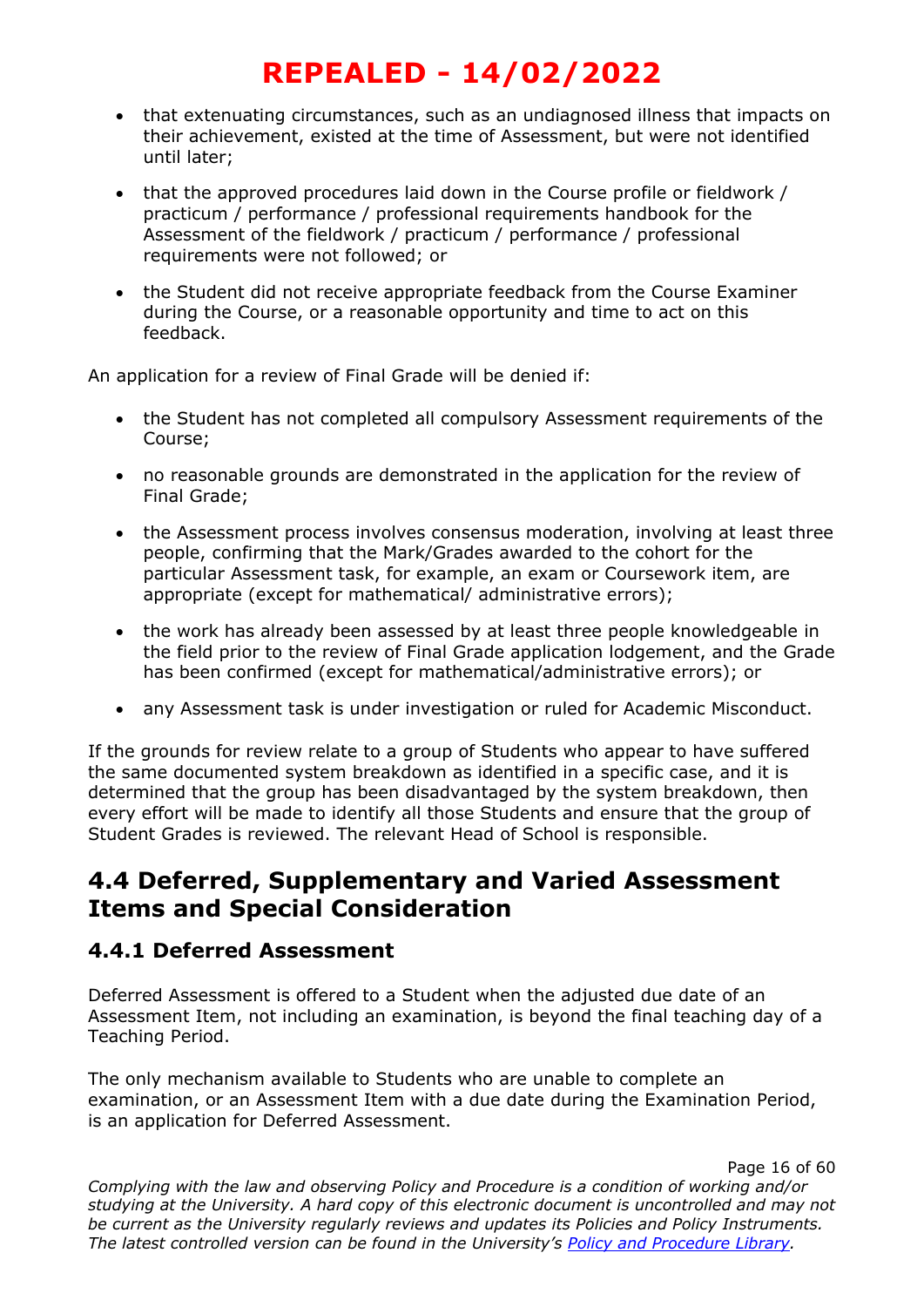Any Deferred Assessment Items must be based on the objectives and content of the Course at the time of the Student's Enrolment in the Course.

Students who have been offered and complete a Deferred Assessment Item are eligible for the full range of Grades available for that Course.

Applications to defer an Assignment must be made in accordance with Section 4.2.4 of this procedure.

Applications to defer a Formal Examination must be made online using the link provided under "Related forms, publications and websites" in Section 7 below. Applications must be made within five (5) University Business Days of the date of the Formal Examination.

Applications to defer a Formal Examination may be rejected if there is reason to believe that the Student is seeking an unfair advantage as might be suggested by a pattern of repeat Deferred Assessment applications. Applications will be checked for any previous history of requesting deferral of Assessment Items.

The Student will be notified as soon as possible by email to the Student's University email address of the outcome of the request to defer a Formal Examination. If the supporting documentation is not available at the time the request is lodged, any extension granted is provisional only until formal evidence of the extenuating circumstance listed in the request is received as per the requirements of the Assessment of Special Circumstances Procedure.

Deferred Formal Examinations will normally be held in the next Deferred and Supplementary Examination Period. A Student's Final Grade will be finalised as soon as possible and no later than the Census Date of the subsequent Teaching Period.

Students will not be offered a Deferred Formal Examination if the Student will fail the Course irrespective of the outcome of the Formal Examination.

#### **4.4.2 Supplementary Assessment**

Supplementary Assessment normally will be offered to a Student who has:

- passed the Primary Hurdle but failed to satisfy a Secondary Hurdle (Supervised); or
- satisfied a Secondary Hurdle (if applicable) but failed to achieve a passing Final Grade by 5% or less of the total weighted Marks.

Any Supplementary Assessment of a Student will be based on the objectives and content of the Course at the time of the Student's Enrolment in the Course.

Students cannot apply for Supplementary Assessment.

Students awarded Supplementary Assessments will be provided with advice in relation to the nature of the work required at least two weeks before the deadline for the

Page 17 of 60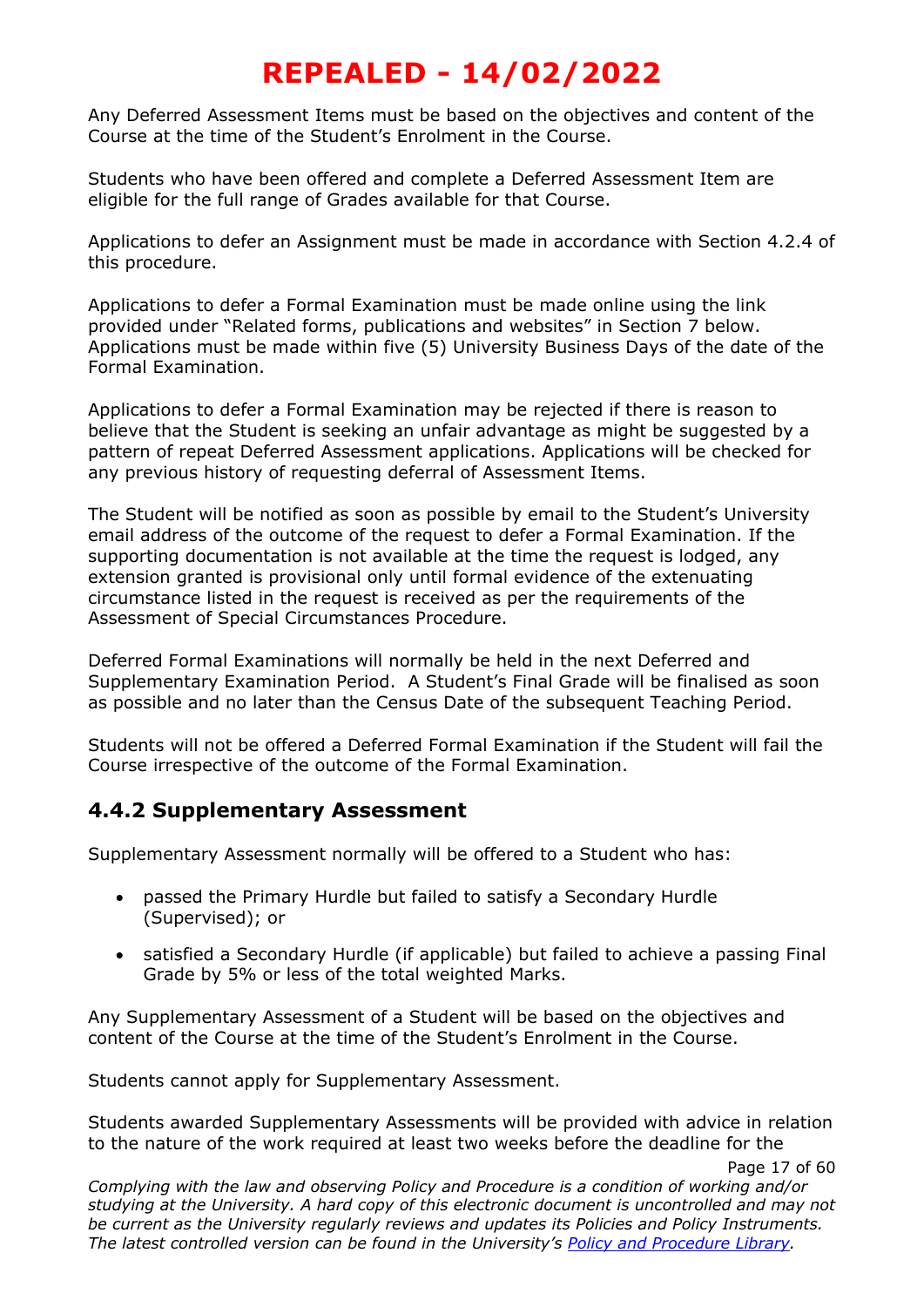work. Such advice will be available to Students via email, StudyDesk or in Grade comments in their Student Centre.

The maximum Mark for a Supplementary Assessment is a Grade of 'C' (or 'UP' if the Course is Graded using the non-stratified system). To be awarded a passing Grade for a Supplementary Assessment, a Student must achieve at least 50% of the available Marks, or a Grade of at least C for the Supplementary Assessment Item.

Supplementary Examinations are normally held in the next Deferred and Supplementary Examination Period.

Students who have been offered but do not take a Supplementary Examination for a Course will be given a Fail (F) Grade for the Course.

#### **4.4.3 Resubmission of Assignments**

In the event of Special Circumstances, a Course Examiner may permit a Student to resubmit an Assignment that has received a failing Grade or a Mark of less than 50%. If a Student is permitted to resubmit a failed Assignment, the only passing Grade or Mark allowable for the resubmitted Assignment will be C or 50% (as appropriate).

#### **4.4.4 Variations in Assessment**

In the event of Special Circumstances, the Course Examiner may, in consultation with the Moderator, approve a variation of an Assessment Item for the affected Student.

Any variations in the Assessment of on-campus, online and external Course offers must be based only on the differences in the facilities and opportunities available to the different groups of Students, for example, presentations, class participation, practical work and Examinations.

Any varied Assessment Items must constitute comparable workloads and assess the same objectives for on-campus, online and external Course offers.

Except as provided above, neither the format, timing, or weighting of an Assessment Item shall be changed without the approval of the Deputy Vice-Chancellor (Academic Affairs).

Where a Student has completed part of a Course in a previous Teaching Period or by other means, the Course Examiner may, with the approval of the Moderator and the Deputy Vice-Chancellor (Academic Affairs), develop a special Assessment Scheme for the Student.

#### **4.4.5 Special Consideration**

Students who undertake a Formal Examination may apply via [usq.support@usq.edu.au](mailto:usq.support@usq.edu.au) for Special Consideration if:

Page 18 of 60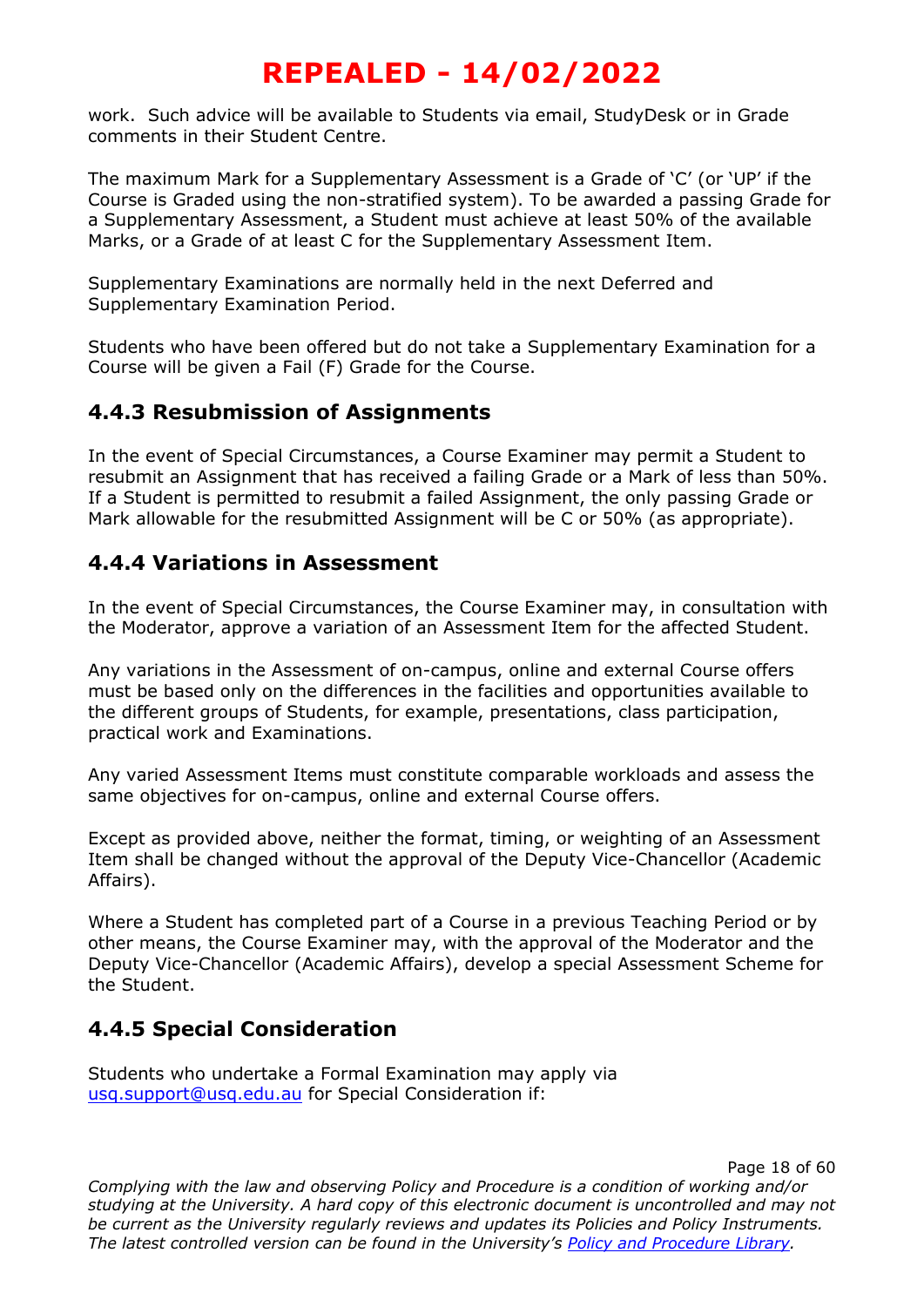- they attend the Formal Examination but due to extenuating circumstances (such as physical illness) are unfit to complete it; or
- they complete the Formal Examination but believe their performance was significantly impaired by illness or other incident within the examination itself to the extent that they could not properly demonstrate their level of achievement of the objectives of the Course.

Students cannot claim Special Consideration for circumstances or conditions that are the consequences of their own actions or inactions in accordance with the Assessment of Special Circumstances Procedure.

Students affected by circumstances occurring prior to sitting a Formal Examination should apply for a Deferred Examination (ensuring appropriate supporting documentation is provided) and should not attempt to sit the Formal Examination.

A Special Consideration Application Form must be submitted no later than five University Business Days after the date of the Formal Examination and must include information and supporting documentation as per the requirements of the Assessment of Special Circumstances Procedure.

Students who sit all or part of a Formal Examination should note that their circumstance must be verified via an incident report to be lodged by the Formal Examination Supervisor. Applications unable to be verified against an Examination Supervisor's report will be rejected.

All applications for Special Consideration will be reviewed by the Course Examiner who may, on the basis of professional judgement and after consultation with the Moderator, grant an appropriate concession.

### **References**

Nil.

### **Schedules**

This procedure must be read in conjunction with its subordinate schedules as provided in the table below.

### **Procedure Information**

| <b>Accountable Officer</b> | Provost                                   |
|----------------------------|-------------------------------------------|
| <b>Responsible Officer</b> | Deputy Vice-Chancellor (Academic Affairs) |
| <b>Policy Type</b>         | University Procedure                      |
| <b>Policy Suite</b>        | <b>Assessment Policy</b>                  |

Page 19 of 60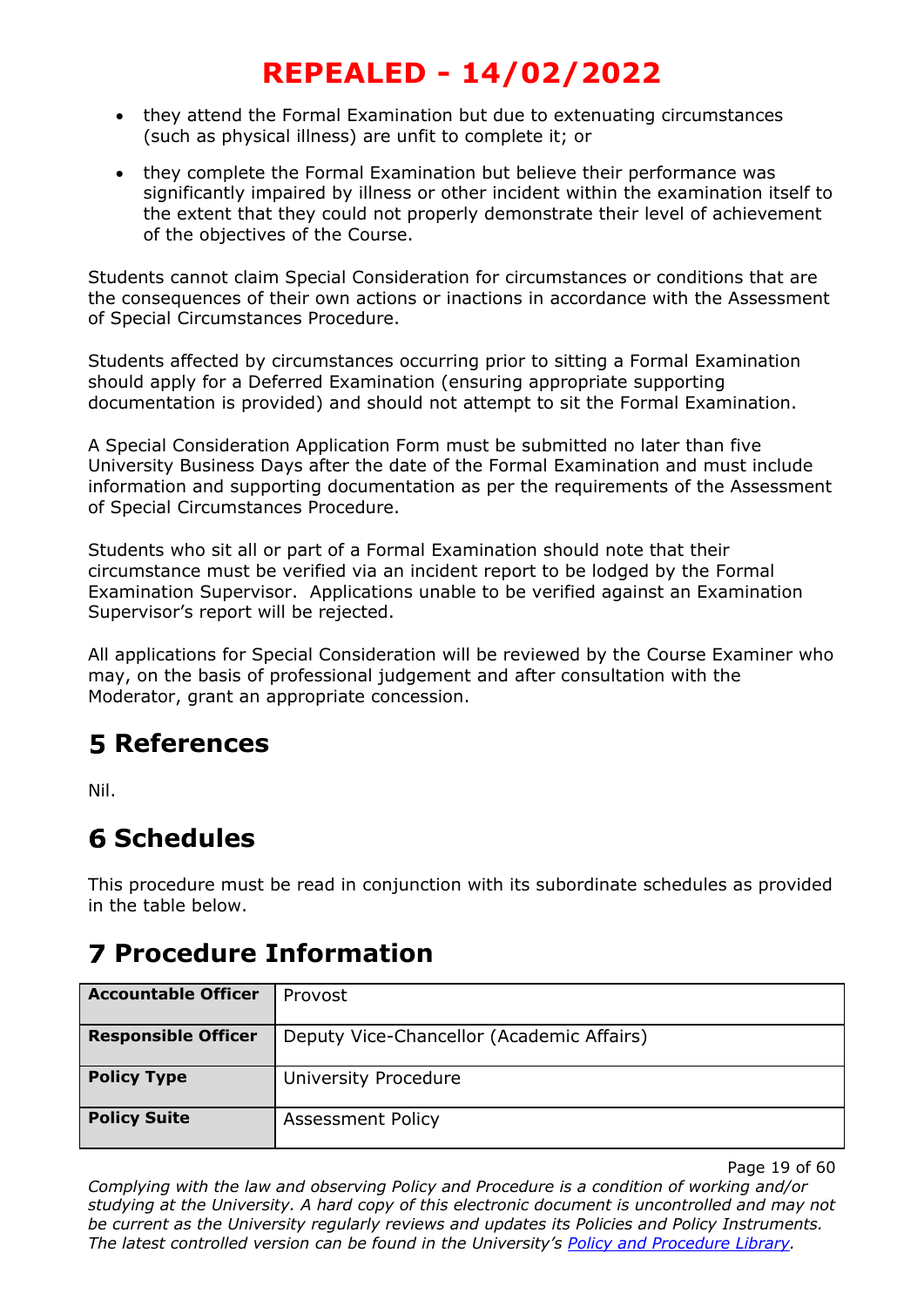| <b>Schedules</b><br><b>Class of Honours Standard Schedule</b><br>Grade Point Average (GPA) Calculation Schedule<br><b>Grades Schedule</b><br>Residential School Categorisation Schedule<br><b>Approved Date</b><br>4/2/2022<br><b>Effective Date</b><br>4/2/2022<br>5/7/2024<br><b>Review Date</b><br><b>Relevant Legislation</b><br><b>Higher Education Support Act 2003</b><br>National Code of Practice for Providers of Education and<br>Training to Overseas Students 2018<br><b>Related Policies</b><br>Student Expectations and Responsibilities Policy<br><b>Student Grievance Resolution Policy</b><br>Students with a Disability Policy and Procedure<br><b>Related Procedures</b><br>Administration of Formal Examinations Procedure<br>Assessment of Special Circumstances Procedure<br>Student Academic Misconduct Procedure<br><b>Student Appeals Procedure</b><br><b>Student Grievance Resolution Procedure</b><br><b>Related forms,</b><br><b>Assignment Extension Request Form</b><br>publications and<br>websites<br>Deferred examination website<br><b>Review of Final Grade Application Form</b><br><b>Recheck of Assignment Marks Request Form</b><br><b>Special Consideration Application Form</b><br><b>Definitions</b><br><b>Terms defined in the Definitions Dictionary</b> |                    |                             |
|------------------------------------------------------------------------------------------------------------------------------------------------------------------------------------------------------------------------------------------------------------------------------------------------------------------------------------------------------------------------------------------------------------------------------------------------------------------------------------------------------------------------------------------------------------------------------------------------------------------------------------------------------------------------------------------------------------------------------------------------------------------------------------------------------------------------------------------------------------------------------------------------------------------------------------------------------------------------------------------------------------------------------------------------------------------------------------------------------------------------------------------------------------------------------------------------------------------------------------------------------------------------------------------------------|--------------------|-----------------------------|
|                                                                                                                                                                                                                                                                                                                                                                                                                                                                                                                                                                                                                                                                                                                                                                                                                                                                                                                                                                                                                                                                                                                                                                                                                                                                                                      | <b>Subordinate</b> | Assessment Hurdles Schedule |
|                                                                                                                                                                                                                                                                                                                                                                                                                                                                                                                                                                                                                                                                                                                                                                                                                                                                                                                                                                                                                                                                                                                                                                                                                                                                                                      |                    |                             |
|                                                                                                                                                                                                                                                                                                                                                                                                                                                                                                                                                                                                                                                                                                                                                                                                                                                                                                                                                                                                                                                                                                                                                                                                                                                                                                      |                    |                             |
|                                                                                                                                                                                                                                                                                                                                                                                                                                                                                                                                                                                                                                                                                                                                                                                                                                                                                                                                                                                                                                                                                                                                                                                                                                                                                                      |                    |                             |
|                                                                                                                                                                                                                                                                                                                                                                                                                                                                                                                                                                                                                                                                                                                                                                                                                                                                                                                                                                                                                                                                                                                                                                                                                                                                                                      |                    |                             |
|                                                                                                                                                                                                                                                                                                                                                                                                                                                                                                                                                                                                                                                                                                                                                                                                                                                                                                                                                                                                                                                                                                                                                                                                                                                                                                      |                    |                             |
|                                                                                                                                                                                                                                                                                                                                                                                                                                                                                                                                                                                                                                                                                                                                                                                                                                                                                                                                                                                                                                                                                                                                                                                                                                                                                                      |                    |                             |
|                                                                                                                                                                                                                                                                                                                                                                                                                                                                                                                                                                                                                                                                                                                                                                                                                                                                                                                                                                                                                                                                                                                                                                                                                                                                                                      |                    |                             |
|                                                                                                                                                                                                                                                                                                                                                                                                                                                                                                                                                                                                                                                                                                                                                                                                                                                                                                                                                                                                                                                                                                                                                                                                                                                                                                      |                    |                             |
|                                                                                                                                                                                                                                                                                                                                                                                                                                                                                                                                                                                                                                                                                                                                                                                                                                                                                                                                                                                                                                                                                                                                                                                                                                                                                                      |                    |                             |
|                                                                                                                                                                                                                                                                                                                                                                                                                                                                                                                                                                                                                                                                                                                                                                                                                                                                                                                                                                                                                                                                                                                                                                                                                                                                                                      |                    |                             |
|                                                                                                                                                                                                                                                                                                                                                                                                                                                                                                                                                                                                                                                                                                                                                                                                                                                                                                                                                                                                                                                                                                                                                                                                                                                                                                      |                    |                             |
|                                                                                                                                                                                                                                                                                                                                                                                                                                                                                                                                                                                                                                                                                                                                                                                                                                                                                                                                                                                                                                                                                                                                                                                                                                                                                                      |                    |                             |
|                                                                                                                                                                                                                                                                                                                                                                                                                                                                                                                                                                                                                                                                                                                                                                                                                                                                                                                                                                                                                                                                                                                                                                                                                                                                                                      |                    |                             |
|                                                                                                                                                                                                                                                                                                                                                                                                                                                                                                                                                                                                                                                                                                                                                                                                                                                                                                                                                                                                                                                                                                                                                                                                                                                                                                      |                    |                             |
|                                                                                                                                                                                                                                                                                                                                                                                                                                                                                                                                                                                                                                                                                                                                                                                                                                                                                                                                                                                                                                                                                                                                                                                                                                                                                                      |                    |                             |
|                                                                                                                                                                                                                                                                                                                                                                                                                                                                                                                                                                                                                                                                                                                                                                                                                                                                                                                                                                                                                                                                                                                                                                                                                                                                                                      |                    |                             |
|                                                                                                                                                                                                                                                                                                                                                                                                                                                                                                                                                                                                                                                                                                                                                                                                                                                                                                                                                                                                                                                                                                                                                                                                                                                                                                      |                    |                             |
|                                                                                                                                                                                                                                                                                                                                                                                                                                                                                                                                                                                                                                                                                                                                                                                                                                                                                                                                                                                                                                                                                                                                                                                                                                                                                                      |                    |                             |
|                                                                                                                                                                                                                                                                                                                                                                                                                                                                                                                                                                                                                                                                                                                                                                                                                                                                                                                                                                                                                                                                                                                                                                                                                                                                                                      |                    |                             |
|                                                                                                                                                                                                                                                                                                                                                                                                                                                                                                                                                                                                                                                                                                                                                                                                                                                                                                                                                                                                                                                                                                                                                                                                                                                                                                      |                    |                             |
|                                                                                                                                                                                                                                                                                                                                                                                                                                                                                                                                                                                                                                                                                                                                                                                                                                                                                                                                                                                                                                                                                                                                                                                                                                                                                                      |                    |                             |
|                                                                                                                                                                                                                                                                                                                                                                                                                                                                                                                                                                                                                                                                                                                                                                                                                                                                                                                                                                                                                                                                                                                                                                                                                                                                                                      |                    |                             |
|                                                                                                                                                                                                                                                                                                                                                                                                                                                                                                                                                                                                                                                                                                                                                                                                                                                                                                                                                                                                                                                                                                                                                                                                                                                                                                      |                    |                             |
|                                                                                                                                                                                                                                                                                                                                                                                                                                                                                                                                                                                                                                                                                                                                                                                                                                                                                                                                                                                                                                                                                                                                                                                                                                                                                                      |                    |                             |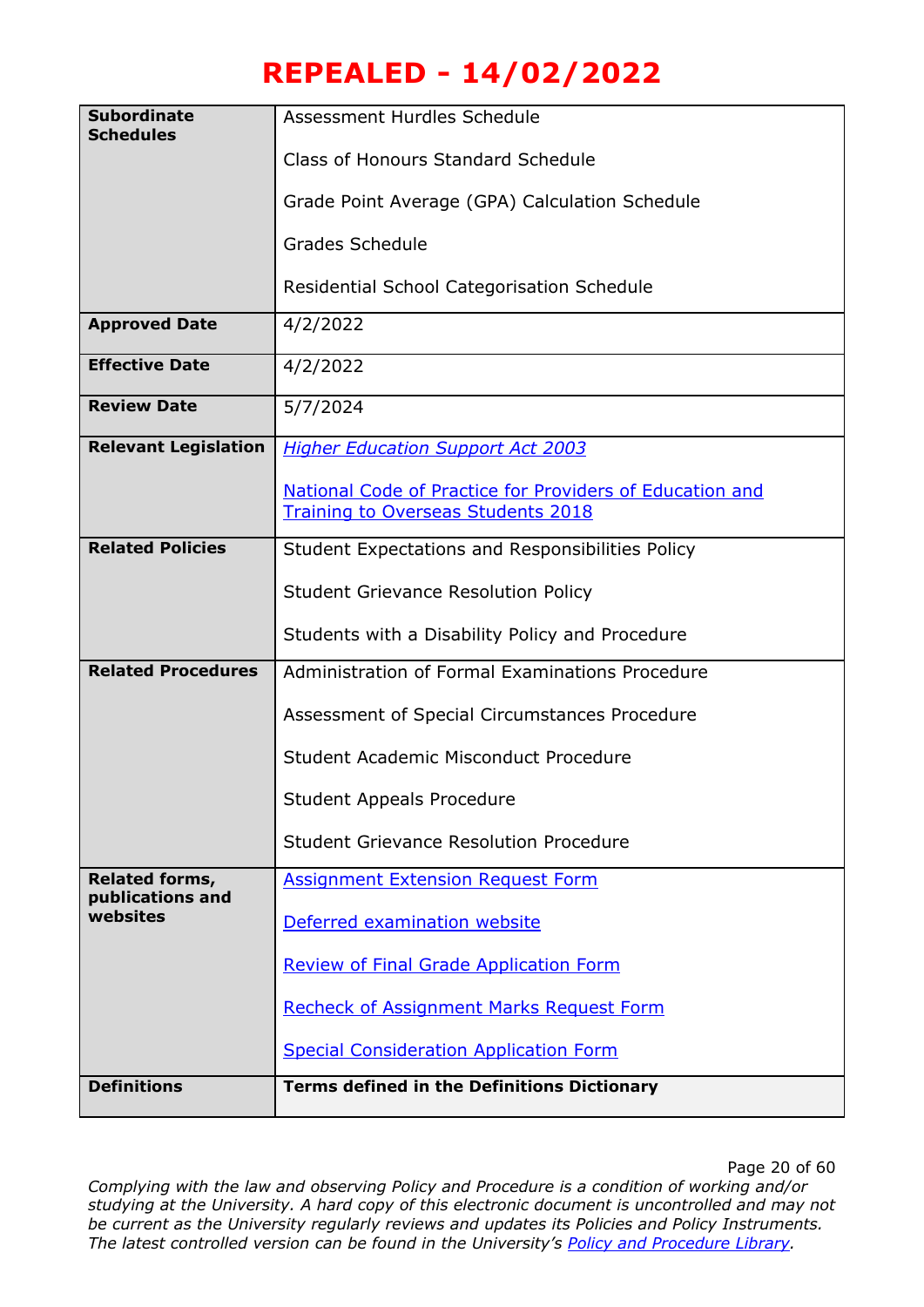| Academic Misconduct             |
|---------------------------------|
| Appeal                          |
| Assessment                      |
| Assessment Item                 |
| Assessment Scheme               |
| Assignment                      |
| Award                           |
| Award Program                   |
| Course                          |
| <b>Course Specification</b>     |
| Coursework                      |
| <b>Coursework Course</b>        |
| Deferred Assessment             |
| Examiner                        |
| <b>Final Grade</b>              |
| Formal Examination              |
| Formal Examination Period       |
| Formative Assessment            |
| Grade (noun)                    |
| Grade Point Average (GPA)       |
| Higher Degree by Research (HDR) |
| Mark                            |
| Moderator                       |
| Non-Award Program               |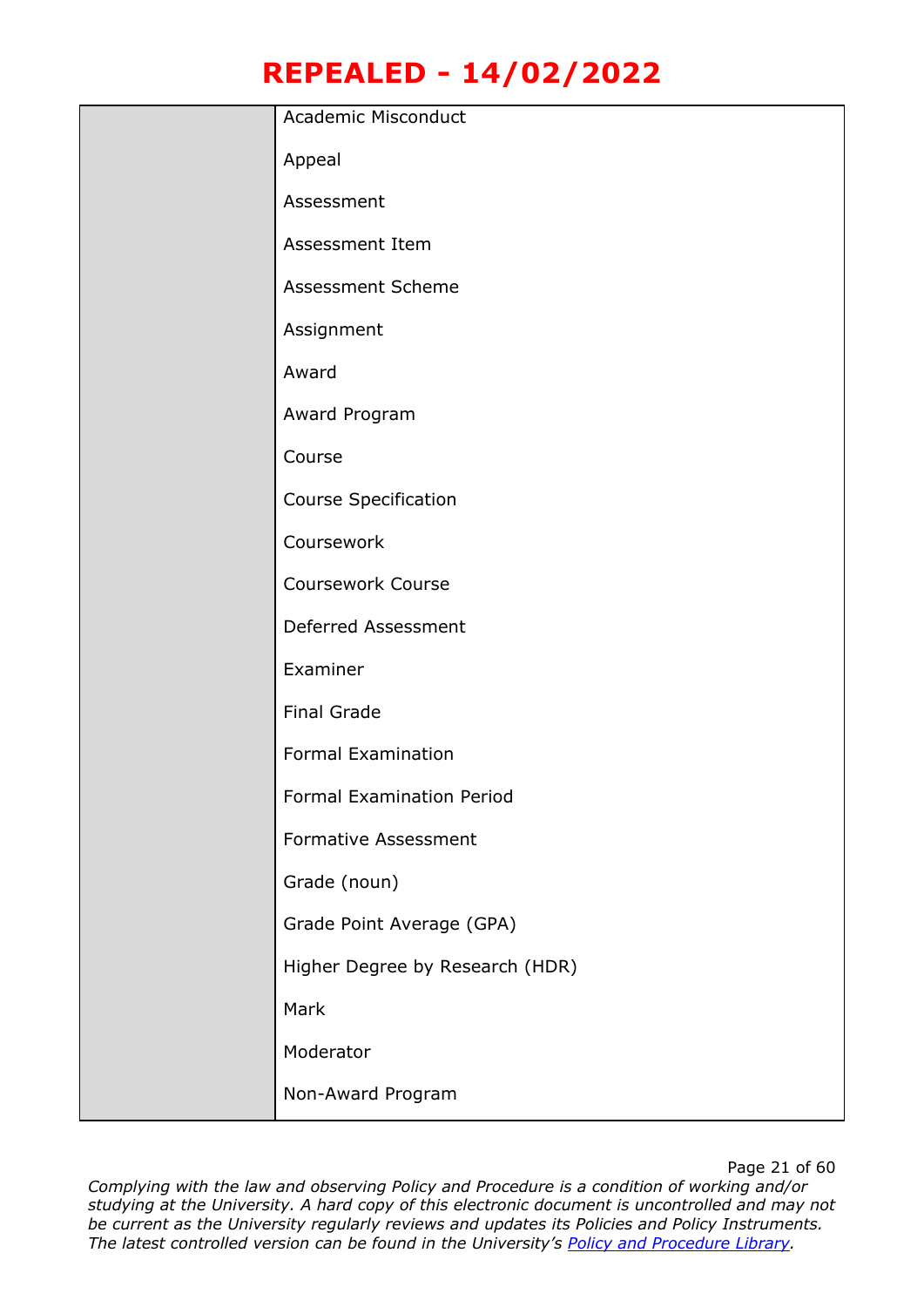|                  | Notice                                         |
|------------------|------------------------------------------------|
|                  | Primary Hurdle                                 |
|                  | Secondary Hurdle                               |
|                  | Secondary Hurdle (Supervised)                  |
|                  | <b>Special Circumstances</b>                   |
|                  | <b>Special Consideration</b>                   |
|                  | Student                                        |
|                  | Summative Assessment Item                      |
|                  | Supplementary Assessment                       |
|                  | Supplementary Examination                      |
|                  | <b>Teaching Period</b>                         |
|                  | Testamur                                       |
|                  | <b>Thesis</b>                                  |
|                  | University                                     |
|                  | <b>University Business Days</b>                |
|                  | Definitions that relate to this procedure only |
|                  |                                                |
| <b>Keywords</b>  |                                                |
| <b>Record No</b> | 14/749PL                                       |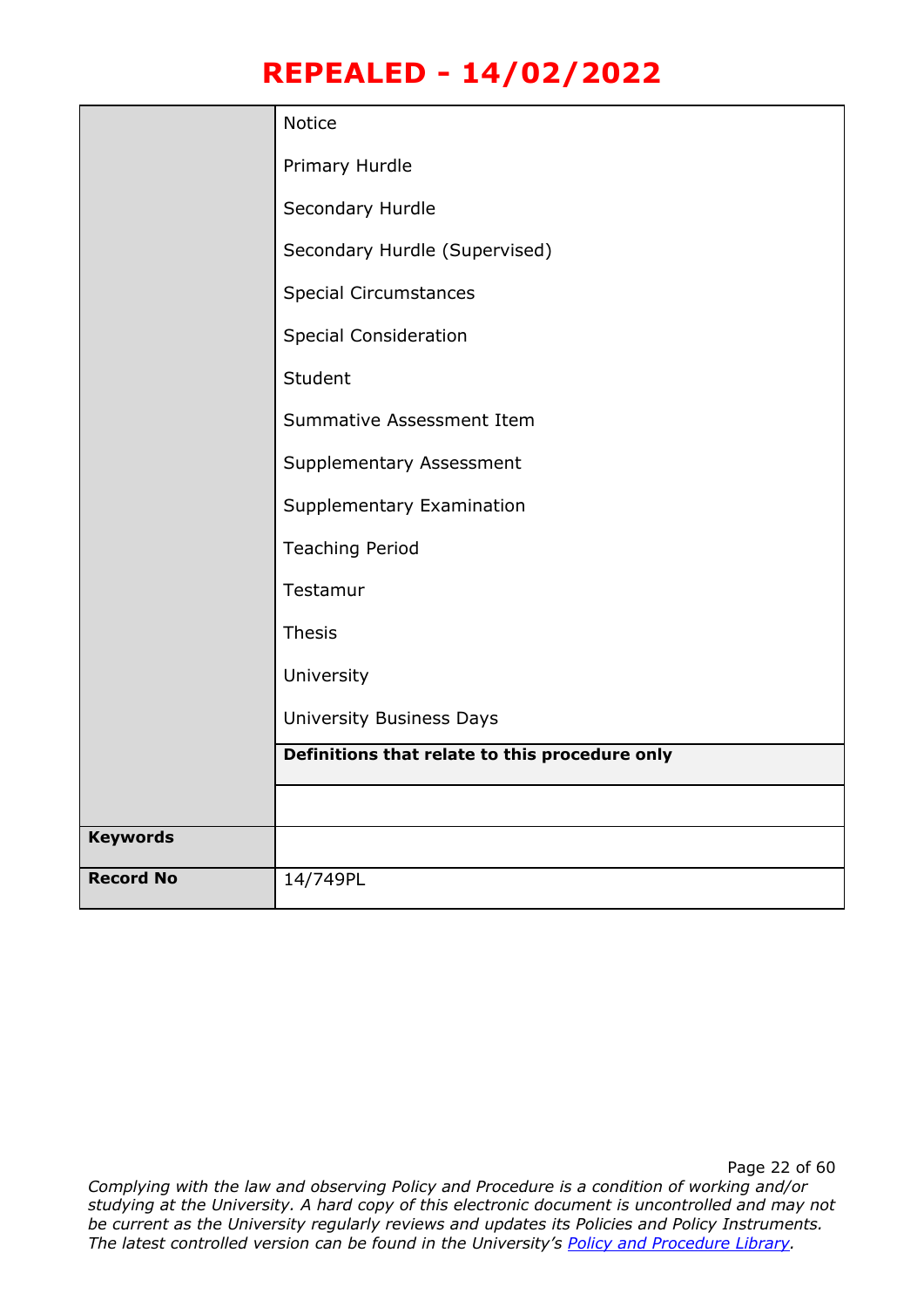# **Grades Schedule**



## <span id="page-22-0"></span>**Purpose**

To establish the types of Grades that can be awarded.

# **Scope**

This schedule must be read in conjunction with the Assessment Procedure and is subordinate to it.

# **Schedule**

### **3.1 Final Grade descriptors**

A Final Grade will be awarded where there are no outstanding administrative or academic matters. The Final Grade awarded will be determined as provided in Table 1 below. A Final Grade may be either an academic or Administrative Grade. For Administrative Grades, Grade Points are not applicable.

|  |  |  |  | <b>Table 1: Final Grade Descriptors</b> |
|--|--|--|--|-----------------------------------------|
|--|--|--|--|-----------------------------------------|

| <b>Final Grade</b>         | Code | <b>Description</b>                                                                                                                                                                                                                                                                                                                 | <b>Final Mark out</b><br>of 100 | Grade<br><b>Points</b> |
|----------------------------|------|------------------------------------------------------------------------------------------------------------------------------------------------------------------------------------------------------------------------------------------------------------------------------------------------------------------------------------|---------------------------------|------------------------|
| High<br><b>Distinction</b> | HD   | A Final Grade of 'High Distinction'<br>will be awarded when a Student<br>has demonstrated achievement of<br>all objectives at an extremely high<br>level, or achievement of most<br>objectives at an outstanding level<br>in addition to demonstrating<br>satisfactory levels of achievement<br>across all objectives of a Course. | At least 85                     | 7                      |
| Distinction                | A    | A Final Grade of 'Distinction' will be<br>awarded when a Student has<br>demonstrated either achievement<br>of some objectives at an extremely<br>high level, or achievement of a<br>large number of objectives at a<br>very high level in addition to<br>demonstrating satisfactory levels of                                      | At least 75 but<br>less than 85 | 6                      |

Page 23 of 60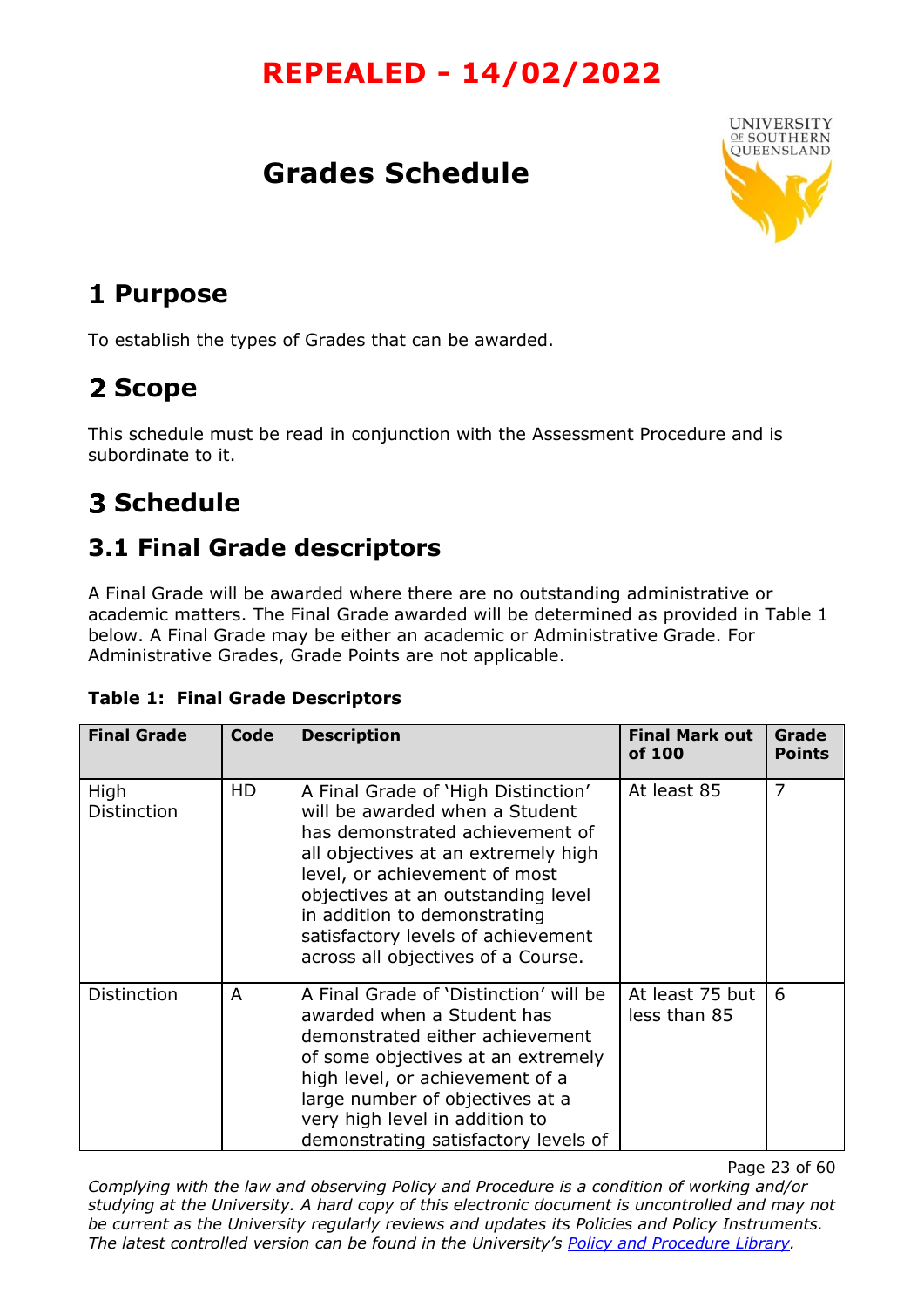|                                          |              | achievement across all objectives<br>of a Course.<br>(Note: Previously the code 'D' was used in 1973,<br>and 'H' from 1967 to 1972.)                                                                                                                                                                                                                                                                                                         |                                                                                                                                             |        |
|------------------------------------------|--------------|----------------------------------------------------------------------------------------------------------------------------------------------------------------------------------------------------------------------------------------------------------------------------------------------------------------------------------------------------------------------------------------------------------------------------------------------|---------------------------------------------------------------------------------------------------------------------------------------------|--------|
| Credit                                   | B            | A Final Grade of 'Credit' will be<br>awarded when a Student has<br>demonstrated achievement of some<br>objectives at a high level in<br>addition to demonstrating<br>satisfactory levels of achievement<br>across all objectives of a Course.                                                                                                                                                                                                | At least 65 but<br>less than 75                                                                                                             | 5      |
| Pass                                     | $\mathsf{C}$ | A Final Grade of 'Pass' will be<br>awarded when a Student has<br>demonstrated satisfactory levels of<br>achievement across all objectives<br>of the Course.<br>(Previously the code 'P' was used from 1967 to<br>1973.)                                                                                                                                                                                                                      | At least 50 but<br>less than 65                                                                                                             | 4      |
| # Ungraded<br>Pass                       | <b>UP</b>    | A Final Grade of 'Ungraded Pass'<br>will be awarded when a Student<br>has demonstrated satisfactory<br>levels of achievement across all<br>objectives in a Course that is<br>ungraded.<br>(The code 'P' was used prior to 2020)                                                                                                                                                                                                              | At least 50                                                                                                                                 | $\ast$ |
| $*$ Pass – Not<br>Contributing<br>to GPA | PC           | A Final Grade of 'Pass - Not<br>Contributing to GPA' will be<br>awarded when a Student elects to<br>exclude a Final passing Grade from<br>contributing to their Grade Point<br>Average (GPA).<br>(This grade is made available at the discretion of<br>the University in extraordinary circumstances<br>and is applied during finalisation of Teaching<br>Period results to mitigate adverse effects on the<br>impacted cohort of students.) | At least 50                                                                                                                                 | $\ast$ |
| # Conceded<br>Pass                       | D            | A Final Grade of 'Conceded Pass'<br>will be awarded on the basis of<br>Section 4.3.10 of the Assessment<br>Procedure.<br>(Previously the code 'LP' was used from<br>Semester 2, 2007 to Semester 3, 2009. The<br>code 'D' was used prior to Semester 2, 2007,<br>and from Semester 1, 2010. The codes 'PT', 'T'                                                                                                                              | At least 45 but<br>less than 50 in<br>final Teaching<br>Period Course<br>subject to<br>other<br>applicable<br>conditions as<br>indicated in | 3      |

Page 24 of 60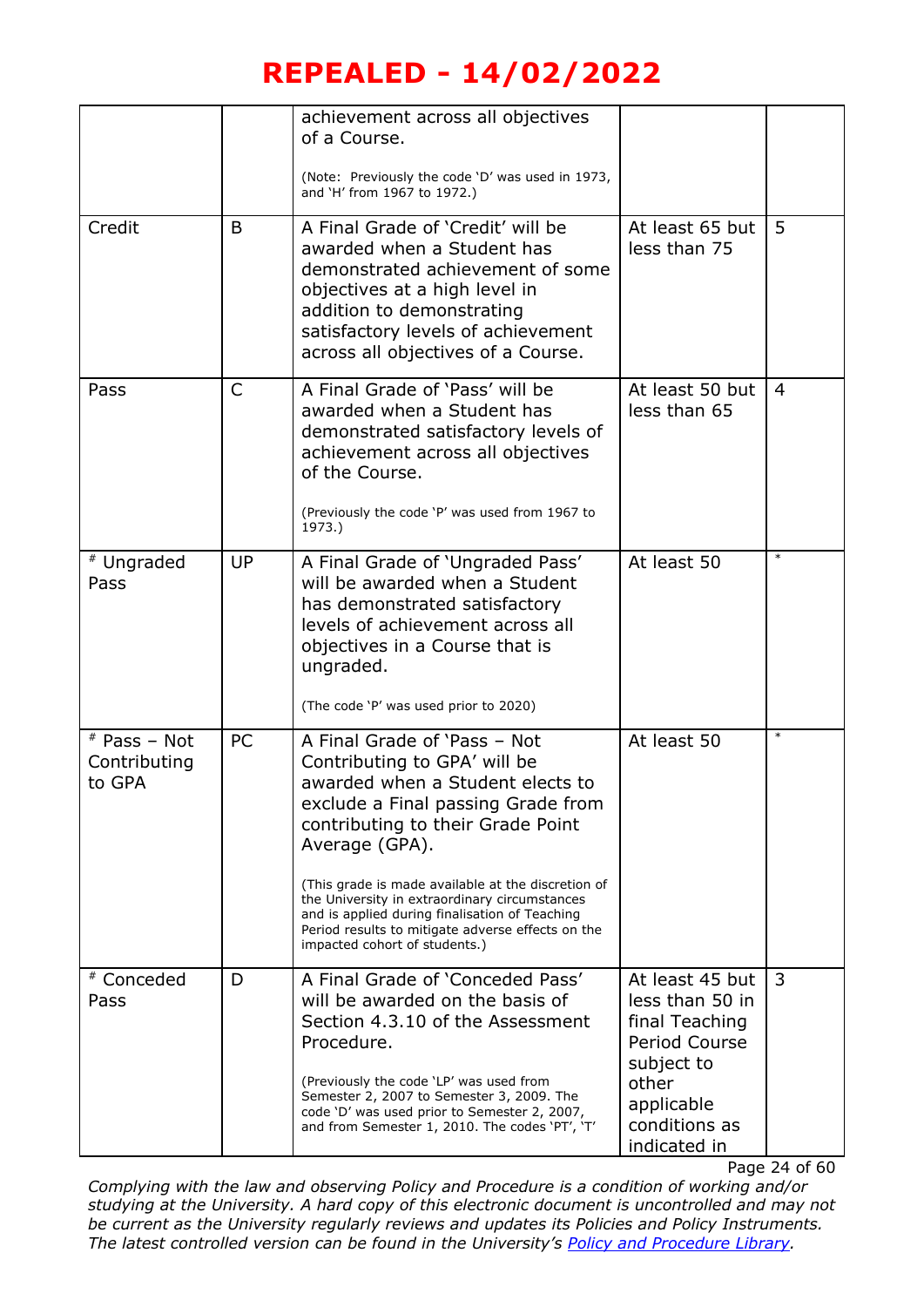|                                          |            | and 'Q' were used in the years prior to 1974.)                                                                                                                                                                                                                                                                                                               | the<br>University's<br>Assessment<br>Procedure |        |
|------------------------------------------|------------|--------------------------------------------------------------------------------------------------------------------------------------------------------------------------------------------------------------------------------------------------------------------------------------------------------------------------------------------------------------|------------------------------------------------|--------|
| Fail                                     | F          | A Final Grade of 'Fail' will be<br>awarded when a Student has failed<br>to demonstrate sufficiently<br>satisfactory levels of achievement<br>across some or all objectives of the<br>Course required to be awarded a<br>Pass Grade.<br>(Previously the code 'N' was used from 1967 to<br>1972, and 'I' without any qualifier was used from<br>1973 to 1989.) | Less than 50                                   | 1.5    |
| # Ungraded<br>Fail                       | <b>UF</b>  | A final Grade of 'Ungraded Fail' will<br>be awarded when a Student has<br>failed to demonstrate sufficiently<br>satisfactory levels of achievement<br>across some or all objectives in a<br>Course that is ungraded.                                                                                                                                         | Less than 50                                   | $\ast$ |
| $#$ Fail - Not<br>Contributing<br>to GPA | <b>FC</b>  | A final Grade of 'Fail - Not<br>Contributing to GPA' will be<br>awarded when a Student has failed<br>to demonstrate sufficiently<br>satisfactory levels of achievement<br>across some or all objectives of the<br>Course required to be awarded a<br>Pass Grade.                                                                                             | Less than 50                                   | $\ast$ |
|                                          |            | (This grade is made available at the discretion of<br>the University in extraordinary circumstances<br>and is applied during finalisation of Teaching<br>Period results to mitigate adverse effects on the<br>impacted cohort of students.)                                                                                                                  |                                                |        |
| Fail - Did Not<br>Participate            | <b>FNP</b> | A Final Grade of 'Fail - Did Not<br>Participate' will be awarded when a<br>Student has not undertaken any of<br>the Assessment Items in a Course.                                                                                                                                                                                                            | Less than 50                                   | 1.5    |
| Fail - Did Not<br>Complete               | <b>FNC</b> | A Final Grade of 'Fail - Did Not<br>Complete' will be awarded when a<br>Student does not complete all of<br>the mandatory Assessment Items.                                                                                                                                                                                                                  | Less than 50                                   | 1.5    |
| Fail - Did Not<br>Sit                    | <b>FNS</b> | A Final Grade of 'Fail - Did Not Sit'<br>may be awarded when a Student<br>does not sit for the Formal<br>Examination in a Course. (FNS will                                                                                                                                                                                                                  | Less than 50                                   | 1.5    |

Page 25 of 60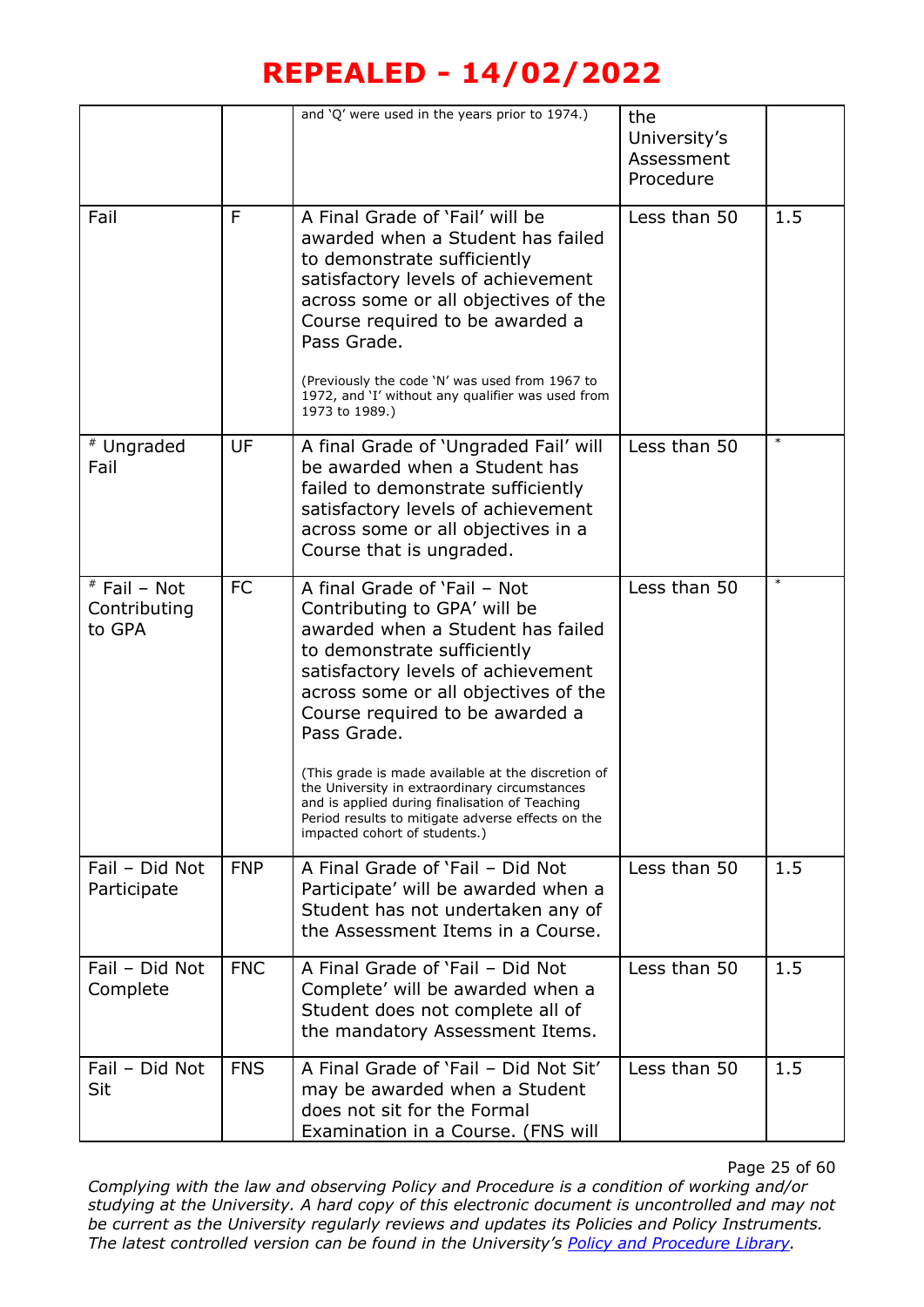|                                                                  |                   | take precedence over FNC)                                                                                                                                                                                                                                                                                                                                                        |                                                              |                              |
|------------------------------------------------------------------|-------------------|----------------------------------------------------------------------------------------------------------------------------------------------------------------------------------------------------------------------------------------------------------------------------------------------------------------------------------------------------------------------------------|--------------------------------------------------------------|------------------------------|
| Fail - Late<br>Withdrawal                                        | <b>FLW</b>        | A Final Grade of 'Fail - Late<br>Withdrawal' will be awarded when a<br>Student drops a Course with<br>penalty.                                                                                                                                                                                                                                                                   | Less than 50                                                 | 1.5                          |
| Exemption $*$                                                    | E                 | Exemption through Credit of Unit<br>value (for a specified Course or<br>Courses).                                                                                                                                                                                                                                                                                                | Exemption                                                    | $\ast$                       |
| <b>Block</b><br>Exemption #                                      | K                 | Block Exemption through Credit of<br>Unit value (for a group of Courses).                                                                                                                                                                                                                                                                                                        | <b>Block</b><br>Exemption                                    | $\ast$                       |
| Transfer <sup>#</sup>                                            | $\overline{\top}$ | A completed Course in a University<br>program which is transferred to<br>another University program will<br>have the Grade changed to 'T<br>Transfer to another University<br>program' under the original<br>program where the Course was first<br>studied. The Final Grade received<br>for the Course will only show under<br>and contribute to the GPA for the<br>new program. | Transfer                                                     | $\ast$                       |
| No Result<br>Expected #                                          | <b>NR</b>         | A Grade of 'NR' will be awarded<br>where Enrolment in University<br>Courses is part of an accredited<br>exchange program with an<br>overseas institution.                                                                                                                                                                                                                        | No Result<br>Expected                                        | $\ast$                       |
| Withdrawn<br>Without<br>Academic and<br>Financial<br>Penalty $*$ | <b>WWP</b>        | This Grade is used to indicate<br>withdrawal after the Census Date<br>without academic and financial<br>penalty.                                                                                                                                                                                                                                                                 | Withdrawn<br>Without<br>Academic and<br>Financial<br>Penalty | $\ast$                       |
| Withdrawn<br>Without<br>Academic<br>Penalty Only #               | <b>WAP</b>        | This Grade is used to indicate<br>withdrawal without academic<br>penalty after the Census Date.                                                                                                                                                                                                                                                                                  | Withdrawn<br>Without<br>Academic<br>Penalty Only             | $\ast$                       |
| Ongoing #                                                        | <b>ONG</b>        | A Grade of 'Ongoing' is used for a<br>sequence of Courses leading<br>towards the submission of a Higher<br>Degree by Research Thesis.                                                                                                                                                                                                                                            | Ongoing                                                      | <b>Not</b><br>Applic<br>able |
|                                                                  |                   | (Prior to 10 July 2017 the code 'SP' was used.)                                                                                                                                                                                                                                                                                                                                  |                                                              |                              |

Page 26 of 60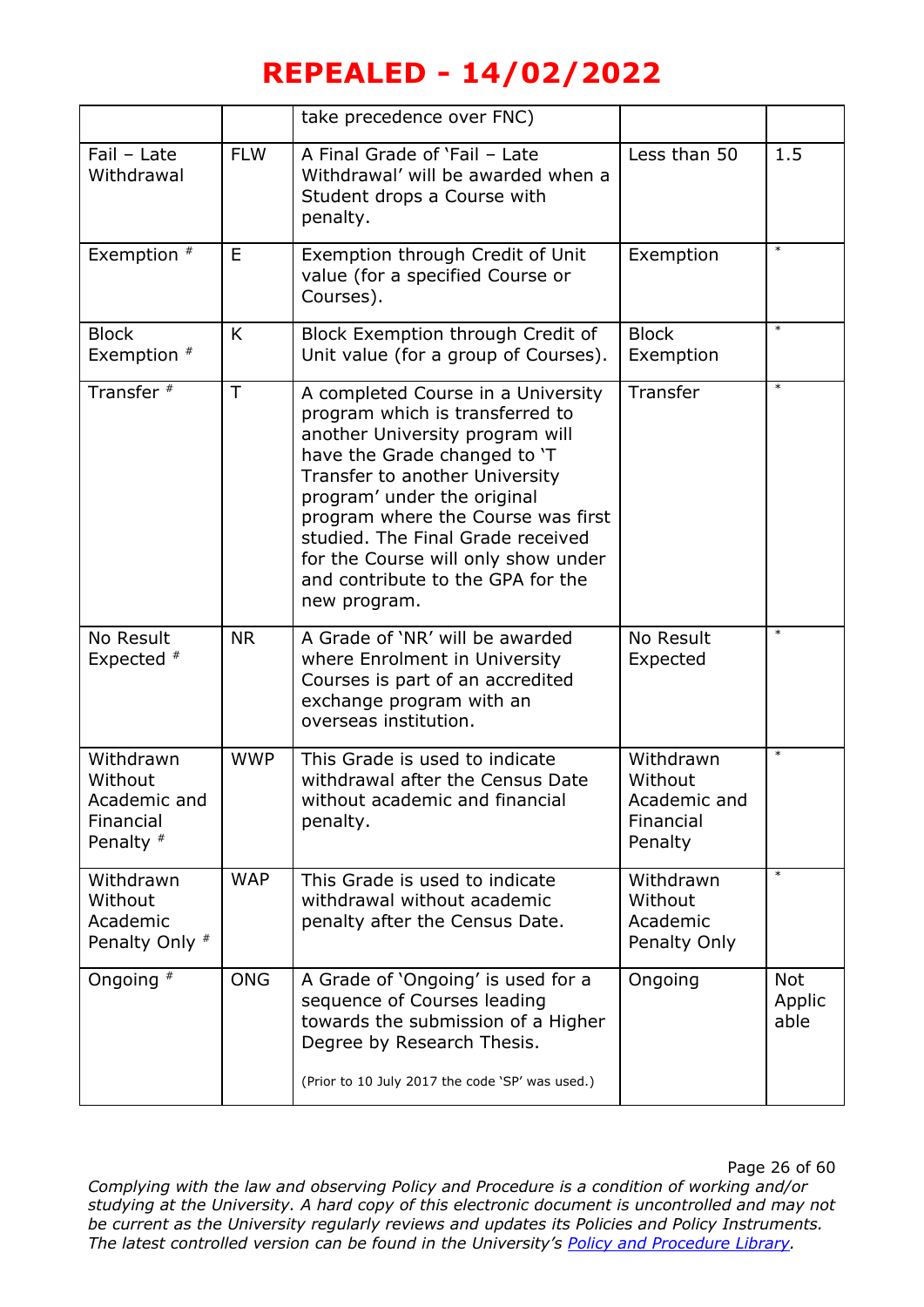\* *A Grade of UP, PC, FC, UF, E, K, T, NR, WWP, and WAP does not contribute towards the Student's GPA.* 

# *Normally these Grades are both Final Grades and Administrative Grades.*

#### **Notes:**

*The Grade of PR (Pass, Must Repeat Course) was awarded to ELICOS Students who had completed a Course but needed to repeat it in order to progress to the next level of instruction.*

*Where a Supplementary Assessment Item has been granted but is not undertaken, a Fail (F) will be applied. Where a Deferred Examination is granted but not undertaken and results in a Fail Grade in the Course, a Grade of (FNS) will be applied.*

### **3.2 Temporary Grades**

An 'Incomplete' Temporary Grade will be assigned to signify that all the requirements of the Course have not yet been met, or where an outstanding administrative matter requires resolution prior to a Final Grade being awarded. Where an Incomplete Temporary Grade has been assigned this Grade can be updated to a passing Grade in the Course by successfully completing additional work as may be prescribed by the Examiner by a given date.

Students awarded an Incomplete Temporary Grade will be given written notification of the requirements to complete the course, including all relevant dates, at least 10 University Business Days before the due date for the work or the Formal Examination. Such notification will be given to Students via email, StudyDesk or in Grade Comments in their Student Centre. Students who have not completed the additional work to the satisfaction of the Examiner by the given date will receive the appropriate Failing Grade.

| <b>Temporary</b><br>Grade | Code | <b>Indicates</b>                                  | <b>Resolution deadline</b><br>(maximum time by<br>which the Temporary<br><b>Grade should be</b><br>resolved) ^         |
|---------------------------|------|---------------------------------------------------|------------------------------------------------------------------------------------------------------------------------|
| Incomplete $*$            | IS.  | Supplementary Formal Examination<br>granted.      | One year after results<br>release for the<br>Teaching Period in<br>which the Student<br>was enrolled in the<br>Course. |
| Incomplete $*$            | IΜ   | Make-up work or alternate<br>Assessment required. | One year after results<br>release for the<br>Teaching Period in                                                        |

#### **Table 2: Temporary Grade Descriptors**

Page 27 of 60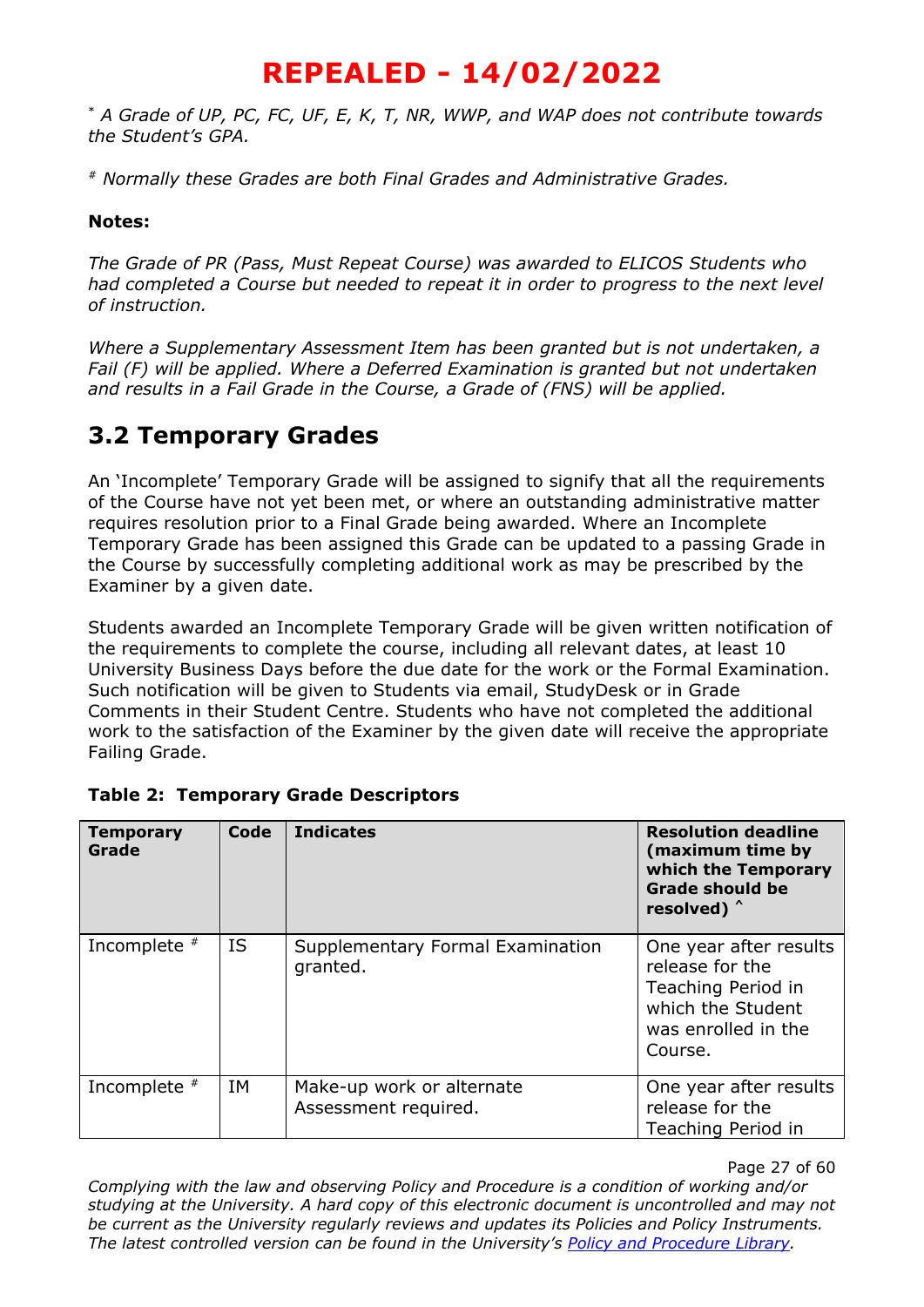|                                  |            |                                                                                                                                                                                                                                             | which the Student<br>was enrolled in the<br>Course.                                                                    |
|----------------------------------|------------|---------------------------------------------------------------------------------------------------------------------------------------------------------------------------------------------------------------------------------------------|------------------------------------------------------------------------------------------------------------------------|
| Incomplete #                     | <b>ISM</b> | Supplementary Formal Examination<br>granted and make-up work required.                                                                                                                                                                      | One year after results<br>release for the<br>Teaching Period in<br>which the Student<br>was enrolled in the<br>Course. |
| Incomplete #                     | <b>IDS</b> | Deferred Formal Examination granted.                                                                                                                                                                                                        | One year after results<br>release for the<br>Teaching Period in<br>which the Student<br>was enrolled in the<br>Course. |
| Incomplete #                     | <b>IDM</b> | Deferred Assignment submission<br>granted.                                                                                                                                                                                                  | One year after results<br>release for the<br>Teaching Period in<br>which the Student<br>was enrolled in the<br>Course. |
| Incomplete#                      | <b>IDB</b> | Deferred Formal Examination and<br>Deferred Assignment submission<br>granted.                                                                                                                                                               | One year after results<br>release for the<br>Teaching Period in<br>which the Student<br>was enrolled in the<br>Course. |
| Incomplete #                     | <b>IIP</b> | Incomplete in Progress - IIP Grade<br>will be assigned to signify that the<br>Final Grade for the Course will be<br>determined by the Final Grade in a<br>subsequent Course in a defined<br>sequence over more than one<br>Teaching Period. | One year after results<br>release for the<br>Teaching Period in<br>which the Student<br>was enrolled in the<br>Course. |
| Result<br>Withheld #             | <b>RW</b>  | The status 'RW' is used when the<br>Grades of a Student have been<br>withheld due to an outstanding debt to<br>the University as defined in the<br>Assessment Procedure.                                                                    | Only resolved when<br>there is no longer a<br>debt recorded.                                                           |
| <b>Result Not</b><br>Available # | <b>RN</b>  | The status 'RN' is used when a Grade<br>is not available for administrative<br>reasons, such as the late return of<br>examination papers from external<br>examination centres, or in the case of<br>pending Academic Misconduct or other    | One year after results<br>release for the<br>Teaching Period of<br>enrolment in the<br>Course.                         |

Page 28 of 60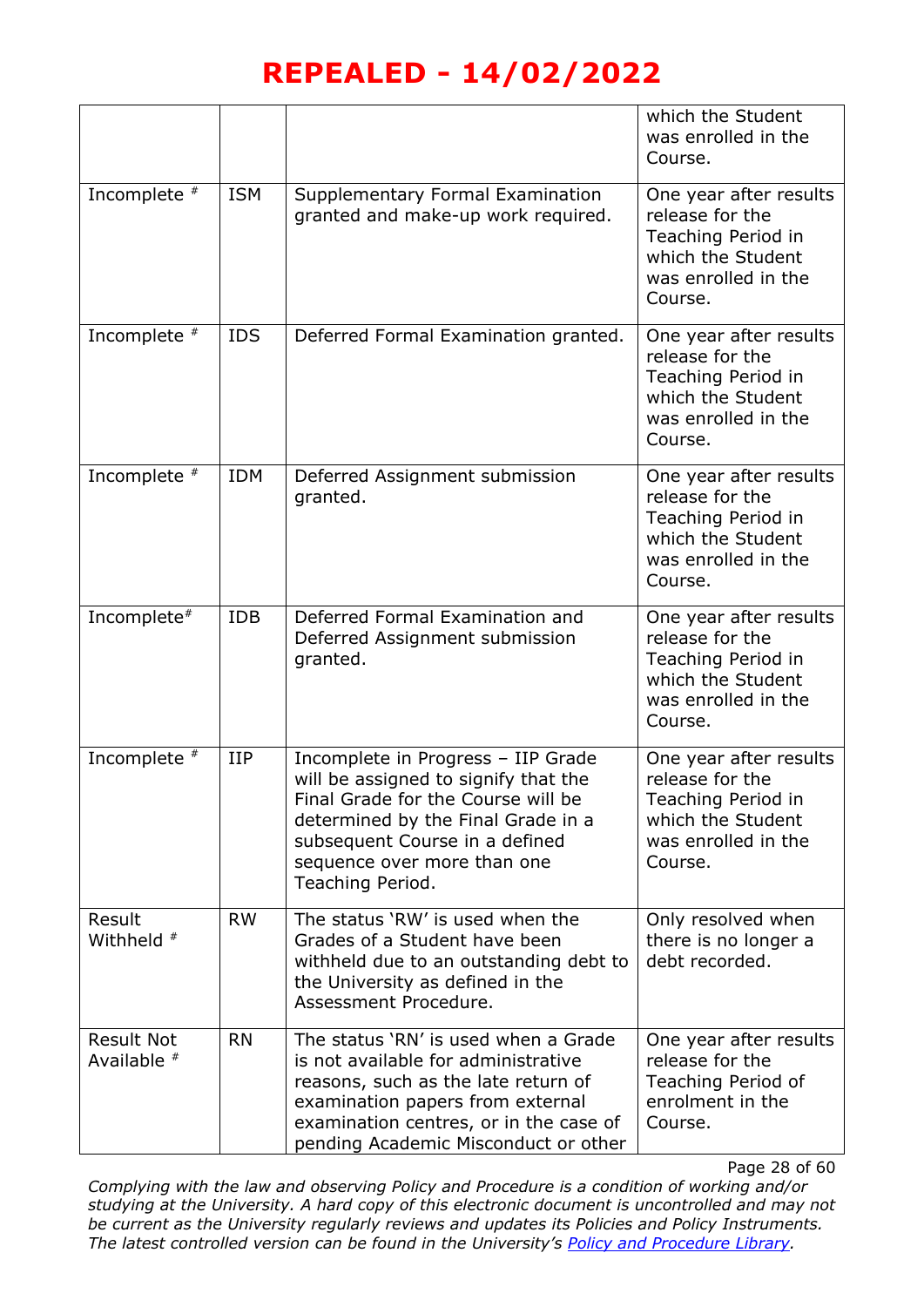|  | I such allegations. |  |
|--|---------------------|--|
|  |                     |  |

^ *If not resolved by the deadline, the Grade will automatically be resolved to a failing Grade.* 

# *Normally these Grades are both Temporary Grades and Administrative Grades.*

### **References**

Nil.

### **Schedule Information**

| <b>Accountable Officer</b>                            | Deputy Vice-Chancellor (Academic)                     |
|-------------------------------------------------------|-------------------------------------------------------|
| <b>Responsible Officer</b>                            | Director (Student and Academic Support)               |
| <b>Policy Type</b>                                    | <b>University Procedure</b>                           |
| <b>Policy Suite</b>                                   | <b>Assessment Policy</b>                              |
| <b>Approved Date</b>                                  | 14/12/2021                                            |
| <b>Effective Date</b>                                 | 14/12/2021                                            |
| <b>Review Date</b>                                    | 10/7/2020                                             |
| <b>Relevant Legislation</b>                           |                                                       |
| <b>Related Policies</b>                               | <b>Student Academic Integrity Policy</b>              |
| <b>Related Procedures</b>                             | <b>Assessment Procedure</b>                           |
|                                                       | Student Academic Misconduct Procedure                 |
| <b>Related forms,</b><br>publications and<br>websites | <b>Grade Point Average (GPA) Calculation Schedule</b> |
| <b>Definitions</b>                                    | <b>Terms defined in the Definitions Dictionary</b>    |
|                                                       | <b>Academic Misconduct</b>                            |
|                                                       | Administrative Grade                                  |
|                                                       | Assessment                                            |
|                                                       | <b>Assessment Item</b>                                |

Page 29 of 60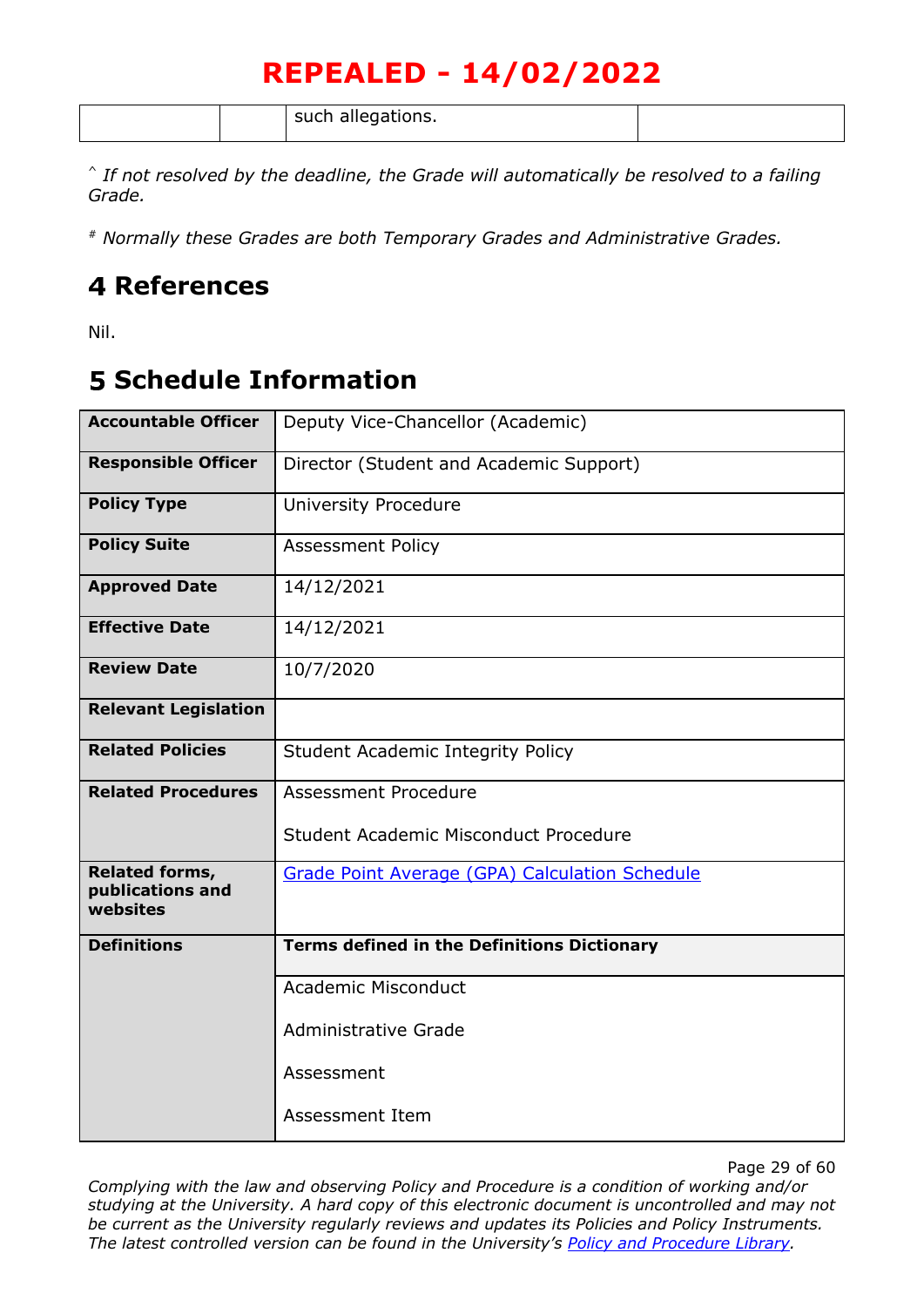|                  | Assignment                                    |
|------------------|-----------------------------------------------|
|                  | Census Date                                   |
|                  | Course                                        |
|                  | Deferred Assessment                           |
|                  | Enrolment                                     |
|                  | Examiner                                      |
|                  | <b>Final Grade</b>                            |
|                  | <b>Formal Examination</b>                     |
|                  | Grade (noun)                                  |
|                  | <b>Grade Point</b>                            |
|                  | Higher Degree by Research (HDR)               |
|                  | Mark                                          |
|                  | Student                                       |
|                  | Supplementary Examination                     |
|                  | <b>Teaching Period</b>                        |
|                  | Temporary Grade                               |
|                  | Thesis                                        |
|                  | Unit                                          |
|                  | University                                    |
|                  | University Business Days                      |
|                  | Definitions that relate to this schedule only |
|                  |                                               |
| <b>Keywords</b>  |                                               |
| <b>Record No</b> | 14/748PL                                      |

Page 30 of 60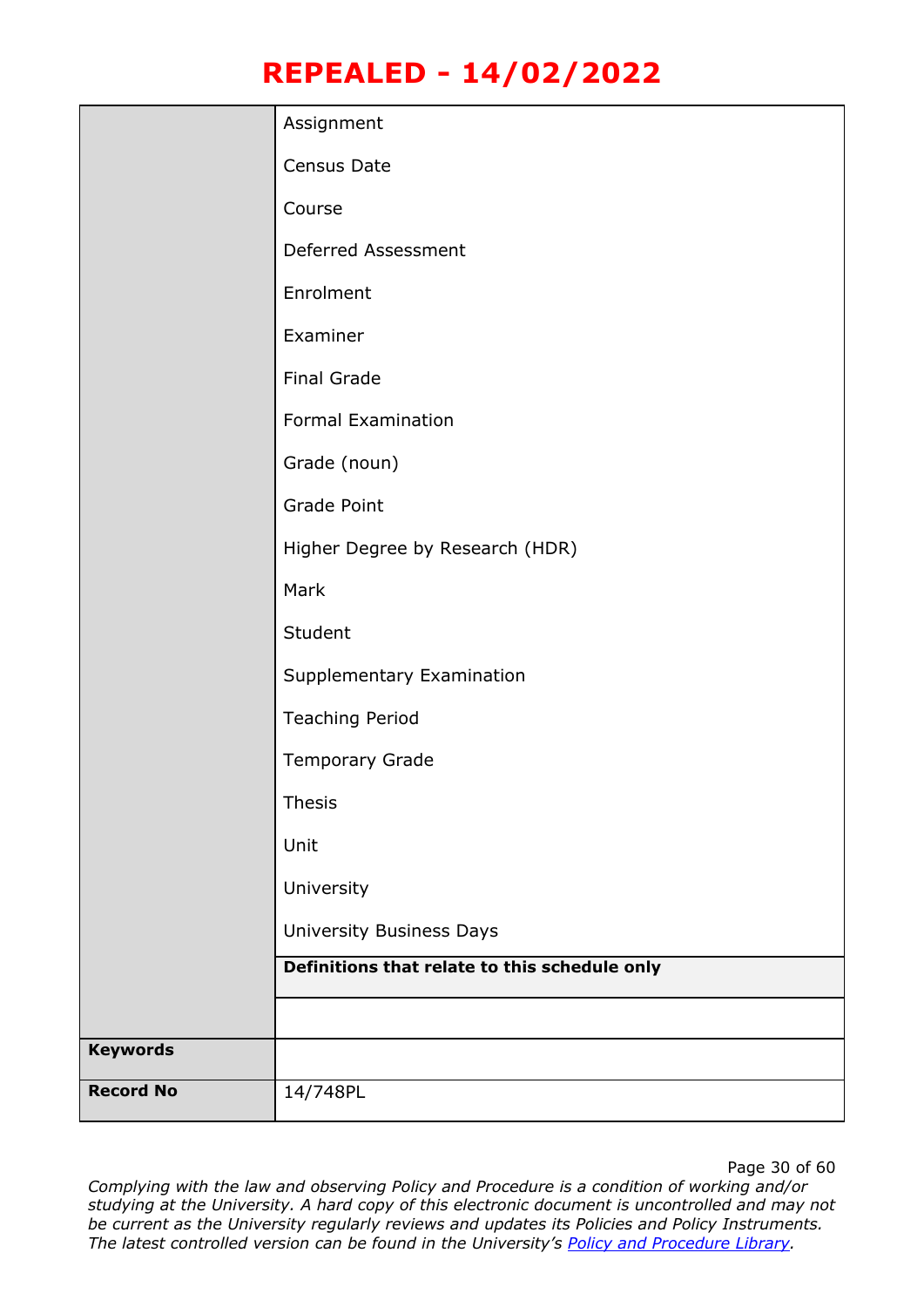# <span id="page-30-0"></span>**Grade Point Average (GPA) Calculation Schedule**



## **Purpose**

To establish the method of calculation of a Student's Grade Point Average (GPA).

# 2 Scope

This schedule must be read in conjunction with the Assessment Procedure and is subordinate to it. This schedule applies to all Students and is also used for consideration of Medals and Awards With Distinction and should be read in conjunction with the Award Eligibility and Graduation Policy.

# **Schedule**

### **3.1 Determination of Final Grades**

Table 1 below shows the mapping of final mark to equivalent Final Grade and to Grade Point calculation.

| Final mark out of 100        | <b>Equivalent Final Grade</b>          | <b>Grade Point</b> |
|------------------------------|----------------------------------------|--------------------|
| At least 85                  | High Distinction (HD)                  | $\overline{7}$     |
| At least 75 but less than 85 | Distinction (A)                        | 6                  |
| At least 65 but less than 75 | Credit (B)                             | 5                  |
| At least 50 but less than 65 | Pass $(C)$                             | $\overline{4}$     |
| At least 50                  | Ungraded Pass (UP) <sup>*</sup>        | Not Applicable*    |
| At least 50                  | Pass – Not Contributing to<br>GPA (PC) | Not applicable     |
| Less than 50                 | Fail (F, FNP, FNS, FNC,<br>FLW)        | 1.5                |
| Less than 50                 | Ungraded Fail (UF)*                    | Not applicable*    |
| Less than 50                 | Fail – Not Contributing to             | Not applicable     |

#### **Table 1: Determination of Final Grades**

Page 31 of 60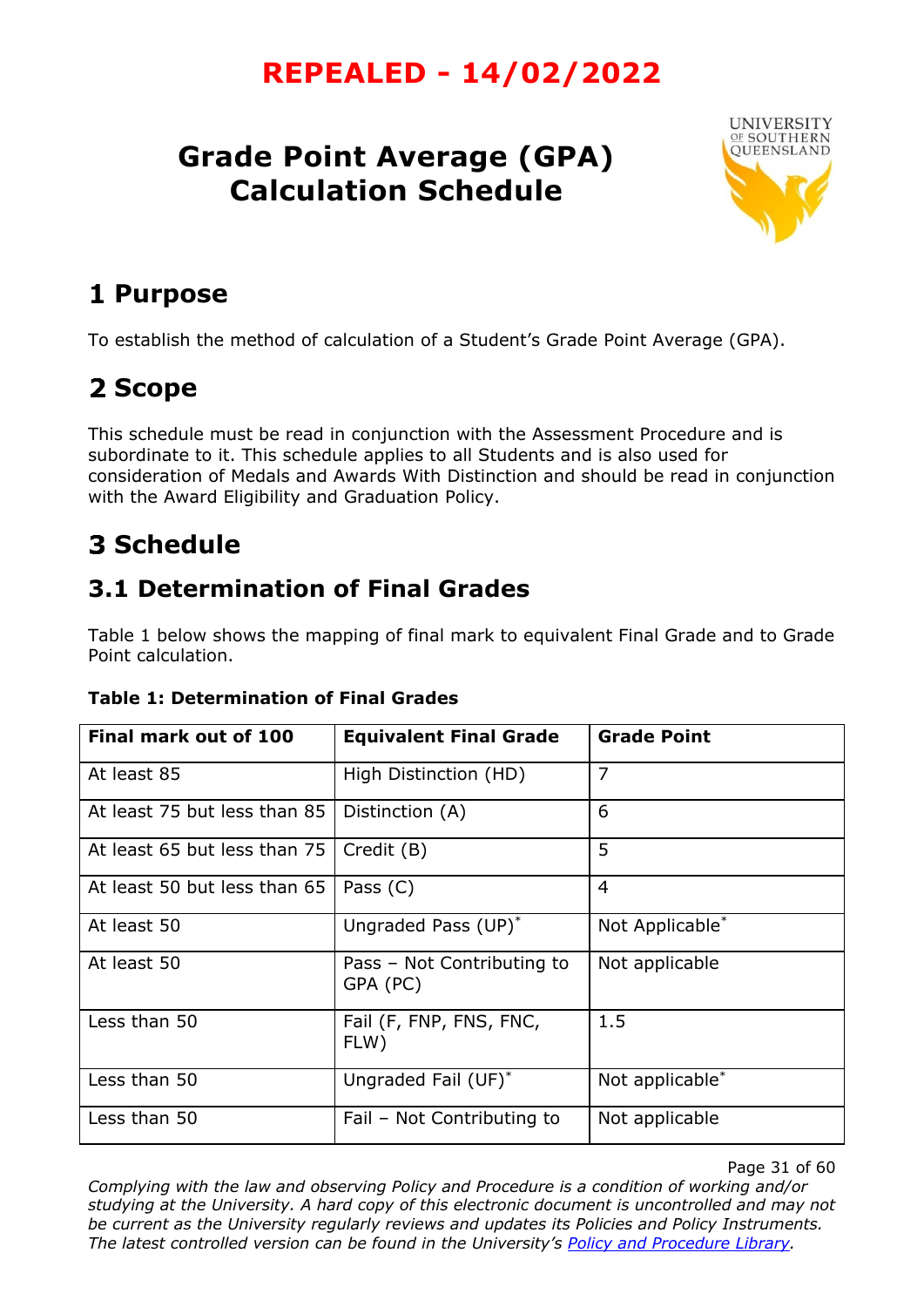\*Only available within the non-stratified system in which the Grades of UP and UF do not contribute towards a Student's GPA.

### **3.2 Numerical Values of Grades**

The current and historic codes and numerical values of Grades are provided in Table 2 below.

#### **Table 2: Numerical Values of Grades**

| GPA on 7 point scale as used by USQ   7 |           | 6   | 5   | 4   | 3  | 1.5 |
|-----------------------------------------|-----------|-----|-----|-----|----|-----|
| Equivalent GPA on the 4 scale           | 4         | 3.5 | 2.5 | 1.5 |    |     |
|                                         |           |     |     |     |    |     |
| 2010 onwards                            | <b>HD</b> | A   | B   |     | D  |     |
| Semester 2, 2007 to 2009                | <b>HD</b> | A   | B   |     | LP |     |
| 1994 to Semester 1, 2007                | <b>HD</b> | A   | B   |     | D  |     |

### **3.3 Calculation of Grade Point Averages**

- 1. The GPA may be:
	- a. cumulative GPA, calculated over all Courses undertaken within the Award Program;
	- b. calculated over a specified number of Courses or all Courses at or above a specified level; or
	- c. calculated over the Courses in an approved Major/Academic Plan.
	- d. for Medals and for With Distinction as per item 3.4 in this schedule.
- 2. The GPA can be expressed mathematically as:

GPA =  $\Sigma$  (Unit value x Grade value) Σ Unit value

Where  $\Sigma'$  is 'summed over the relevant Courses'.

3. The above calculation results in a number (GPA) between 1.5 and 7.

Page 32 of 60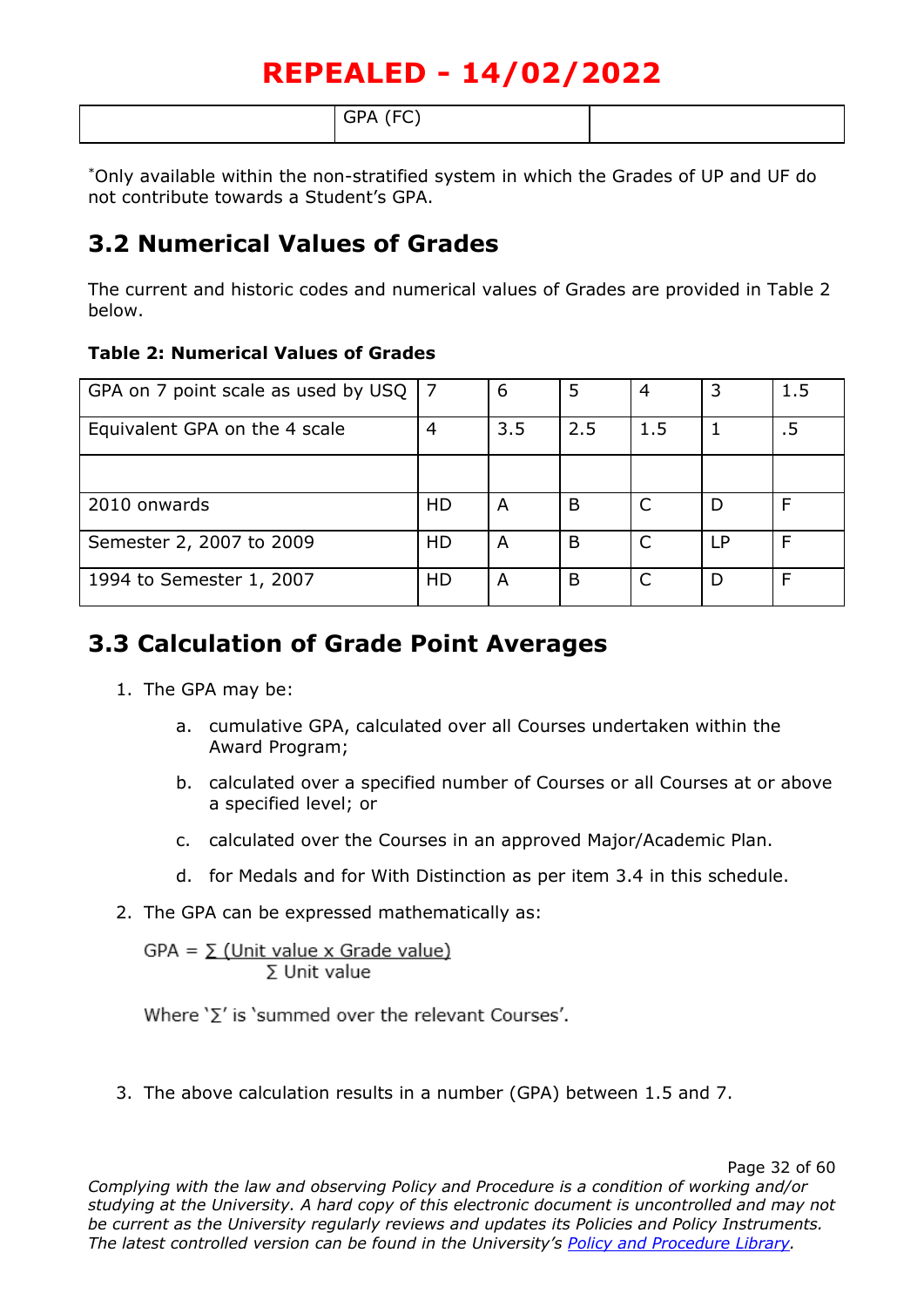More information in relation to GPAs is available on the University website (refer link below).

#### **Example 1:**

|               |              | A                              | X            | B                  | $=$ | $\mathsf{C}$   |
|---------------|--------------|--------------------------------|--------------|--------------------|-----|----------------|
| Course        | Grade        | Numerical<br>value of<br>Grade | $\mathsf{x}$ | Number of<br>Units | $=$ | Total          |
| ABC1000       | A            | 6                              | X            | $\mathbf{1}$       | $=$ | 6              |
| ABC1001       | $\mathsf{C}$ | $\overline{4}$                 | X            | $\mathbf{1}$       | $=$ | $\overline{4}$ |
| ABC1002       | B            | 5                              | $\mathsf{X}$ | $\mathbf{1}$       | $=$ | 5              |
| ABC1003       | F            | 1.5                            | X            | $\mathbf{1}$       | $=$ | 1.5            |
| ABC1004       | HD           | $\overline{7}$                 | X            | $\overline{2}$     | $=$ | 14             |
| ABC1005       | A            | 6                              | X            | $\overline{2}$     | $=$ | 12             |
| <b>TOTALS</b> |              |                                |              | 8                  |     | 42.5           |

 $GPA = \underline{total}$  of C total of B

- 42.5  $\quad =$ 8
- 5.3 (rounded down from 5.31)  $=$

#### **Example 2:**

|         |              | A                              | X | B                  | $=$ | $\mathsf{C}$   |
|---------|--------------|--------------------------------|---|--------------------|-----|----------------|
| Course  | Grade        | Numerical<br>value of<br>Grade | X | Number of<br>Units | $=$ | Total          |
| XYZ1000 | A            | 6                              | X | 1                  | $=$ | 6              |
| XYZ1001 | $\mathsf{C}$ | 4                              | X | 1                  | $=$ | $\overline{4}$ |
| XYZ1002 | B            | 5                              | X | 1                  | $=$ | 5              |
| XYZ1003 | B            | 5                              | X | 1                  | $=$ | 5              |
| XYZ1004 | HD           | $\overline{ }$                 | X | $\overline{2}$     | $=$ | 14             |

Page 33 of 60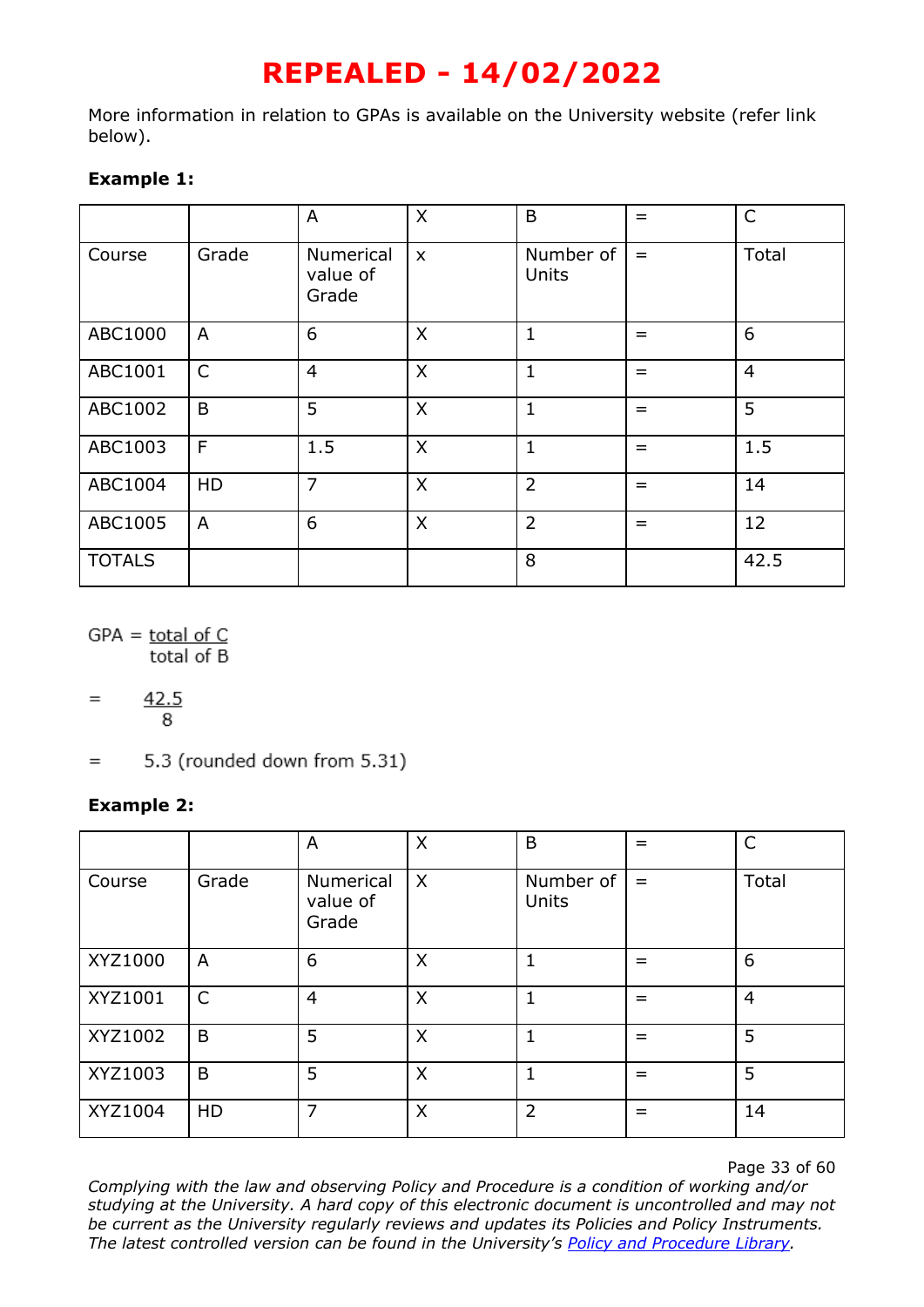| XYZ1005       | $\overline{A}$ | J | . . |   | -<br>∸∸ |
|---------------|----------------|---|-----|---|---------|
| <b>TOTALS</b> |                |   |     | u | 46      |

 $GPA = total of C$ total of B

- 46  $=$ 8
- 5.8 (rounded up from 5.75)  $=$

### **3.4 Calculation of GPA for Medals and for With Distinction**

The determination of eligible Courses to be included in the calculation of the GPA for Medals and for With Distinction is as follows:

- 1. A Course undertaken at the University and within the relevant Award Program.
- 2. A Course for which there has been a Transfer of Grade from an incomplete Award Program.
- 3. A Course from an Award Program that has been accredited to allow a Transfer of Grade from a completed Award Program to the Award Program in which the Student is enrolled.
- 4. The criteria for the relevant Courses will be determined via the applicable specification for the rationale for calculation, e.g. if the calculation is for a University Medal the criteria for the relevant Courses is specified in the Medals and Awards With Distinction Schedule.
- 5. Where a Student has received Credit from an external institution (including Cross-institutional Study), only those Units completed at the University will be included.
- 6. Where a Student has completed more than the maximum Units required for the Award Program, only the approved Units will be counted.
- 7. Where, through an administrative error, a Student has passed the same Course twice, the Grade of the first completion, not the highest Grade, will be utilised.
- 8. Ungraded passes are not included in the calculation of a GPA.
- 9. The GPA for Medals and for With Distinction will be calculated to one decimal place, that is, a second decimal place of  $X1 - X4$  will be rounded down, a second decimal place of X5 – X9 will be rounded up. For example, 6.44 would round to 6.4, and 6.48 would round to 6.5.

Page 34 of 60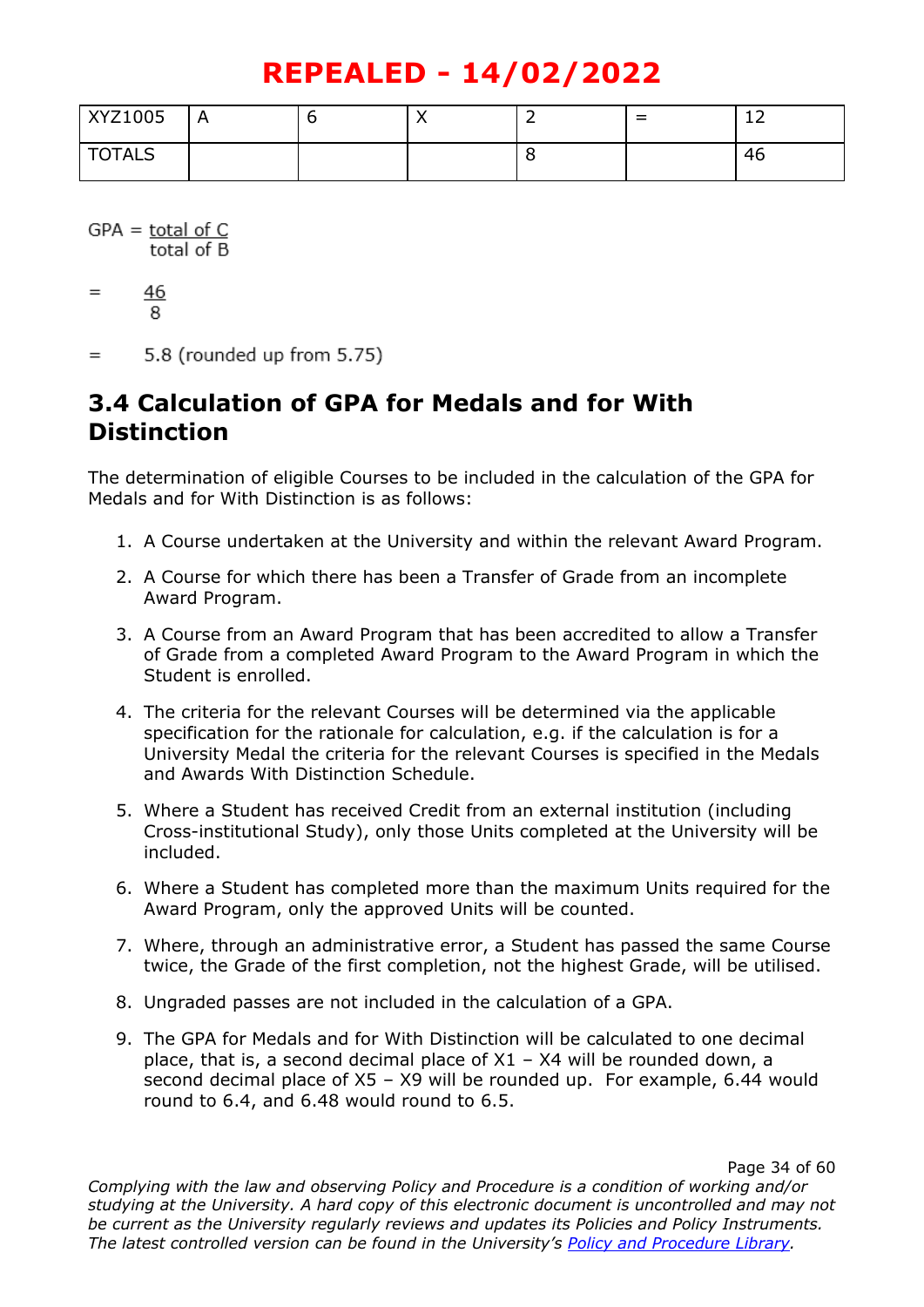### **References**

Nil.

### **Schedule Information**

| <b>Accountable Officer</b>                | Deputy Vice-Chancellor (Academic)                  |  |  |  |  |
|-------------------------------------------|----------------------------------------------------|--|--|--|--|
| <b>Responsible Officer</b>                | Executive Deans (BELA/HES)                         |  |  |  |  |
| <b>Policy Type</b>                        | University Procedure                               |  |  |  |  |
| <b>Policy Suite</b>                       | <b>Assessment Policy</b>                           |  |  |  |  |
| <b>Approved Date</b>                      | 28/5/2020                                          |  |  |  |  |
| <b>Effective Date</b>                     | 28/5/2020                                          |  |  |  |  |
| <b>Review Date</b>                        | 3/7/2017                                           |  |  |  |  |
| <b>Relevant Legislation</b>               |                                                    |  |  |  |  |
| <b>Related Policies</b>                   | Award Eligibility and Graduation Policy            |  |  |  |  |
| <b>Related Procedures</b>                 | Assessment Procedure                               |  |  |  |  |
| <b>Related forms,</b><br>publications and | <b>Calculating Your Grade Point Average</b>        |  |  |  |  |
|                                           | <b>Grades Schedule</b>                             |  |  |  |  |
| websites                                  |                                                    |  |  |  |  |
| <b>Definitions</b>                        | <b>Terms defined in the Definitions Dictionary</b> |  |  |  |  |
|                                           | Award Program                                      |  |  |  |  |
|                                           | Course                                             |  |  |  |  |
|                                           | Credit                                             |  |  |  |  |
|                                           | Cross-institutional Study                          |  |  |  |  |
|                                           | <b>Final Grade</b>                                 |  |  |  |  |
|                                           | Grade (noun)                                       |  |  |  |  |
|                                           | Grade Point Average (GPA)                          |  |  |  |  |
|                                           | Student                                            |  |  |  |  |

Page 35 of 60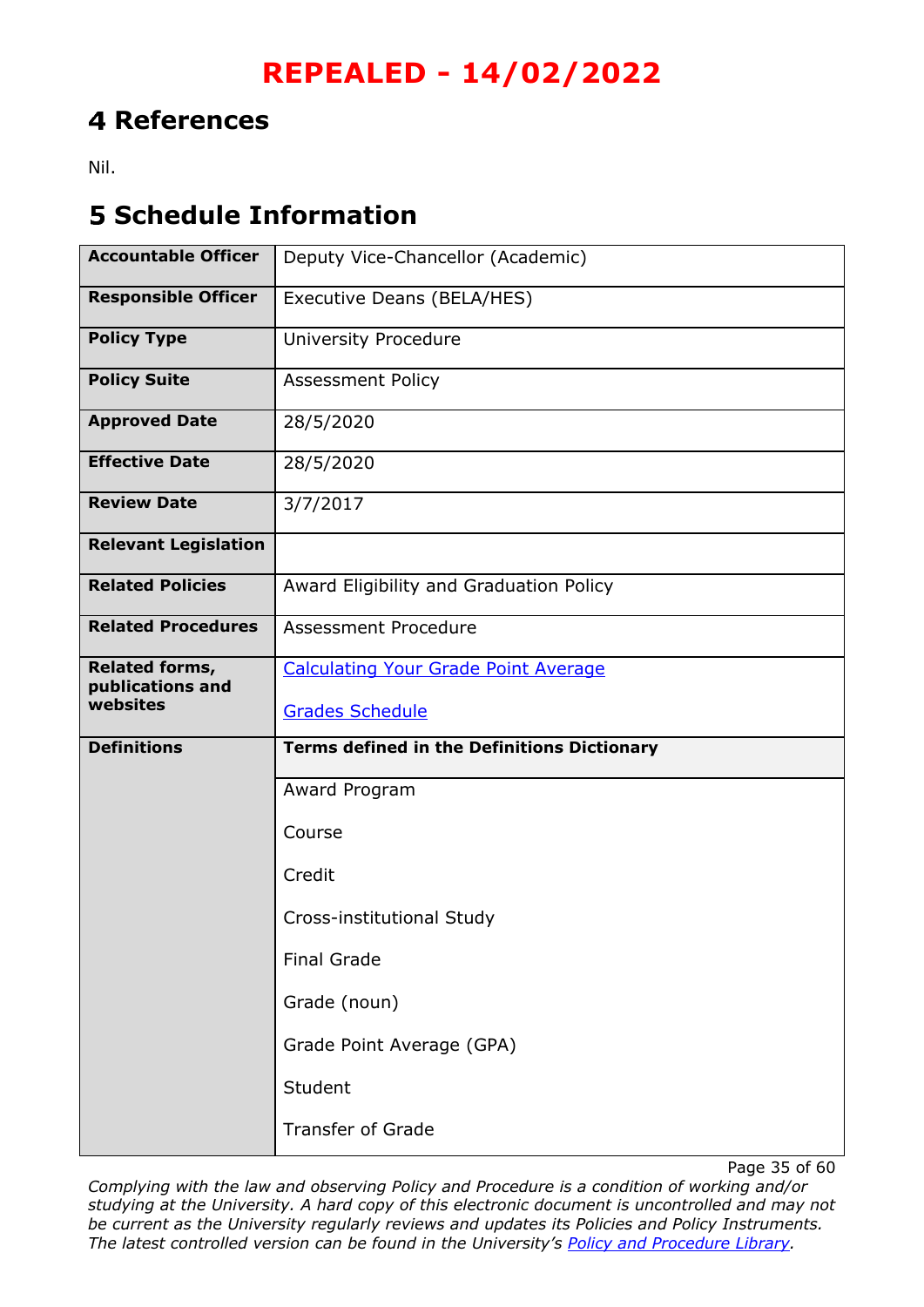|                  | Unit                                          |
|------------------|-----------------------------------------------|
|                  | University                                    |
|                  | Definitions that relate to this schedule only |
|                  |                                               |
| <b>Keywords</b>  |                                               |
| <b>Record No</b> | 14/1169PL                                     |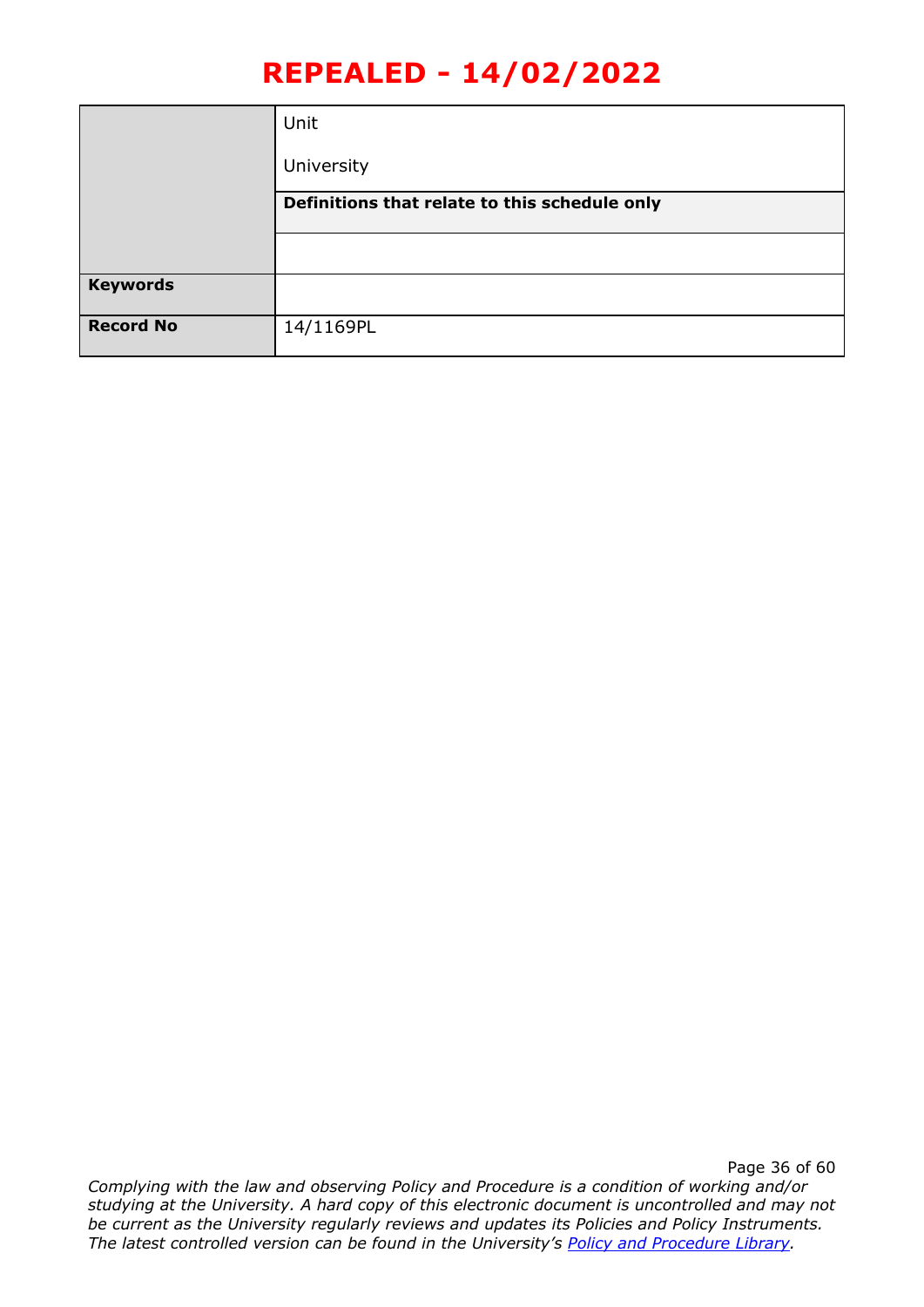# <span id="page-36-0"></span>**Administration of Formal Examinations Procedure**



# **Purpose**

To establish the processes for administering Formal Examinations at the University.

# 2 Scope

This procedure applies to all Coursework Courses. All Students and staff involved in Coursework Assessment by way of Formal Examinations are subject to this procedure.

This procedure applies to Formal Examinations associated with Honours Theses but not to research Theses.

This procedure applies to Coursework Courses undertaken by Higher Degree by Research Students.

## **Procedure Overview**

This procedure establishes the processes for administering Formal Examinations.

# **4 Procedures**

### **4.1 Formal Examinations**

### **4.1.1 Examination Categories**

Formal Examinations may be Open, Restricted or Closed. The type of Formal Examination to be undertaken, if any, will be stated in the Course Specifications and made available to Students at the beginning of the Teaching Period. Students should familiarise themselves with the differences in these classifications.

### **4.1.2 Timing of Examinations**

The Formal Examination period will extend for no more than 10 University Business Days at the end of each Teaching Period as published on the website under 'Important Dates'. Students are responsible for ensuring that they are available to undertake Formal Examinations during this period.

Students must sit their Formal Examinations at the scheduled date and time as per their personalised Formal Examination timetable.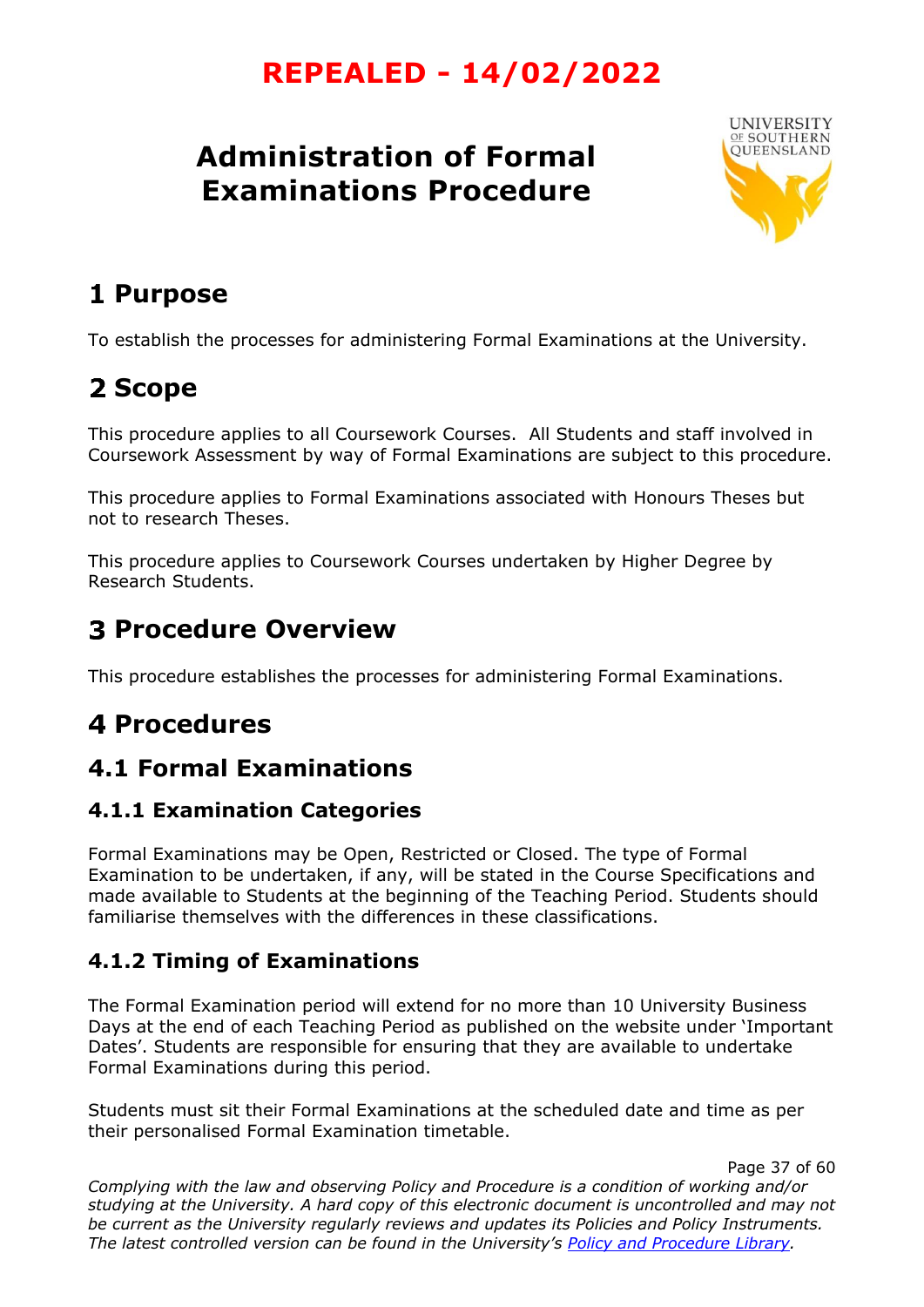Formal Examinations for all offerings of the same Course will normally be conducted at the same time.

The University will, as far as possible, ensure that Students will not be required to take more than two Formal Examinations per day.

Deferred Examinations and Supplementary Examinations shall normally be held in the next Formal Examination period, within 12 months of the original Formal Examination date, and a Final Grade awarded.

#### **4.1.3 Preparation of Formal Examination papers**

The deadline for production and printing of all Formal Examination papers is 25 University Business Days before the start of the Formal Examination period.

Academic staff must use the approved University branded template for the front cover sheet of each of their Course's Formal Examination papers.

At all stages in of preparation, Formal Examination papers must be securely stored so that no opportunity occurs for any unfair advantage to be gained by any individual or group of Students.

Staff who are studying and have access to Formal Examination materials must notify their manager at the beginning of the Teaching Period. Staff who have close family members, friends or people with whom they may have a conflict of interest studying, and these staff members have access to relevant materials, must declare this as a conflict of interest to their manager at the beginning of the Teaching Period.

The Examinations Office in the Students Portfolio is responsible for the distribution of all Formal Examination papers to all external examination centres, as well as to Examination Supervisors for all Formal Examinations scheduled on campus.

The Examinations Office must also return and account for all examination materials from all examination centres.

#### **4.1.4 Formal Examination timetable and adjustments**

The Examinations Office is responsible for releasing the timing and location of Formal Examinations on the University website no later than six weeks prior to the beginning of the relevant Formal Examination Period. Students must access their Formal Examination timetable through their Student Centre.

University employees are not permitted to provide Formal Examination timetable information directly to Students and should refer Students to the information published on the University website or to the Student's individual timetable available through their Student Centre.

The University's Mandatory Examination Conditions will also be published on the University's website for Students' information.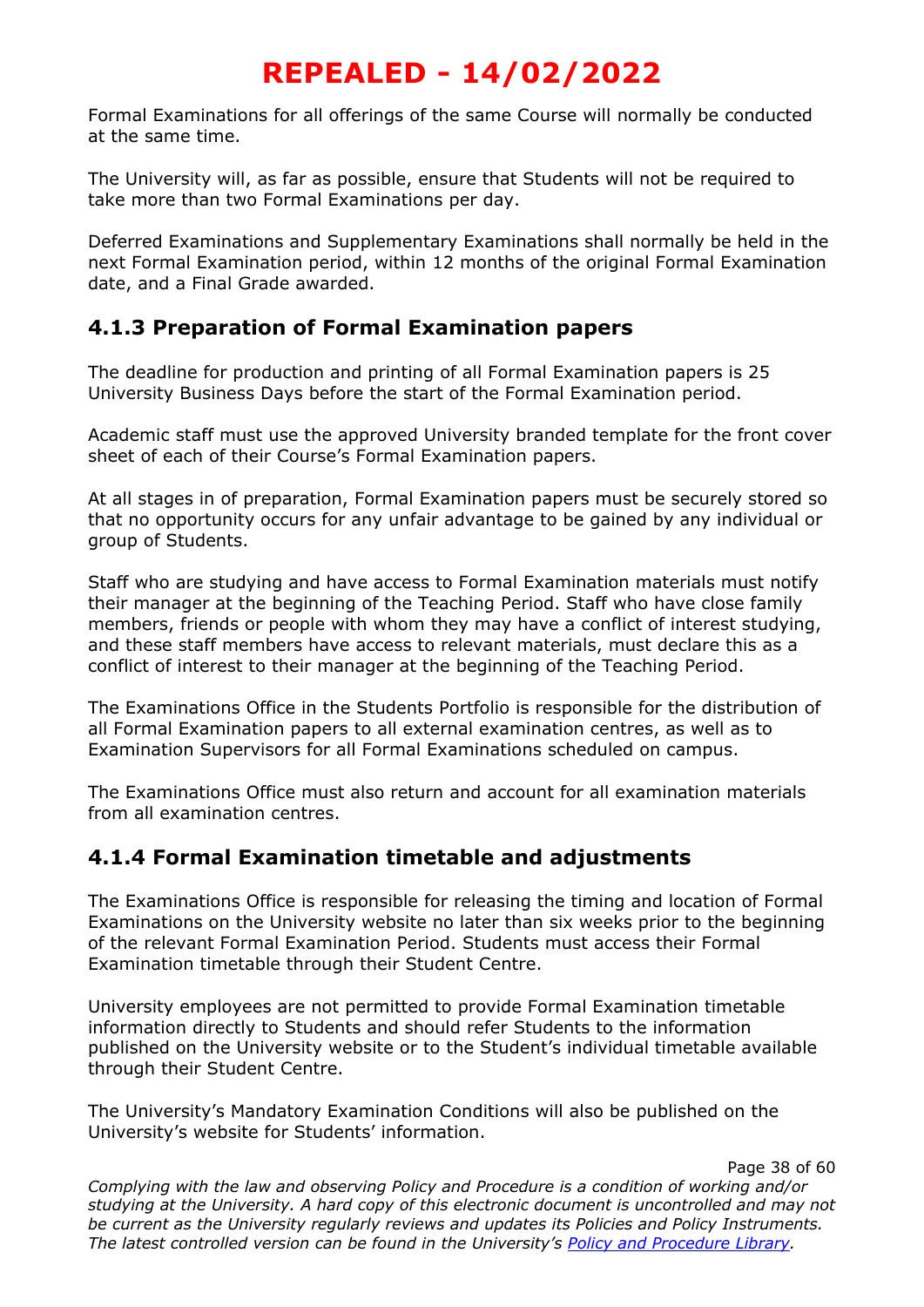#### **4.1.5 Where to sit Formal Examinations**

Students enrolled in an On-campus Course who are required to complete Formal Examinations for that Course will do so at the campus where they are enrolled. Students who are enrolled in On-campus mode, but are undertaking practicum external to the campus, should contact the Examinations Office to confirm examination arrangements.

Students enrolled in an External or Online Course who are required to sit Formal Examinations for that Course will normally do so at an established University examination centre. Students studying within Australia are required to travel up to 120 kms to an established University examination centre. Students studying overseas are required to travel up to 150 km to an established University examination centre. Students who do not reside within these nominated distances should contact the Examinations Office to make alternative arrangements.

It is the Student's responsibility to ensure that their examination centre is correct. External and Online Students can update their examination centre through their Student Centre. A List of Common Exam Centres is available, but subject to change. Additional examination centres are available and these details can be obtained from the Examinations Office.

External and Online Students must update their examination centre in their Student Centre at least 17 University Business Days prior to the commencement of the Examination Period.

#### **4.1.6 Students with special requirements and disabilities**

The University will endeavour to make adjustments to Formal Examinations for Students with special requirements and disabilities. This will include Students with chronic medical conditions in accordance with the Students with a Disability Policy and Procedure, so that these Students are provided with an equitable opportunity to demonstrate their knowledge and competency for Assessment purposes.

Such Students must register with Disability Resources, Student Services and provide supporting evidence to substantiate their disability, chronic medical condition or disadvantage. Students are responsible for registering with Disability Resources. Where adjustments to Formal Examinations cannot be accommodated, the University may offer the Student an alternative Assessment Item for completion.

Students with a pre-existing condition should initially register with Disability Resources at the beginning of the Teaching Period, and Students with a temporary disability should register no later than 10 University Business Days before the scheduled Formal Examination period. Alternative arrangements for Formal Examinations will be recommended after considering standard practices that redress the impact of a Student's disability on their performance in Formal Examinations. These can include adjustments such as: extensions of time, use of assistive technology, use of a separate room, use of reader, scribe or computer where necessary, use of ergonomic chair, alternative formatting of exam papers or a Varied Assessment Item.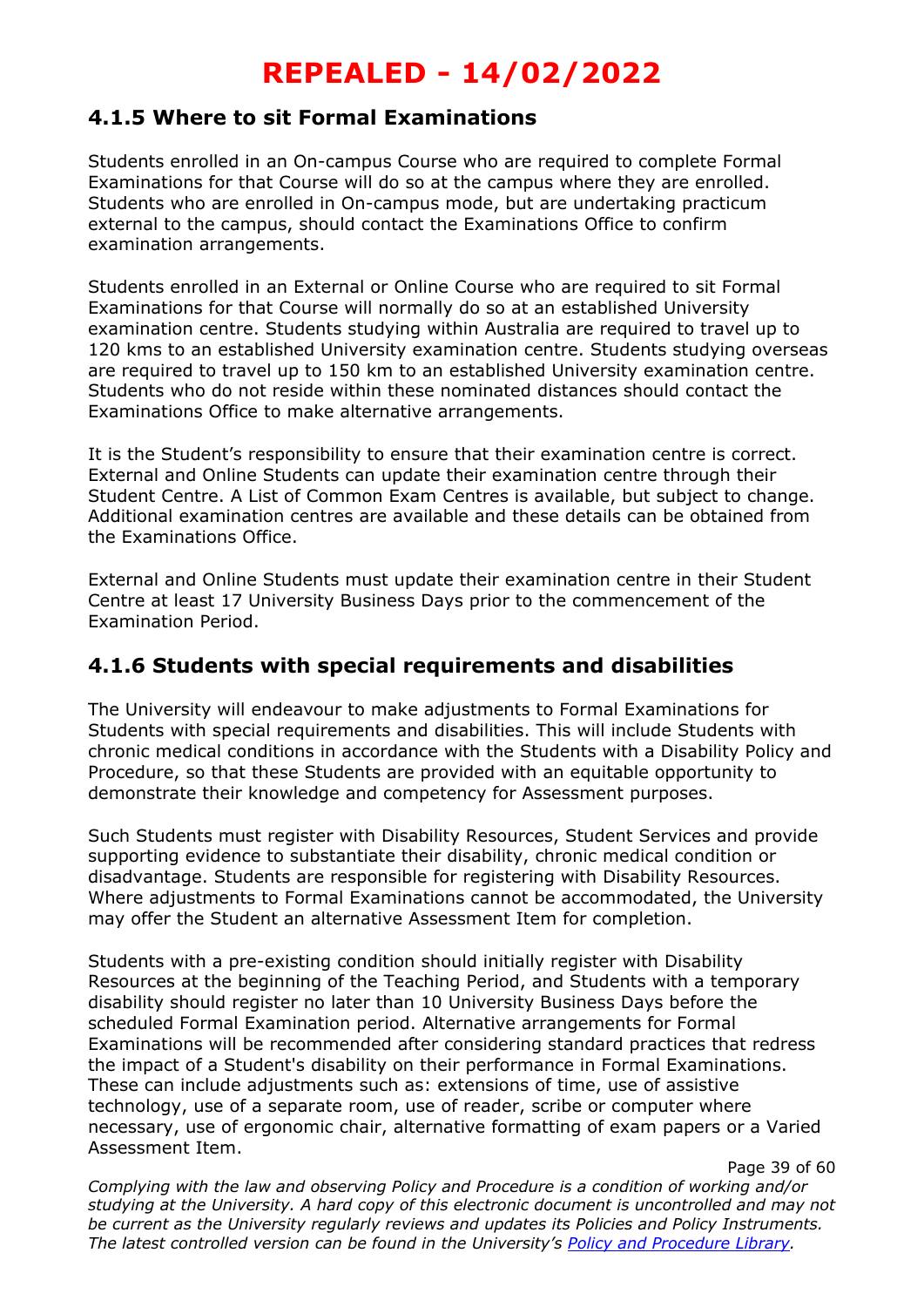#### **4.1.7 Academic staff availability during Formal Examination period**

The Course Examiner, Moderator, or other member of the Course Team must be available for Student enquiries related to the Course up to the end of the Formal Examination Period.

On the day of the Formal Examination for the Course, the Course Examiner or Moderator must also be available for contact by phone so urgent questions or issues arising with the Formal Examination paper can be attended to. A contact phone number must be made available to Faculty Administration prior to the scheduled Formal Examination date. All urgent questions or issues will be relayed through the Examinations Office in the first instance.

#### **4.1.8 Access to examination rooms during the Formal Examination Period**

Examination Supervisors and/or Examinations Office staff only shall have access to examination rooms during the Formal Examination period.

#### **4.1.9 Use of electronic devices**

No electronic devices can be taken into a Formal Examination room (including electronic dictionaries, mobile phones, iPads and Smartwatches).

In Open and some Restricted Examinations hand held battery operated calculators may be permitted. If the permitted calculator is non-programmable these should not hold textual information and cannot display graphs. Programmable calculators have algebraic and/or text data entry modes and have the capacity to store information.

Students must record the model and type of calculator used on the Formal Examination Paper.

All calculators used in Formal Examinations may be subject to random checking by Examination Supervisors.

### **4.1.10 Watches**

Students are not permitted to wear any watch during a Formal Examination. Watches must be removed and placed on the Student's desk or in their bag prior to the Formal Examination commencing.

Smartwatches will be treated as an electronic device in accordance with section 4.1.9 of this procedure.

Page 40 of 60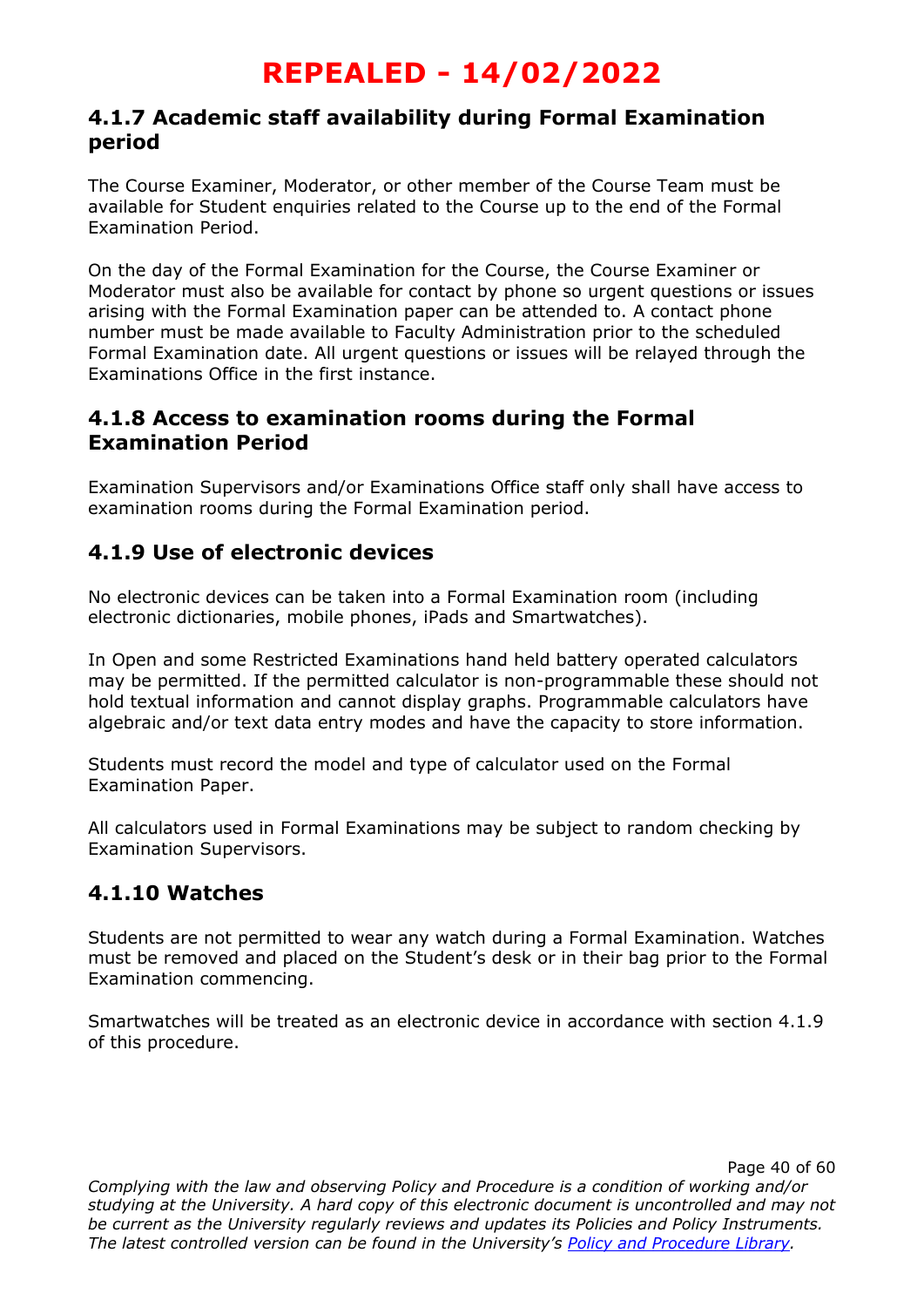#### **4.1.11 Student conduct during Formal Examinations**

Students sitting Formal Examinations on Ipswich, Springfield or Toowoomba campuses must bring their USQ Student ID Card for identification purposes. Students sitting Formal Examinations at other venues, and who may not have a USQ Student ID Card, must bring appropriate photographic documentary evidence to each of their examinations for the purpose of their identification, for example, a driver's licence or a passport. Failure to bring any form of photographic identification will result in the Student not being allowed to sit the Formal Examination.

Students are required to leave photographic identification on display throughout the Formal Examination. Examination Supervisors may take copies or photographs of the photographic identification.

Students shall comply with all instructions published in this procedure, on an examination paper, answer booklet, answer sheet, any notice displayed in the examination room and with any reasonable instruction given by an Examination Supervisor.

With the exception of the Examination Supervisor, Students are not permitted to communicate in any form with other parties during a Formal Examination, including during any temporary absence from the examination room during the Formal Examination. Any such communication will be deemed to be cheating and treated as Academic Misconduct as defined in the Student Academic Integrity Policy and may result in the cancellation of the Student's Formal Examination paper.

Students are responsible for ensuring their name and student number is recorded on their Formal Examination paper and all booklets used.

Students are required to provide their own writing instruments and any other permitted items. Students are not permitted to share or borrow Formal Examination materials/equipment under any circumstances.

Students who are feeling unwell on the day of their scheduled Formal Examination should not enter the examination room and attempt the examination and are encouraged to apply for a Deferred Examination. However, Students who are already sitting a Deferred Examination are unable to apply for a further Deferred Examination and should contact their faculty for advice. Once a Student has sighted the Formal Examination paper, they are deemed to have sat the Formal Examination. Students who feel unwell and wish to apply for a Deferred Examination should seek medical assistance and request a medical certificate in accordance with section 4.4 'Deferred, Supplementary and Varied Assessment Items and Special Consideration' of the Assessment Procedure.

Students will not normally be admitted to the examination room after 25% of the time allotted for the Formal Examination has expired.

Students are not normally permitted to leave the examination room before the expiration of half the time allotted for the Formal Examination unless under exceptional circumstances. Any Student who needs to temporarily leave the

Page 41 of 60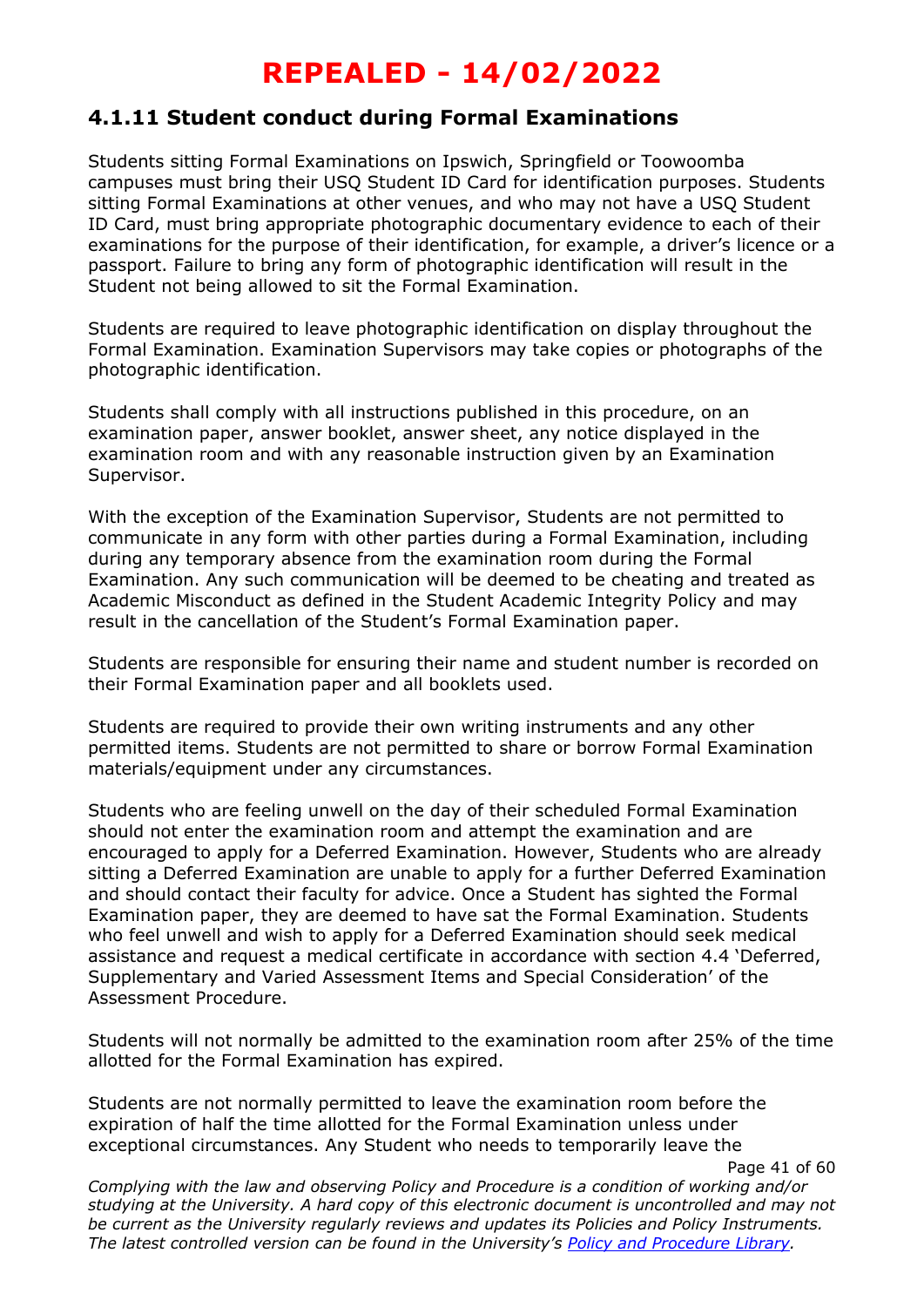examination room must obtain permission from, and be accompanied by, an Examination Supervisor.

Students will not be permitted to leave the examination room during the last 15 minutes of the Formal Examination.

Students will not be permitted to continue writing once the Examination Supervisor calls an end to the Formal Examination.

Students are to remain seated until all Formal Examination papers have been collected by the Examination Supervisor.

Students are not permitted to retain the blue Formal Examination paper or the Formal Examination booklets.

A Student who contravenes or fails to comply with these procedures may be subject to a misconduct charge as outlined in the Student Academic Integrity Policy.

#### **4.1.12 Supervision of Formal Examinations**

The Examinations Office is responsible for managing the appointment of independent Examination Supervisors for all Formal Examinations scheduled within the Formal Examination period.

In exceptional circumstances, a Student's Formal Examination may be discontinued if they fail to comply with an Examination Supervisor's instructions.

#### **4.1.13 Interruption to an Examination**

An Examination Supervisor may suspend the progress of a Formal Examination if an incident occurs which the Examination Supervisor judges is likely to significantly disrupt the progress of a Student or Students in the Formal Examination.

If the Examination Supervisor or security or emergency services personnel decide that the evacuation of an examination venue is necessary, all people must leave the venue as quickly as possible and proceed to the appropriate evacuation assembly area.

Students are not permitted to communicate in any way with anyone other than the Examination Supervisors during this absence from the examination room.

If the interruption causes a delay in the Formal Examination of less than 20 minutes, and the Examination Supervisor is satisfied that normal examination conditions have not been compromised, the Formal Examination may be recommenced and the time lost during the disruption will be added to the end of the Formal Examination finish time. Examination Supervisors must notify the Examinations Office as soon as possible should this occur.

The Examination Supervisor will cancel the Formal Examination if it cannot be recommenced within 20 minutes of the delay commencing. In such cases the Formal

Page 42 of 60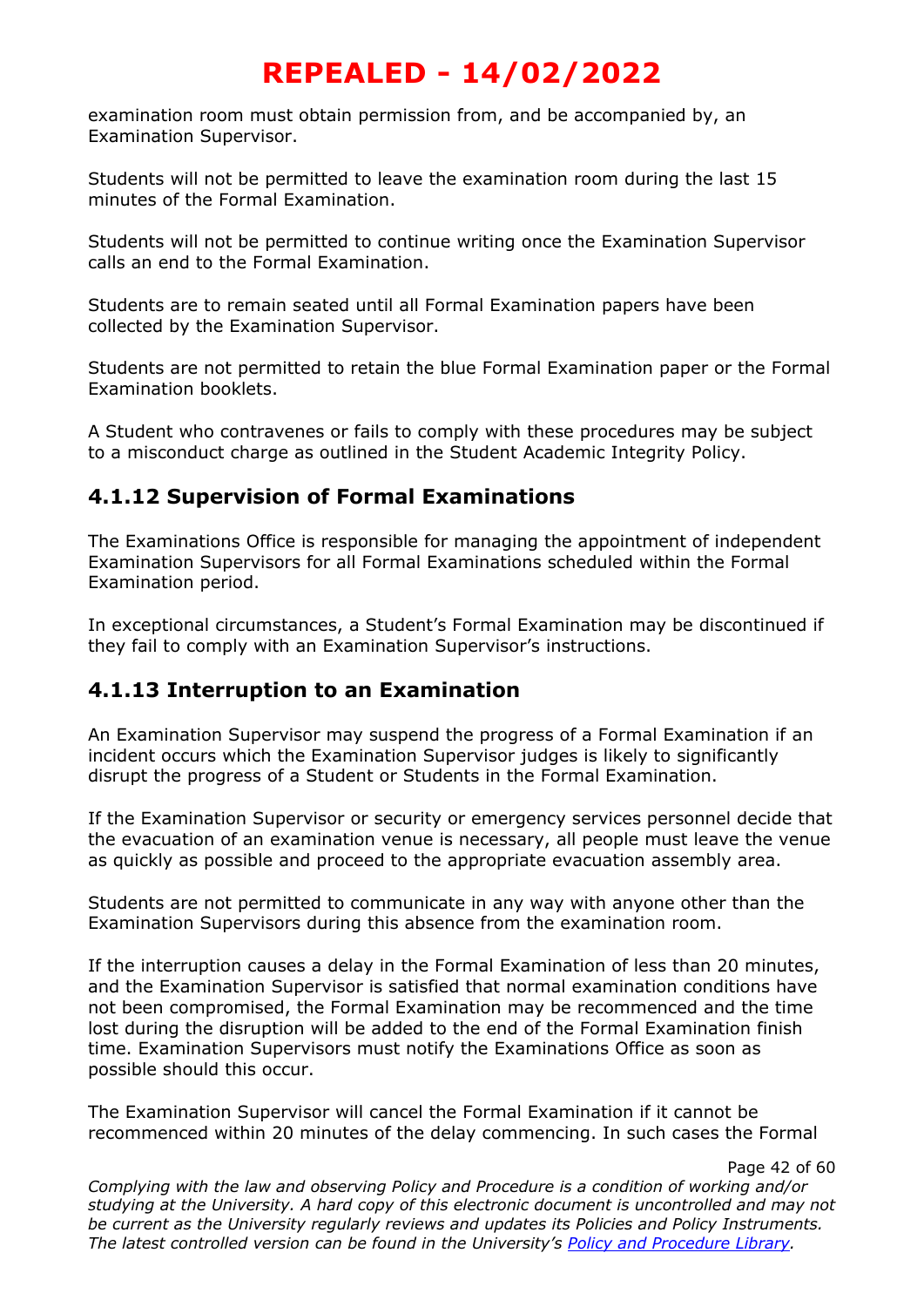Examination will be declared completed if Students had completed more than twothirds of the time allocated for the Formal Examination prior to the incident. If twothirds of the time allocated for the Formal Examination had not been completed, the Executive Dean of the Faculty, in consultation with the Course Examiner, will decide on the process to be followed. The process may involve the rescheduling of another Formal Examination in the same Formal Examination period, the awarding of a Deferred Examination to all Students involved, or the assessing of Students on Assessment Items already completed for the Course. Examination Supervisors must notify the Examinations Office as soon as possible should this occur.

### **4.1.14 Eating and drinking during a Formal Examination**

Eating and drinking during a Formal Examination is not permitted. No food or drink is allowed in the examination room with the exception of water in a clear unlabelled bottle. All other substances may be confiscated by the Examination Supervisor.

#### **4.1.15 Assessment of Formal Examination papers and release of results**

Marking and grading of Formal Examination papers will be undertaken in accordance with section 4.3 'Marking, Moderating and Grading' of the Assessment Procedure.

#### **4.1.16 Publication of results following a Formal Examination**

The results of Formal Examinations will normally be published within 10 University Business Days from the date of the end of the Formal Examination period.

#### **4.1.17 Release of Marked Examination Scripts**

Students who wish to obtain a copy of their Marked examination script should submit their request through [usq.support@usq.edu.au.](mailto:usq.support@usq.edu.au)

Copies of Formal Examination scripts of a type claimed to be exempt under the *Right to Information Act (2009)* will only be provided if the Course Examiner decides not to claim exemption. Information regarding *Right to Information Act (2009)* is available from the University's website <http://www.usq.edu.au/right-to-information> or enquiries can be directed to the Manager (Enterprise Information Management Services).

#### **4.1.18 Destruction of Formal Examination scripts**

The University owns Marked Formal Examination scripts. Formal Examination scripts for a Course may be destroyed one Semester after the release of Final Grade for that Course offering, except where a Student has lodged an appeal in relation to that Semester's Course offering. In that circumstance, all Formal Examination scripts for that Semester's Course offering must be retained for one Semester after all such Appeals have been determined.

Page 43 of 60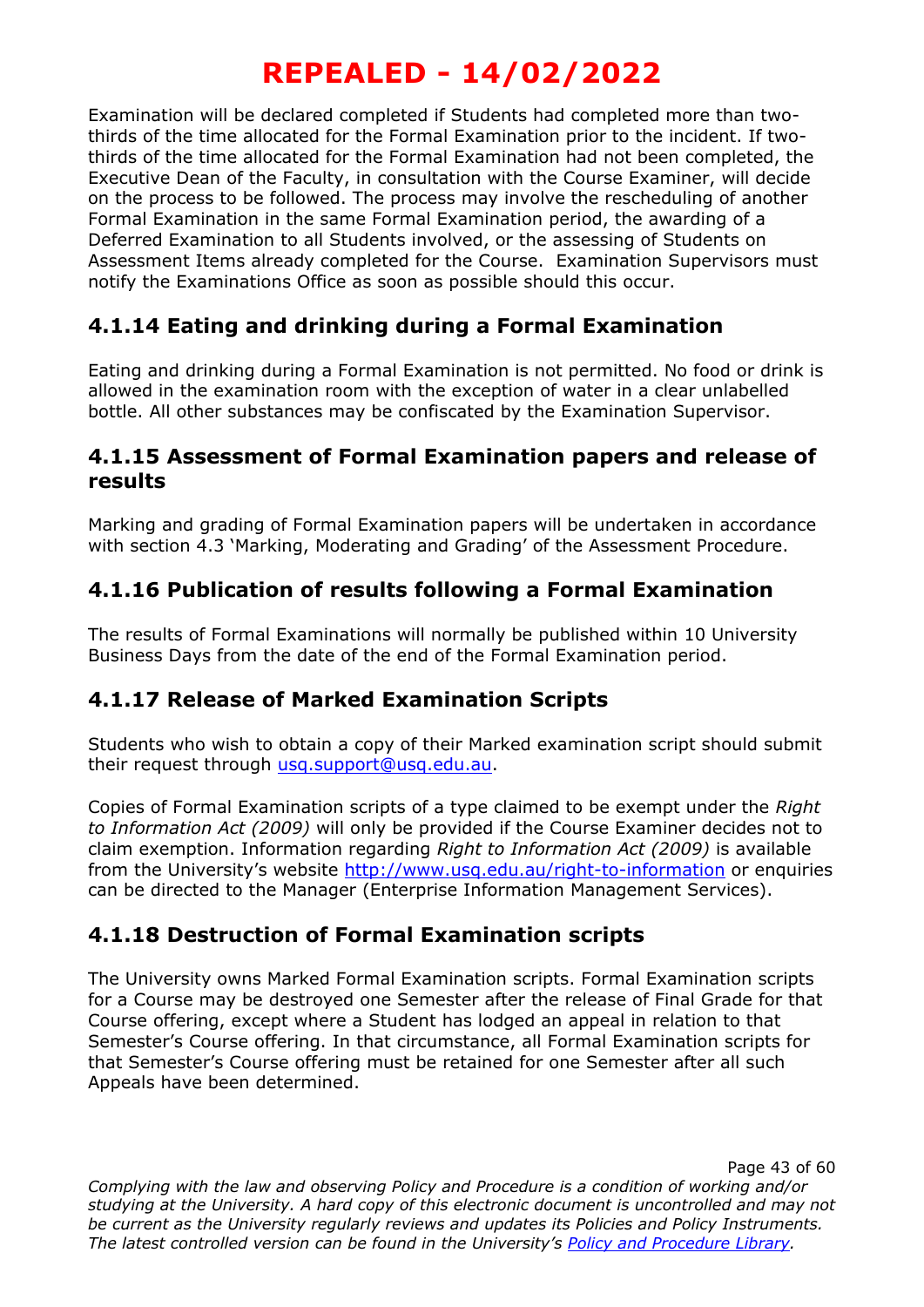### **References**

Nil.

# **Schedules**

This procedure must be read in conjunction with its subordinate schedules as provided in the table below.

### **Procedure Information**

| <b>Accountable Officer</b>                | Deputy Vice-Chancellor (Academic)                  |
|-------------------------------------------|----------------------------------------------------|
| <b>Responsible Officer</b>                | Director (Student and Academic Support)            |
| <b>Policy Type</b>                        | <b>University Procedure</b>                        |
| <b>Policy Suite</b>                       | <b>Assessment Policy</b>                           |
| <b>Subordinate</b><br><b>Schedules</b>    |                                                    |
| <b>Approved Date</b>                      | 14/12/2021                                         |
| <b>Effective Date</b>                     | 14/12/2021                                         |
| <b>Review Date</b>                        | 28/3/2017                                          |
| <b>Relevant Legislation</b>               | Right to Information Act (2009)                    |
| <b>Related Policies</b>                   | <b>Student Academic Integrity Policy</b>           |
|                                           | Students with a Disability Policy and Procedure    |
| <b>Related Procedures</b>                 | Assessment of Special Circumstances Procedure      |
|                                           | <b>Assessment Procedure</b>                        |
| <b>Related forms,</b><br>publications and | Online deferred exam application                   |
| websites                                  | <b>Course Specifications</b>                       |
|                                           | <b>Important Dates</b>                             |
|                                           | <b>Your Exam Centre and Timetable</b>              |
| <b>Definitions</b>                        | <b>Terms defined in the Definitions Dictionary</b> |
|                                           | Assessment                                         |

Page 44 of 60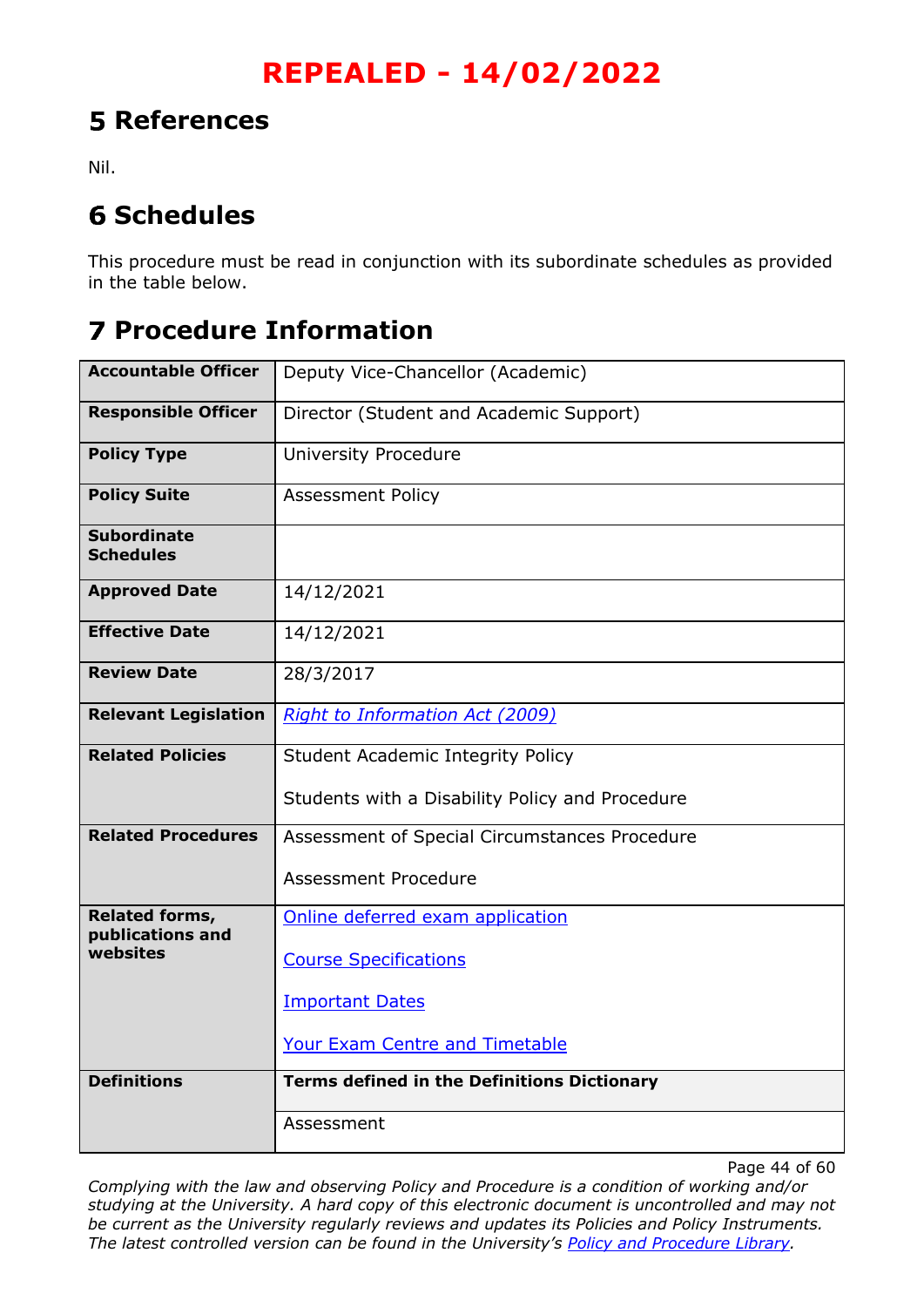| Assessment Item                  |
|----------------------------------|
| <b>Closed Examination</b>        |
| Course                           |
| <b>Course Specification</b>      |
| Coursework                       |
| <b>Coursework Course</b>         |
| Deferred Assessment              |
| Enrolment                        |
| <b>Examination Supervisor</b>    |
| Examiner                         |
| <b>External Course</b>           |
| <b>Final Grade</b>               |
| <b>Formal Examination</b>        |
| <b>Formal Examination Period</b> |
| Higher Degree by Research (HDR)  |
| Mark                             |
| Moderator                        |
| On-campus Course                 |
| <b>Online Course</b>             |
| Open Examination                 |
| <b>Restricted Examination</b>    |
| Semester                         |
| Student                          |
| Supplementary Examination        |
|                                  |

Page 45 of 60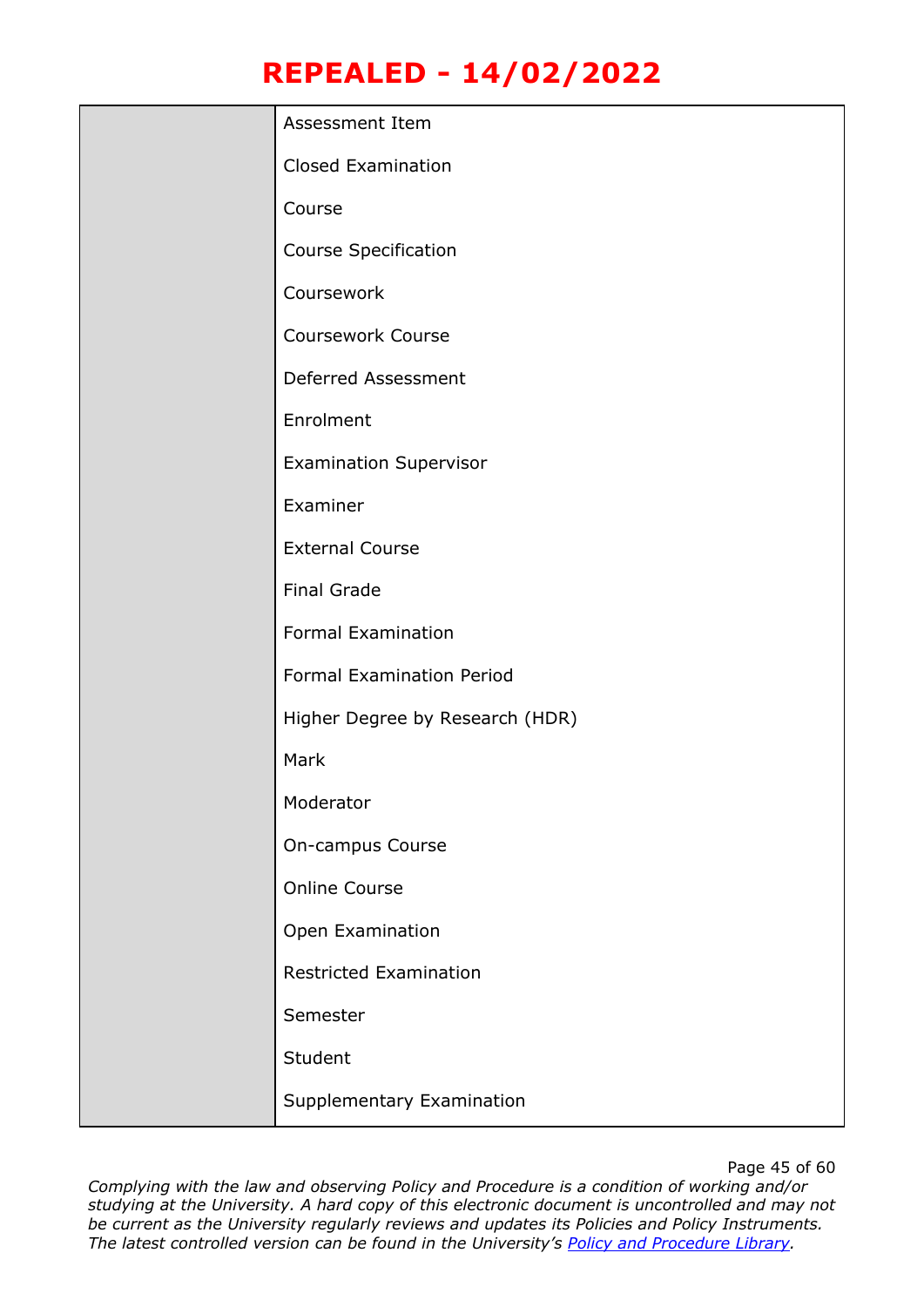|                  | <b>Teaching Period</b>                                                                               |
|------------------|------------------------------------------------------------------------------------------------------|
|                  | Thesis                                                                                               |
|                  | University Business Days                                                                             |
|                  | University Mandatory Examination Conditions                                                          |
|                  | Definitions that relate to this procedure only                                                       |
|                  | <b>Smartwatch</b>                                                                                    |
|                  | A smartwatch is a computerized wristwatch with functionality<br>that is enhanced beyond timekeeping. |
| <b>Keywords</b>  |                                                                                                      |
| <b>Record No</b> | 13/322PL                                                                                             |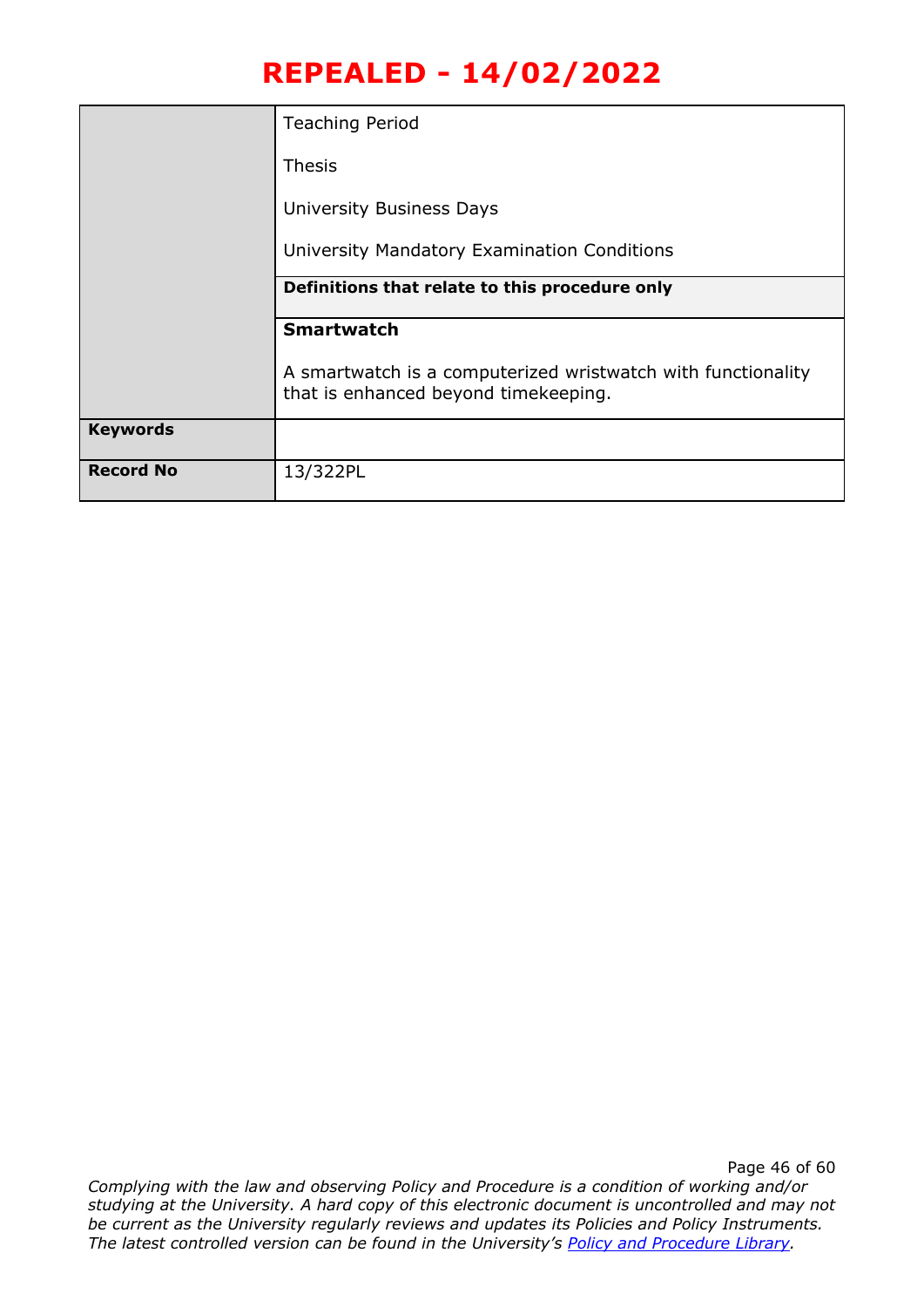# <span id="page-46-0"></span>**Assessment Hurdles Schedule**



### **Purpose**

To establish the types of Assessment hurdles which may be applied to Course Assessment.

# **Scope**

This schedule must be read in conjunction with the Assessment Procedure and is subordinate to it.

# **Schedule**

If a Course has a hurdle in one delivery mode, it is to have an equivalent one in every mode of offer for an offering.

### **3.1 Primary Hurdle**

A Primary Hurdle is the requirement to obtain 50% or more of the total weighted Marks available for a Course in order to obtain a passing Final Grade for the Course (refer to Grades Schedule).

### **3.2 Secondary Hurdles**

A Secondary Hurdle imposes additional specified requirements that must be met to be eligible for a passing Final Grade for a Course.

The Assessment of a Course offering will, with one exception, include:

- 1. no Secondary Hurdles; or
- 2. one Secondary Hurdle that will be one of the following:
	- a. 'Supervised' hurdle
	- b. 'Proficiency' hurdle for practical skills Courses.

With the approval of the relevant Executive Dean (or nominee), practical skills Course Assessment may include both 'Supervised' and 'Proficiency' Secondary Hurdles. This will be where warranted for the achievement of the applicable learning outcomes. In no other case can a Course have multiple Secondary Hurdles.

Page 47 of 60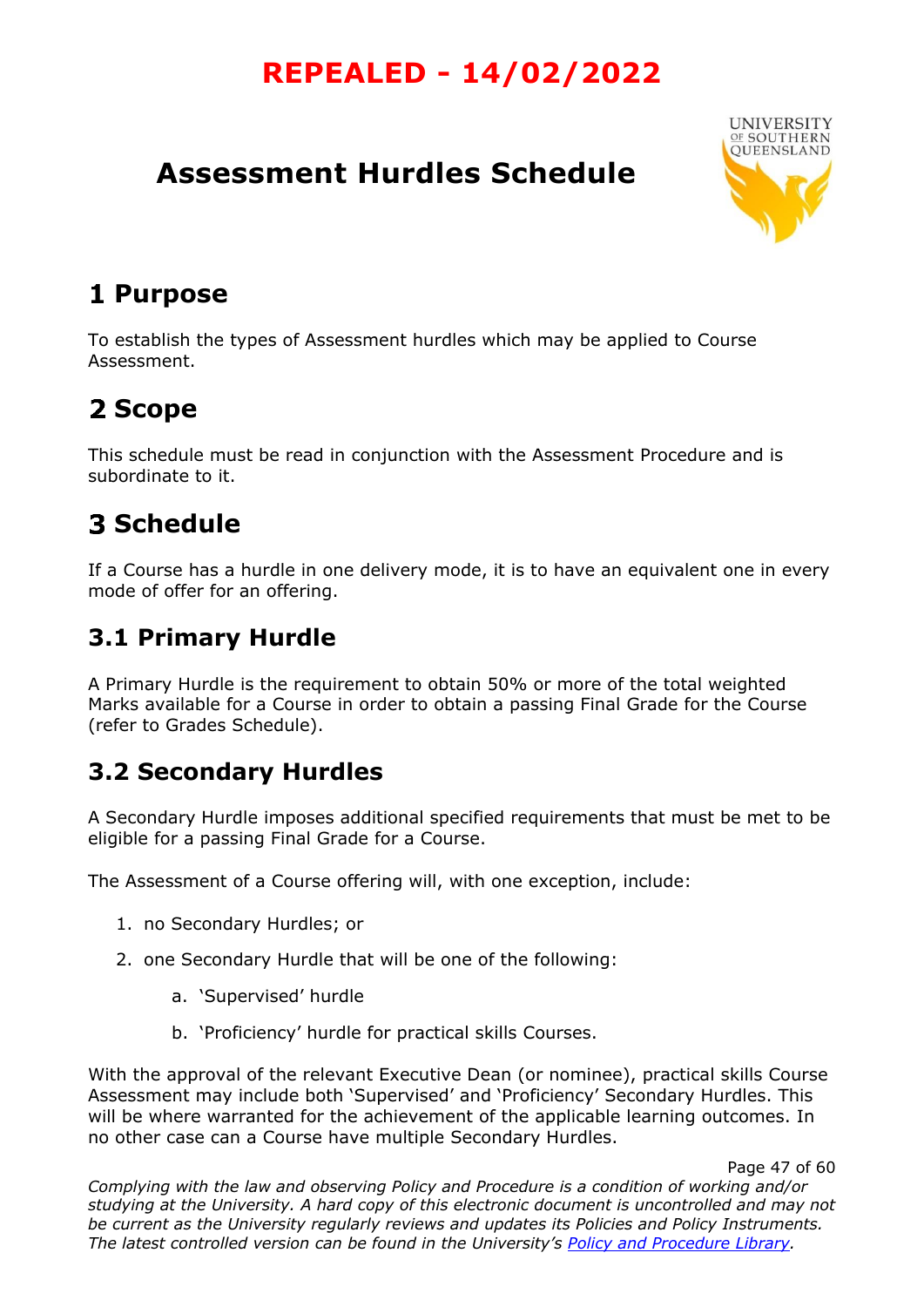### **3.2.1 Secondary Hurdle (Supervised)**

A Secondary Hurdle (Supervised) requires the achievement of a certain standard (a specified percentage) in supervised Assessment that is typically a Formal Examination.

Approval by the Head of School/College is required to:

- 1. implement a Secondary Hurdle (Supervised) for Formal Examinations; and
- 2. implement a Secondary Hurdle (Supervised) for a supervised Assessment Item that is not subject to Formal Examination.

A documented rationale must be provided by the Course Examiner seeking approval for a Secondary Hurdle (Supervised). The rationale must explicitly identify critical learning outcomes addressed by the relevant Assessment item, and the consequences for Students should these learning outcomes not be attained, as well as stating what support will be provided to prepare Students for the Hurdle.

### **3.2.2 Secondary Hurdle (Proficiency)**

A Secondary Hurdle (Proficiency) requires the achievement of a passing standard in the Assessment of compulsory competencies. A proficiency hurdle is normally associated with an ungraded pass (P) or fail (F) skills proficiency Assessment.

Approval by the relevant Executive Dean (or nominee) upon Head of School/College recommendation is required to implement a Secondary Hurdle (Proficiency).

| <b>Hurdle Type</b>                                | <b>Minimum requirement</b><br>for satisfying hurdle                                                                                | <b>Condition</b>                                                                                  | <b>Approval</b><br>requirement |
|---------------------------------------------------|------------------------------------------------------------------------------------------------------------------------------------|---------------------------------------------------------------------------------------------------|--------------------------------|
| <b>Primary Hurdle</b>                             | A Primary Hurdle<br>requires the<br>achievement of 50% or<br>more of the total<br>weighted Marks<br>available for the Course       |                                                                                                   | Nil                            |
| <b>Secondary</b><br><b>Hurdle</b><br>(Supervised) | 1. A Secondary Hurdle<br>(Supervised) requires<br>the achievement of at<br>least 40% in a<br>supervised<br>Assessment <sup>*</sup> | 1. Assessment Item<br>should be worth<br>40% - 60% of the<br>overall Assessment<br>for the Course |                                |
|                                                   | a. a Formal<br>Examination                                                                                                         |                                                                                                   | a. Approval by<br>Head of      |

**Table 1: Assessment Hurdle categories, conditions and approval requirements**

Page 48 of 60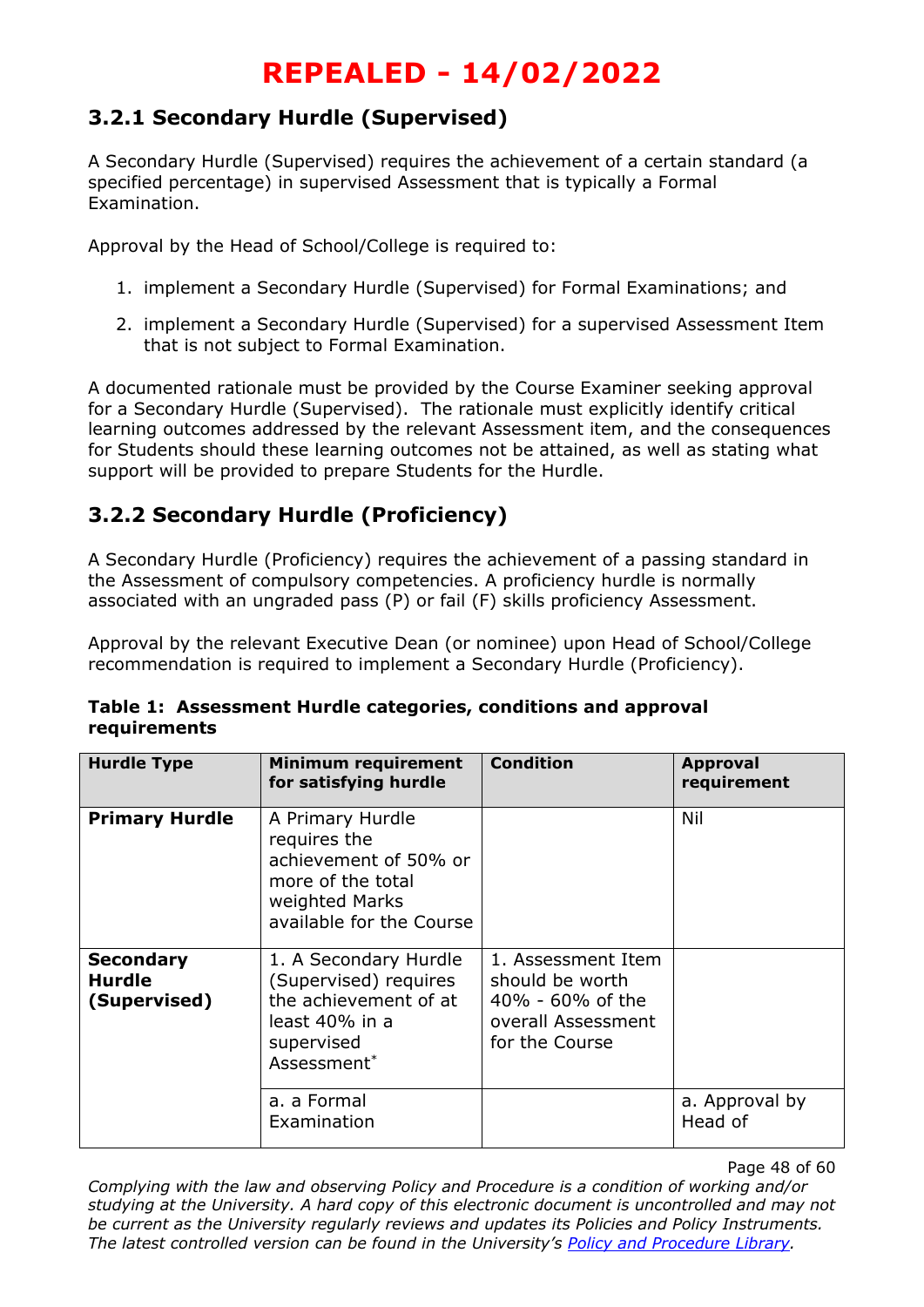|                                                    |                                                                                                                                                                                                                                    |                                                                   | School/College                                                                                                       |
|----------------------------------------------------|------------------------------------------------------------------------------------------------------------------------------------------------------------------------------------------------------------------------------------|-------------------------------------------------------------------|----------------------------------------------------------------------------------------------------------------------|
|                                                    | b. supervised non-<br>Examination                                                                                                                                                                                                  |                                                                   | b. Approval by<br>Head of<br>School/College                                                                          |
| <b>Secondary</b><br><b>Hurdle</b><br>(Proficiency) | 2. A Secondary Hurdle<br>(Proficiency) is<br>normally associated<br>with an ungraded pass<br>or fail Assessment and<br>requires the<br>achievement of a<br>passing standard in the<br>Assessment of<br>compulsory<br>competencies* | 2. A pass/fail<br>outcome is applied<br>indicating<br>proficiency | 2. Approval by<br>the relevant<br>Executive Dean<br>(or nominee)<br>upon Head of<br>School/College<br>recommendation |

#### **\*Other considerations**

#### **Supplementary Assessment eligibility**

Where a Student has passed the Primary Hurdle but failed to satisfy a Secondary Hurdle (Supervised), this will be handled as per the process for Supplementary Assessment listed in Section 4.4.2 of the Assessment Procedure.

#### **Conceded pass eligibility**

Where a Student is otherwise eligible for a Grade of conceded pass but has failed to satisfy a Secondary Hurdle (Supervised), they will be eligible for Supplementary Assessment but will be ineligible for a Grade of conceded pass. This will be handled as per the process for Supplementary Assessment listed in Section 4.4.2 of the Assessment Procedure.

### **References**

Nil.

### **Schedule Information**

| <b>Accountable Officer</b> | Deputy Vice-Chancellor (Academic) |
|----------------------------|-----------------------------------|
| <b>Responsible Officer</b> | Dean (Academic Transformation)    |
| <b>Policy Type</b>         | University Procedure              |
| <b>Policy Suite</b>        | <b>Assessment Policy</b>          |

Page 49 of 60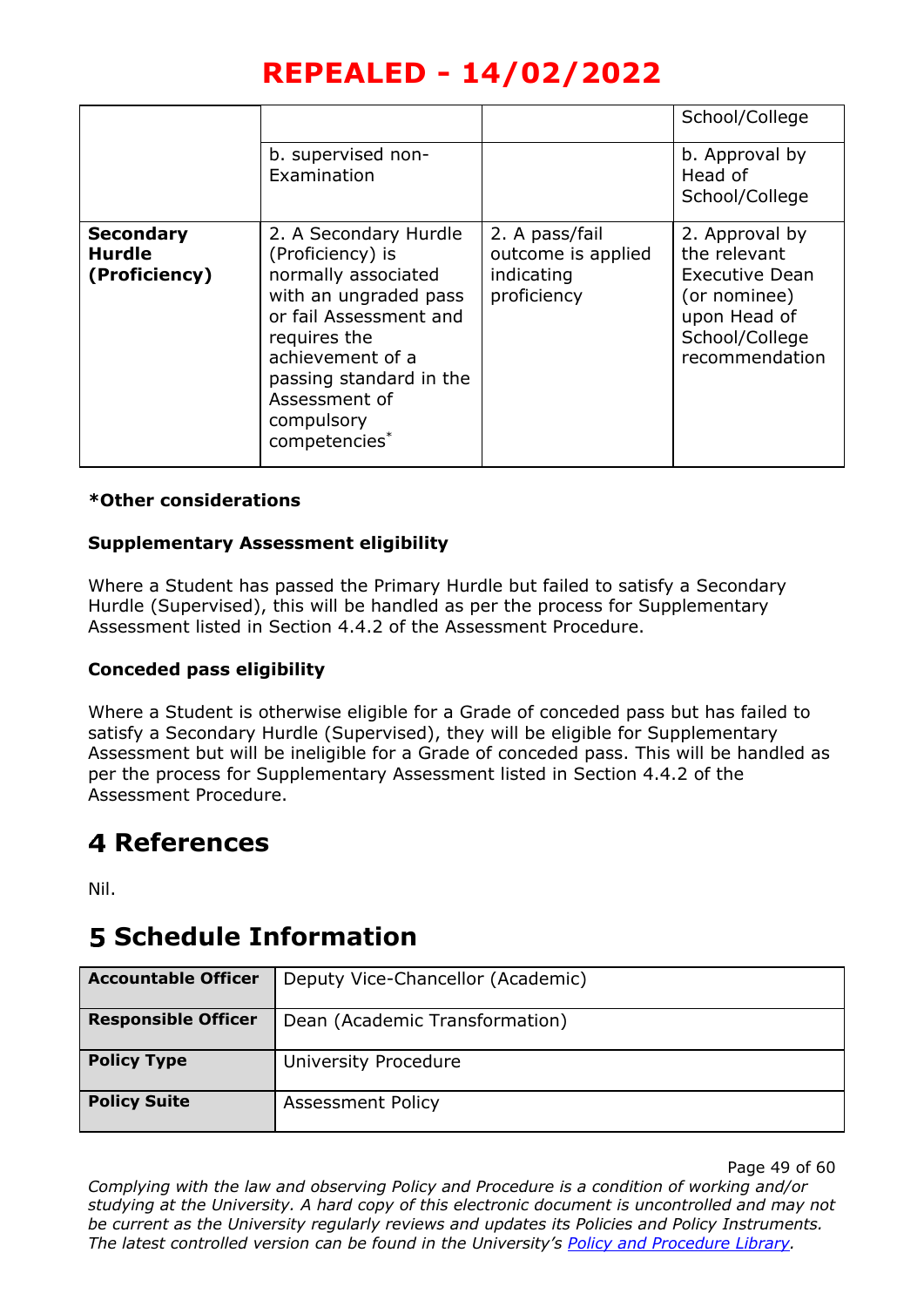| <b>Approved Date</b>               | 10/2/2020                                          |
|------------------------------------|----------------------------------------------------|
| <b>Effective Date</b>              | 10/2/2020                                          |
| <b>Review Date</b>                 | 28/6/2021                                          |
| <b>Relevant Legislation</b>        |                                                    |
| <b>Related Policies</b>            | <b>Admissions Policy</b>                           |
|                                    | <b>Enrolment Policy</b>                            |
| <b>Related Procedures</b>          | Administration of Formal Examinations Procedure    |
|                                    | <b>Admissions Procedure</b>                        |
|                                    | <b>Assessment Procedure</b>                        |
|                                    | <b>Enrolment Procedure</b>                         |
| Related forms,<br>publications and | <b>Grades Schedule</b>                             |
| websites                           |                                                    |
| <b>Definitions</b>                 | <b>Terms defined in the Definitions Dictionary</b> |
|                                    | Assessment                                         |
|                                    | <b>Assessment Item</b>                             |
|                                    | Course                                             |
|                                    | <b>Final Grade</b>                                 |
|                                    | <b>Formal Examination</b>                          |
|                                    | Mark                                               |
|                                    | Primary Hurdle                                     |
|                                    | Secondary Hurdle                                   |
|                                    | Secondary Hurdle (Proficiency)                     |
|                                    | Secondary Hurdle (Supervised)                      |
|                                    | Student                                            |
|                                    | Summative Assessment Item                          |

Page 50 of 60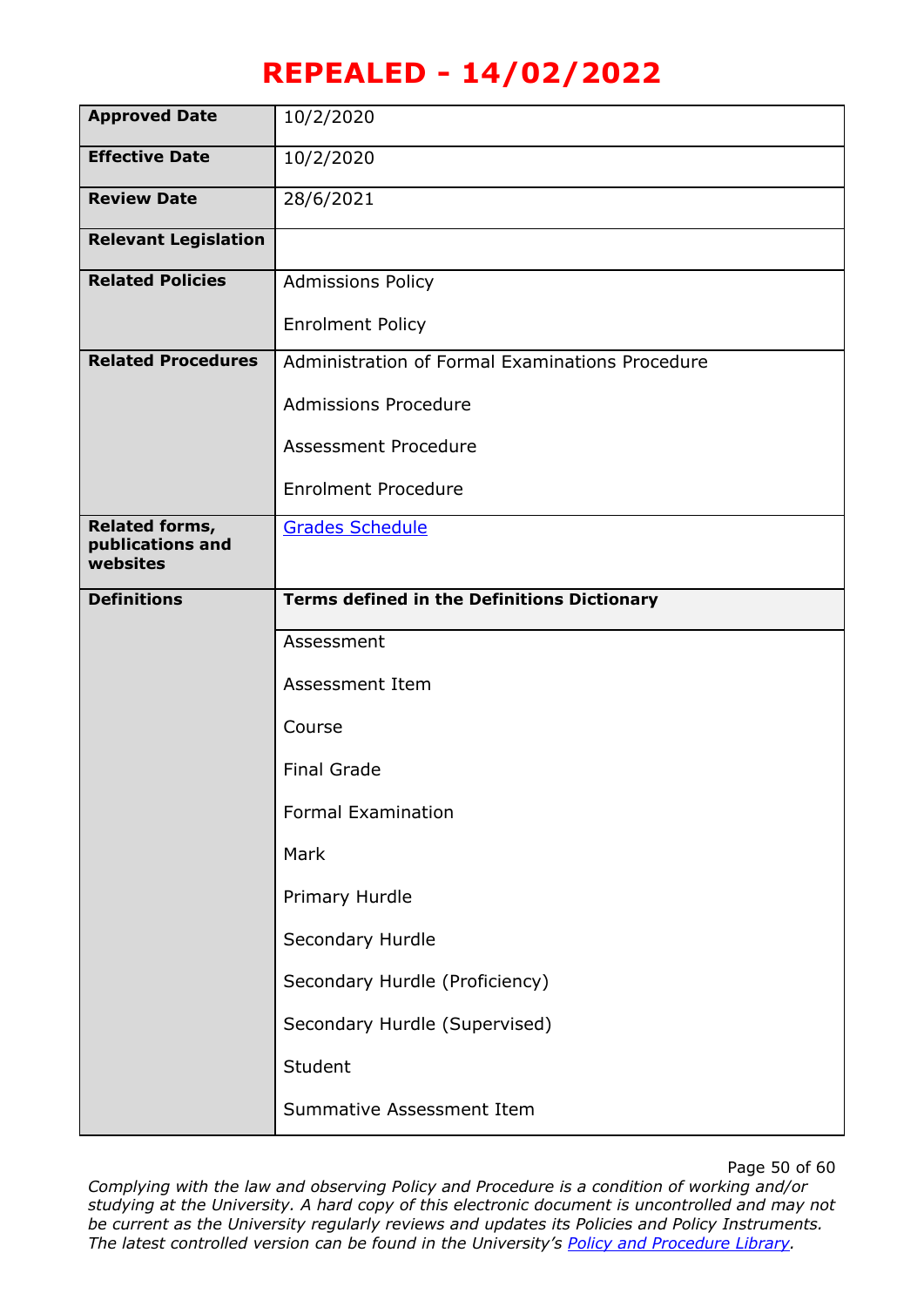|                  | Definitions that relate to this schedule only |
|------------------|-----------------------------------------------|
|                  |                                               |
| <b>Keywords</b>  |                                               |
| <b>Record No</b> | 17/377PL                                      |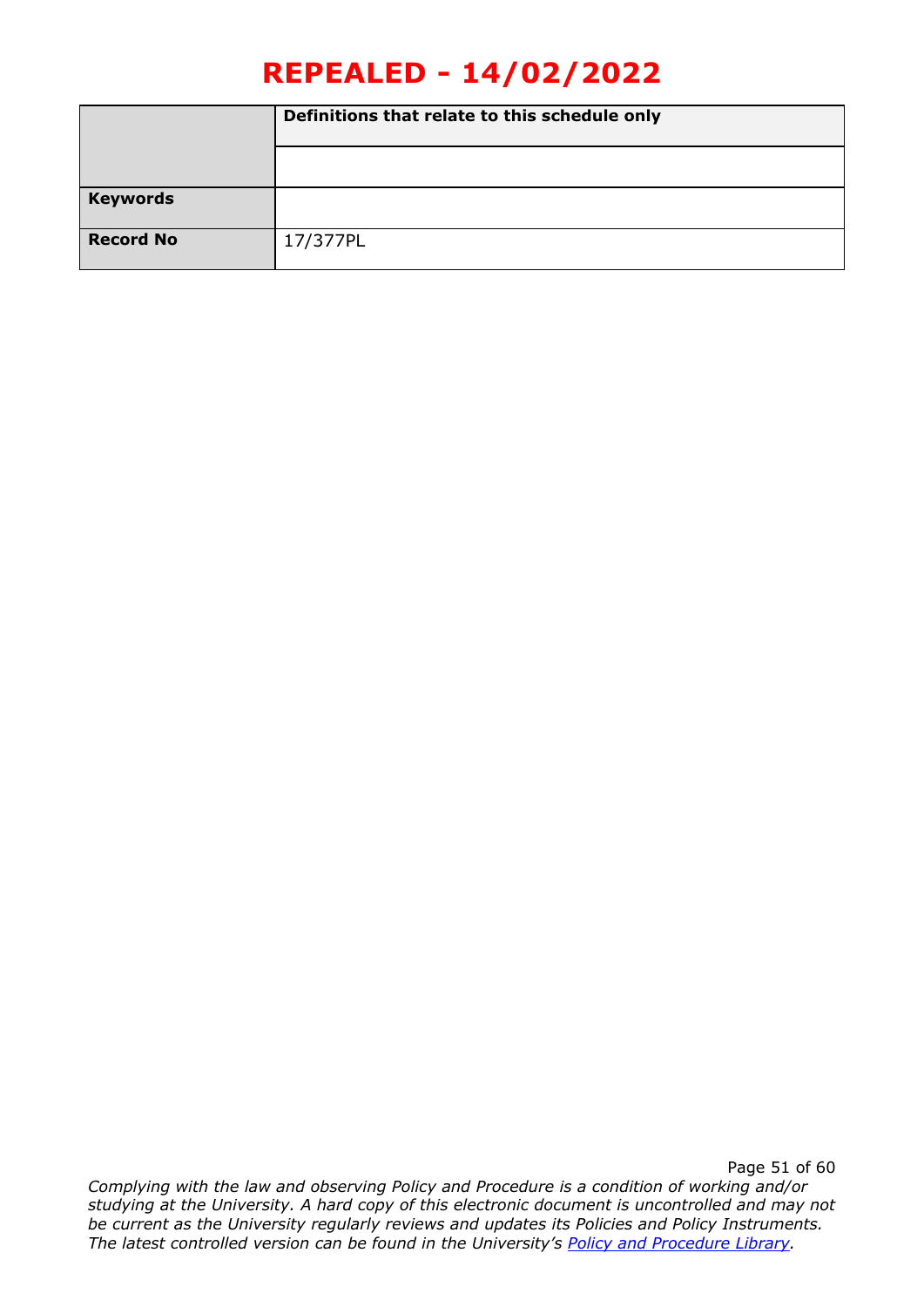## <span id="page-51-0"></span>**Course Naming and Numbering Schedule**



## **Purpose**

To establish how Courses will be named and numbered.

# 2 Scope

This schedule must be read in conjunction with the Program Accreditation Procedure and is subordinate to it.

This schedule applies to all Courses.

### **Schedule**

Please note that the numbering of Courses does not directly relate to the Australian Qualifications Framework (AQF) Level of a program.

- 1. The School shall appoint an Examiner and a Moderator for each Course.
- 2. Examiners shall be members of staff of the University. Moderators may be appointed from outside the University.
- 3. The Unit value or weighting for an On-campus Course must not be more than four Units. The Unit value or weighting for an External Course and for an Online Course must not be more than two Units.
- 4. Each Course offer shall be defined by a Course Specification that contains the following information:
	- a. rationale and synopsis of the Course
	- b. objectives of the Course
	- c. details and weighting of topics to be covered
	- d. texts and materials required to be purchased or accessed and other reference material
	- e. Student workload
	- f. format, timing and weighting of Assessment Items
	- g. the Formal Examination period when Deferred Assessment/Supplementary Examinations will be held

Page 52 of 60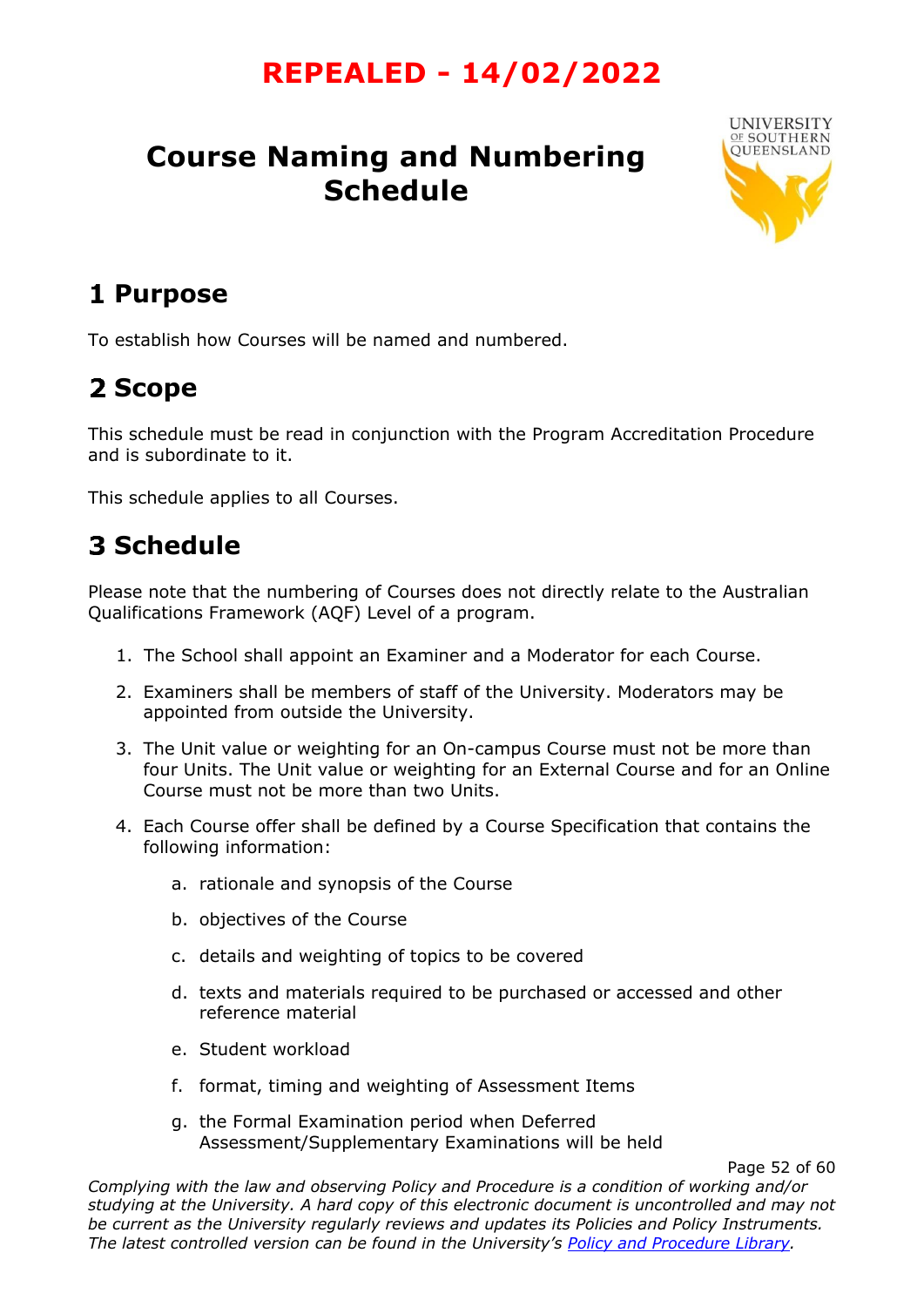- h. penalties for late submission of Assessment Items
- i. name of the Examiner of the Course
- j. the requirements for Students to be deemed to have satisfactorily completed each Assessment Item in the Course Specification
- k. the method of combining the results from each Assessment Item to produce the Students' Final Grade for the Course
- l. the requirements for the Student to be awarded a passing Final Grade in the Course
- m. a statement about attendance requirements where there are safety issues involved, use of equipment, professional body requirements, links between objectives and attendance, etc.
- n. any other requirements deemed necessary by the Examiner or the School.
- 5. Each Course Specification will be approved by the School before publication on the website.
- 6. It is the responsibility of the School and the Examiner to ensure that Course Specifications are accurate and up to date. Any changes to Course Specifications made after the first day of the Semester are subject to the same policies for approval and notification as stated above.
- 7. The Course numbering system will be alpha-numeric, with a three letter alpha code representing subject area and a four digit numeric code with the first digit of that code allocated in accordance with the following to generally indicate the level of difficulty of the Course.

|   | Courses designed for use in Non-Award or Enabling Programs will have a<br>first digit of 7.                                                                                                                                                                                                                                                       |
|---|---------------------------------------------------------------------------------------------------------------------------------------------------------------------------------------------------------------------------------------------------------------------------------------------------------------------------------------------------|
| B | Courses designed for use in undergraduate programs including associate<br>diplomas, diplomas, advanced diplomas, associate degrees, bachelor's<br>pass degrees, bachelor's graduate entry and bachelor's honours<br>programs will have a first digit of 1, 2, 3 or 4 as follows:                                                                  |
|   | a. Courses that require no prerequisite study at university level will have<br>a first digit of 1. Typically, these Courses will be in the first or second<br>Semester of an undergraduate program.                                                                                                                                               |
|   | b. Courses that require prerequisite study at university level and are<br>typically found in the second, third or fourth Semester of an<br>undergraduate program will have a first digit of 2. These Courses would<br>also typically have one or more level 1 or level 2 Courses as pre-<br>requisites but may also have no formal prerequisites. |
|   | c. Courses that require pre-requisite study at university level and are<br>typically found in the fourth, fifth or sixth Semester of an undergraduate                                                                                                                                                                                             |

Page 53 of 60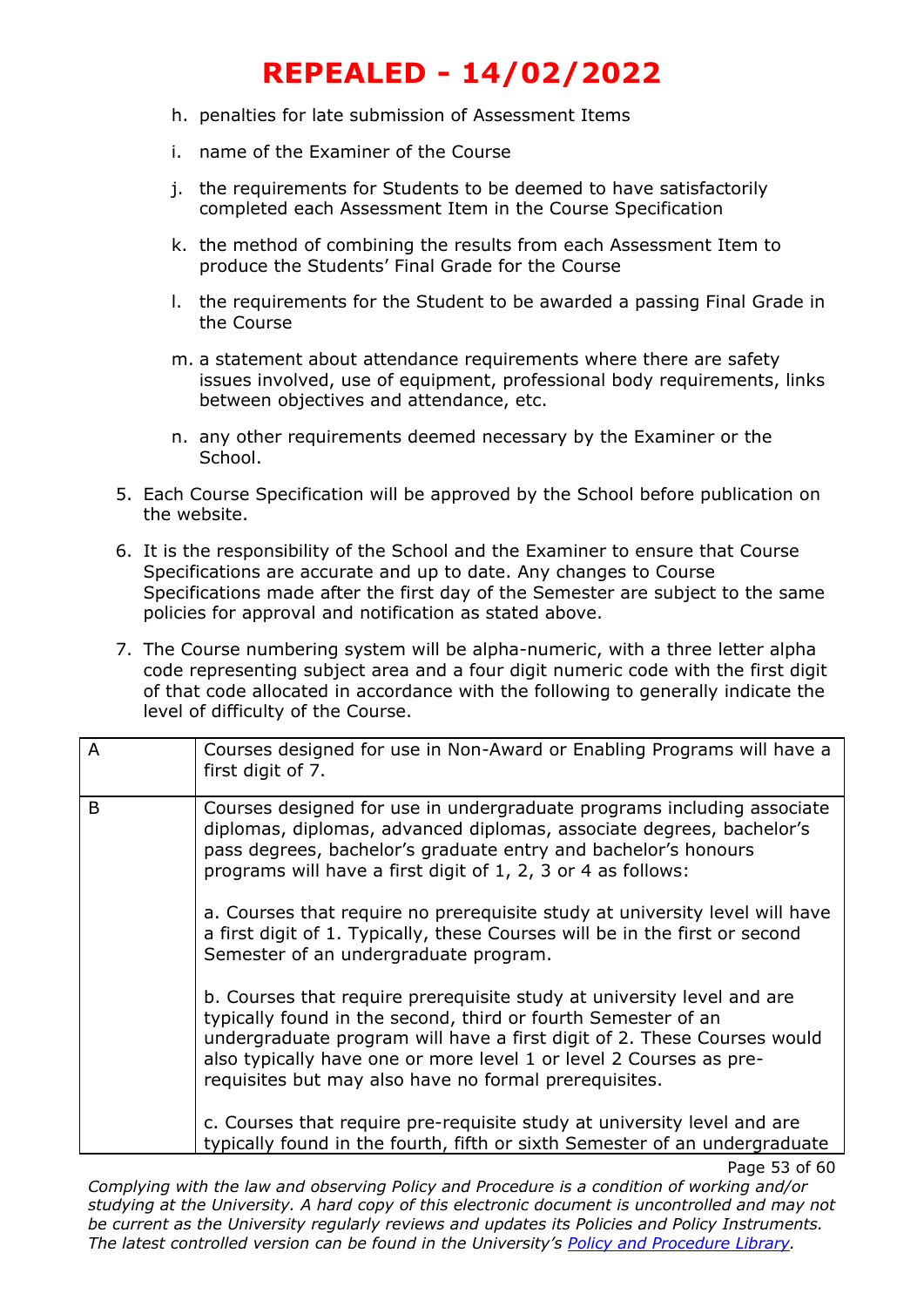|   | program will have a first digit of 3. These Courses would also typically<br>have one or more level 2 or level 3 Courses as prerequisites.<br>d. Courses that are typically found in the seventh or eighth Semester of<br>an undergraduate program will have a first digit of 4. These Courses<br>would also typically have one or more level 3 or level 4 Courses as |
|---|----------------------------------------------------------------------------------------------------------------------------------------------------------------------------------------------------------------------------------------------------------------------------------------------------------------------------------------------------------------------|
|   | prerequisites.                                                                                                                                                                                                                                                                                                                                                       |
|   | Level 5 and Level 8 Courses are postgraduate Coursework Courses.<br>Level 8 Courses are generally considered as having a higher level of<br>difficulty and/or requiring more prerequisite knowledge and/or skills than<br>Level 5 Courses.                                                                                                                           |
| D | Level 9 Courses are postgraduate research dissertation Courses.                                                                                                                                                                                                                                                                                                      |

### **References**

Nil.

### **Schedule Information**

| <b>Accountable Officer</b>                            | Executive Deans (BELA/HES)                         |
|-------------------------------------------------------|----------------------------------------------------|
| <b>Responsible Officer</b>                            | Associate Deans (Academic)                         |
| <b>Policy Type</b>                                    | University Procedure                               |
| <b>Policy Suite</b>                                   | Academic Programs and Courses Policy               |
| <b>Approved Date</b>                                  | 14/12/2021                                         |
| <b>Effective Date</b>                                 | 14/12/2021                                         |
| <b>Review Date</b>                                    | 28/3/2017                                          |
| <b>Relevant Legislation</b>                           |                                                    |
| <b>Related Policies</b>                               |                                                    |
| <b>Related Procedures</b>                             | Program Accreditation Procedure                    |
| <b>Related forms,</b><br>publications and<br>websites |                                                    |
| <b>Definitions</b>                                    | <b>Terms defined in the Definitions Dictionary</b> |
|                                                       | Assessment Item                                    |

Page 54 of 60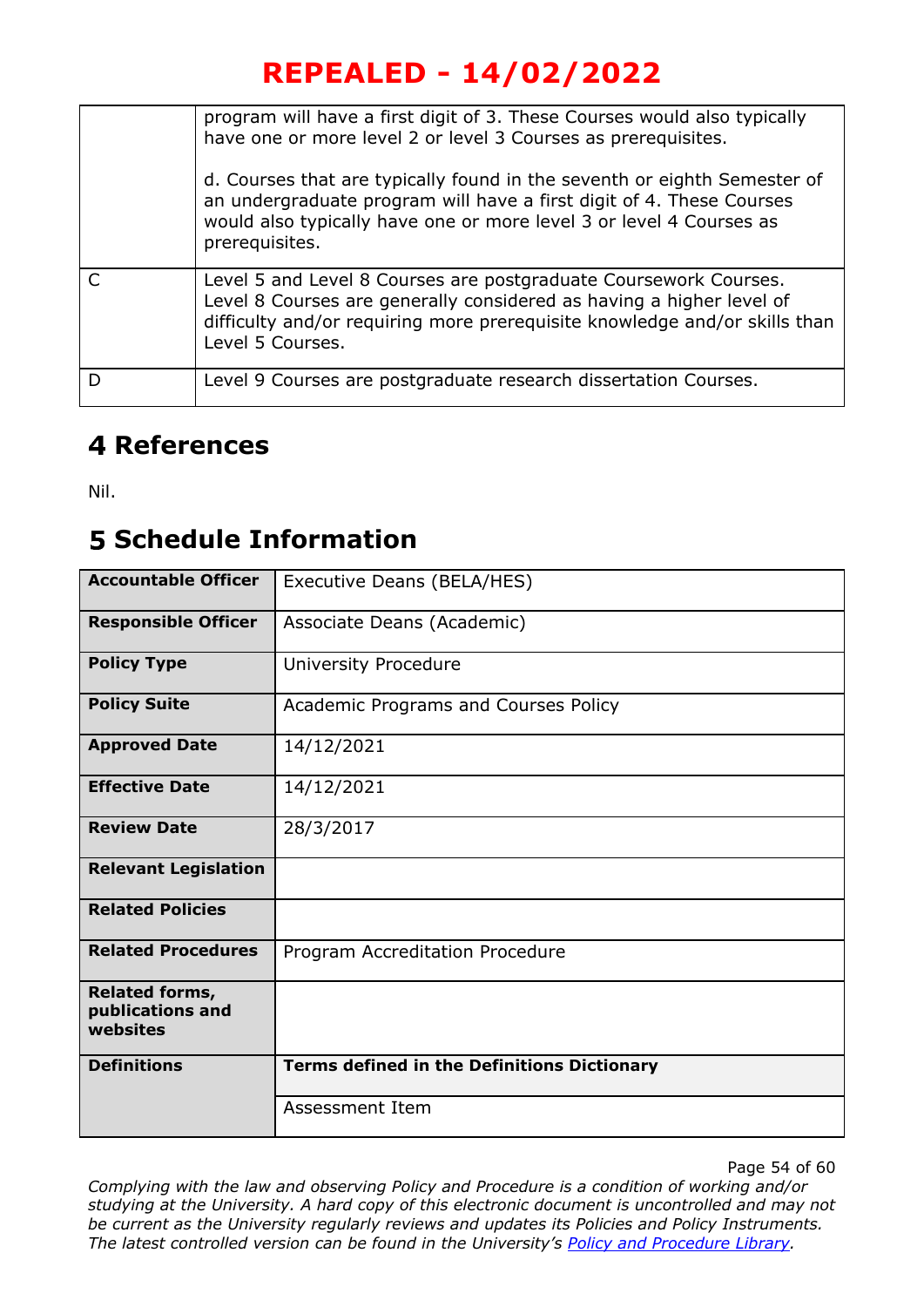|                  | Course                                        |
|------------------|-----------------------------------------------|
|                  | <b>Course Specification</b>                   |
|                  | <b>Coursework Course</b>                      |
|                  | Deferred Assessment                           |
|                  | Enabling Program                              |
|                  | Examiner                                      |
|                  | <b>External Course</b>                        |
|                  | <b>Final Grade</b>                            |
|                  | <b>Formal Examination</b>                     |
|                  | Moderator                                     |
|                  | Non-Award Program                             |
|                  | On-campus Course                              |
|                  | Online Course                                 |
|                  | Semester                                      |
|                  | Student                                       |
|                  | Supplementary Examination                     |
|                  | Unit                                          |
|                  | University                                    |
|                  | Definitions that relate to this schedule only |
|                  |                                               |
| <b>Keywords</b>  |                                               |
| <b>Record No</b> | 14/703PL                                      |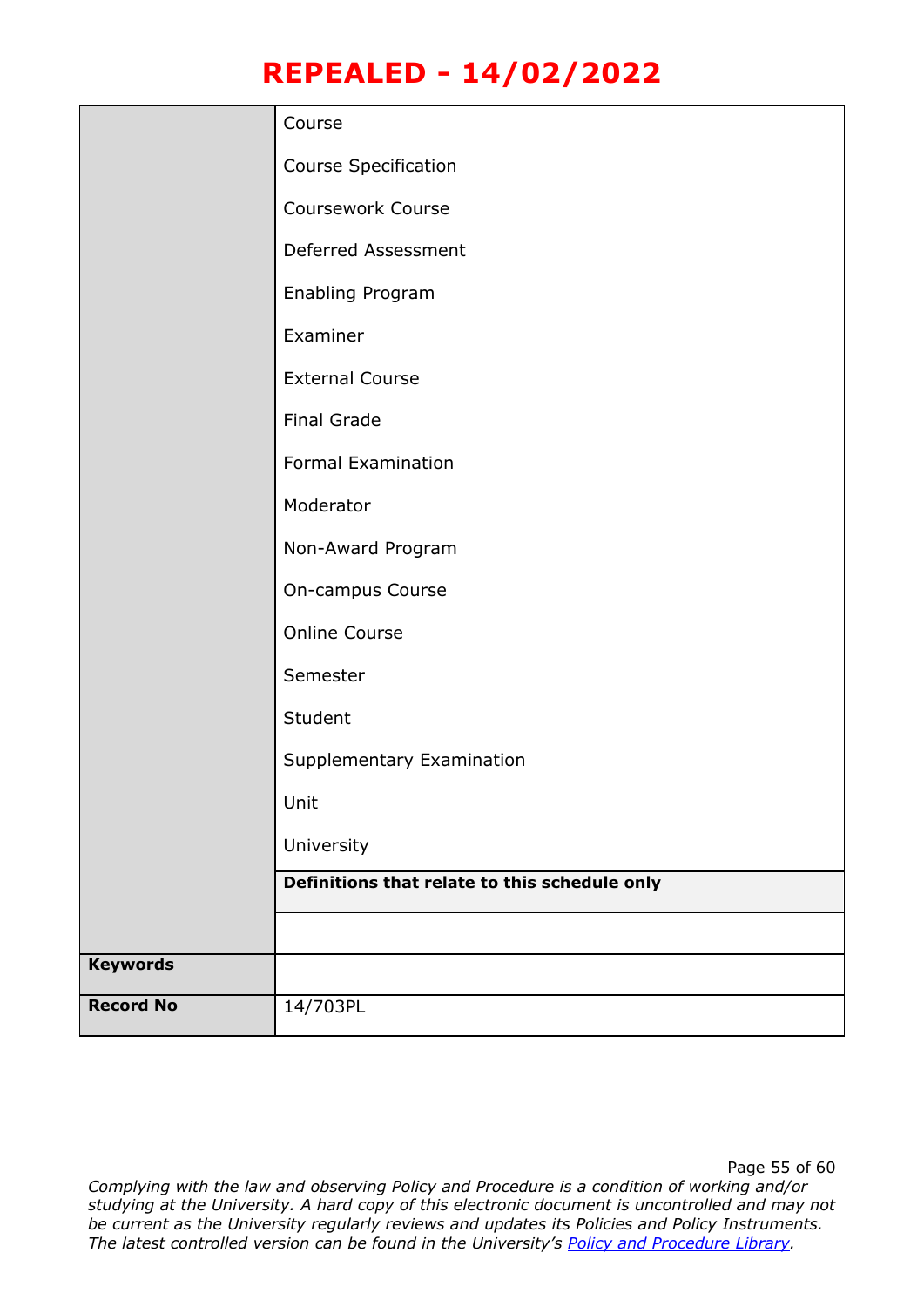## <span id="page-55-0"></span>**Residential School Categorisation Schedule**



Page 56 of 60

## **Purpose**

To link the residential school categorisation to Assessment Items and grading calculations through the Assessment Procedure.

# 2 Scope

This schedule must be read in conjunction with the Assessment Procedure and is subordinate to it.

# **3 Schedule**

### **3.1 Mandatory residential school**

A mandatory residential school signifies that attendance is:

• compulsory, in order to pass the Course.

Students who miss the residential school due to Special Circumstances will be considered in accordance with the Assessment of Special Circumstances Procedure. If the request for consideration is approved the Student must attend the next offering of the residential school.

### **3.2 Highly Recommended residential school**

A highly recommended residential school signifies that:

- Attendance is required for Assessment
- Non-attendance will require performance to satisfy the 50% overall pass requirement in the remaining Assessment Items for the Course.

Students who miss the residential school due to Special Circumstances will be considered in accordance with the Assessment of Special Circumstances Procedure. If the request for consideration is approved the Student must attend the next offering of the residential school.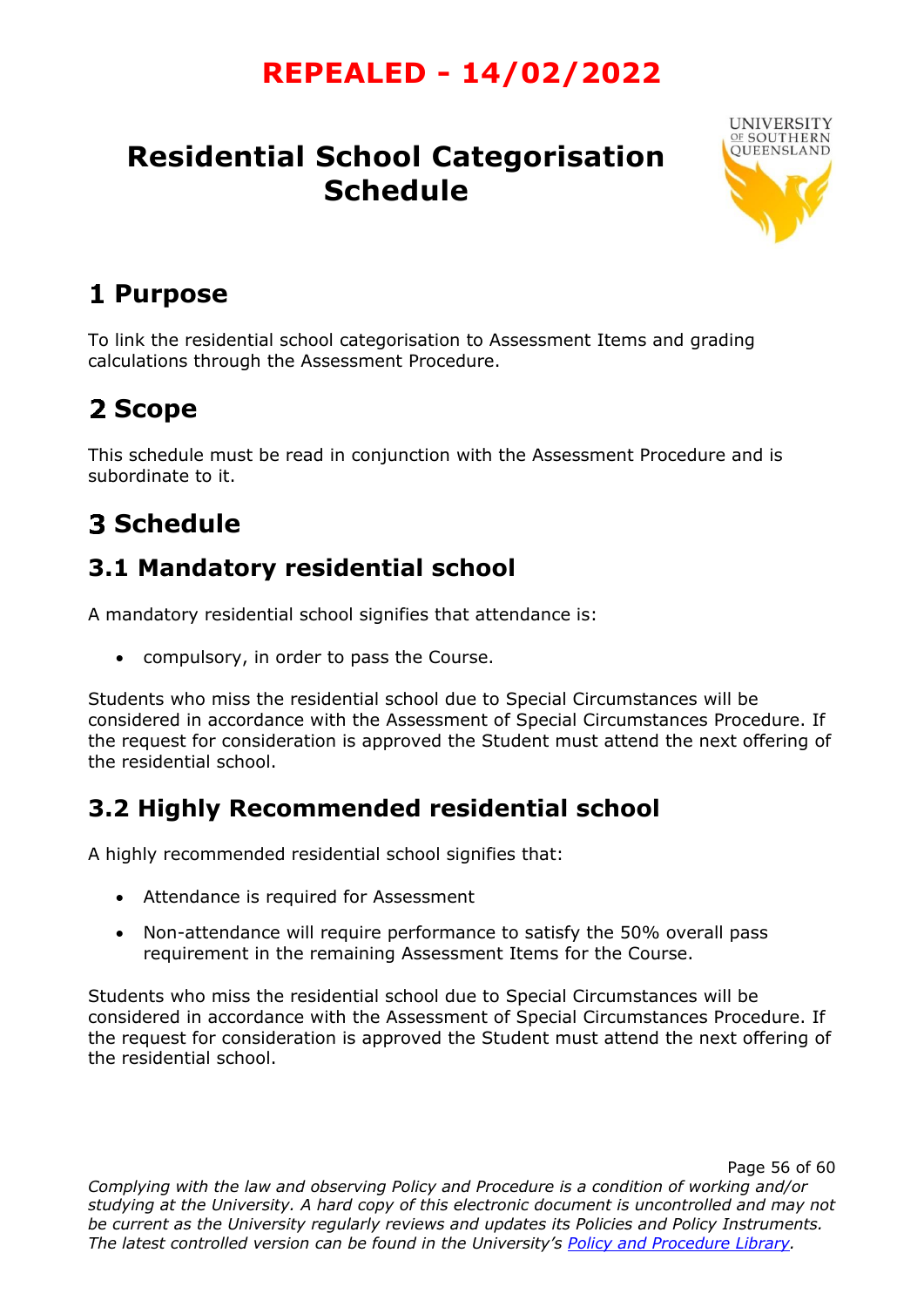### **3.3 Recommended residential school**

A recommended residential school signifies that attendance:

• is not linked to formal Student Assessment but is an optional learning opportunity which may contribute to achieving optional professional accreditation requirements for some programs.

### **3.4 Course Specification Standard Statement Guidelines**

These statements are provided to assist Students in determining what their responsibilities are in relation to attendance and usage of materials in the Course.

**Table 1: Standardised Statements to be used for Course Specifications**

| <b>Residential School</b><br><b>Information provided</b><br>in Course<br><b>Specifications</b>   | <b>Mandatory</b>                                                                                      | <b>Highly</b><br><b>Recommended</b>                                                                                                                            | <b>Recommended</b>                                                                                                                           |
|--------------------------------------------------------------------------------------------------|-------------------------------------------------------------------------------------------------------|----------------------------------------------------------------------------------------------------------------------------------------------------------------|----------------------------------------------------------------------------------------------------------------------------------------------|
| <b>Synopsis</b>                                                                                  | This Course contains<br>a mandatory<br>residential school                                             | This Course<br>contains a highly<br>recommended<br>residential school                                                                                          | <b>This Course</b><br>contains a<br>recommended<br>residential school                                                                        |
| <b>Workload</b>                                                                                  | Residential school<br>total hours<br>represented<br>holistically                                      | Residential school<br>total hours<br>represented<br>holistically                                                                                               | Residential school<br>total hours<br>represented<br>holistically                                                                             |
| <b>Secondary Hurdles</b>                                                                         | Residential school<br>included as<br>Secondary Hurdle                                                 | No Secondary<br>Hurdle                                                                                                                                         | No Secondary<br>Hurdle                                                                                                                       |
| <b>Assessment</b>                                                                                | Residential school<br>included as an<br>Assessment<br>component with<br>associated pass fail<br>logic | Assessment<br>component<br>clearly linked to<br>the residential<br>school by way of<br>naming or<br>Assessment note                                            | (No Assessment<br>component linked<br>to the residential<br>school                                                                           |
| Important<br><b>Assessment</b><br>Information $#1 -$<br><b>Attendance</b><br><b>Requirements</b> | Students must<br>attend the<br>mandatory<br>residential school                                        | Students are<br>highly<br>recommended to<br>attend the<br>residential school<br>as the residential<br>school is linked to<br>an Assessment or<br>an element of | Students are<br>recommended to<br>attend the<br>residential school<br>in order to<br><i>[relevant</i><br>information to be<br>inserted here] |

Page 57 of 60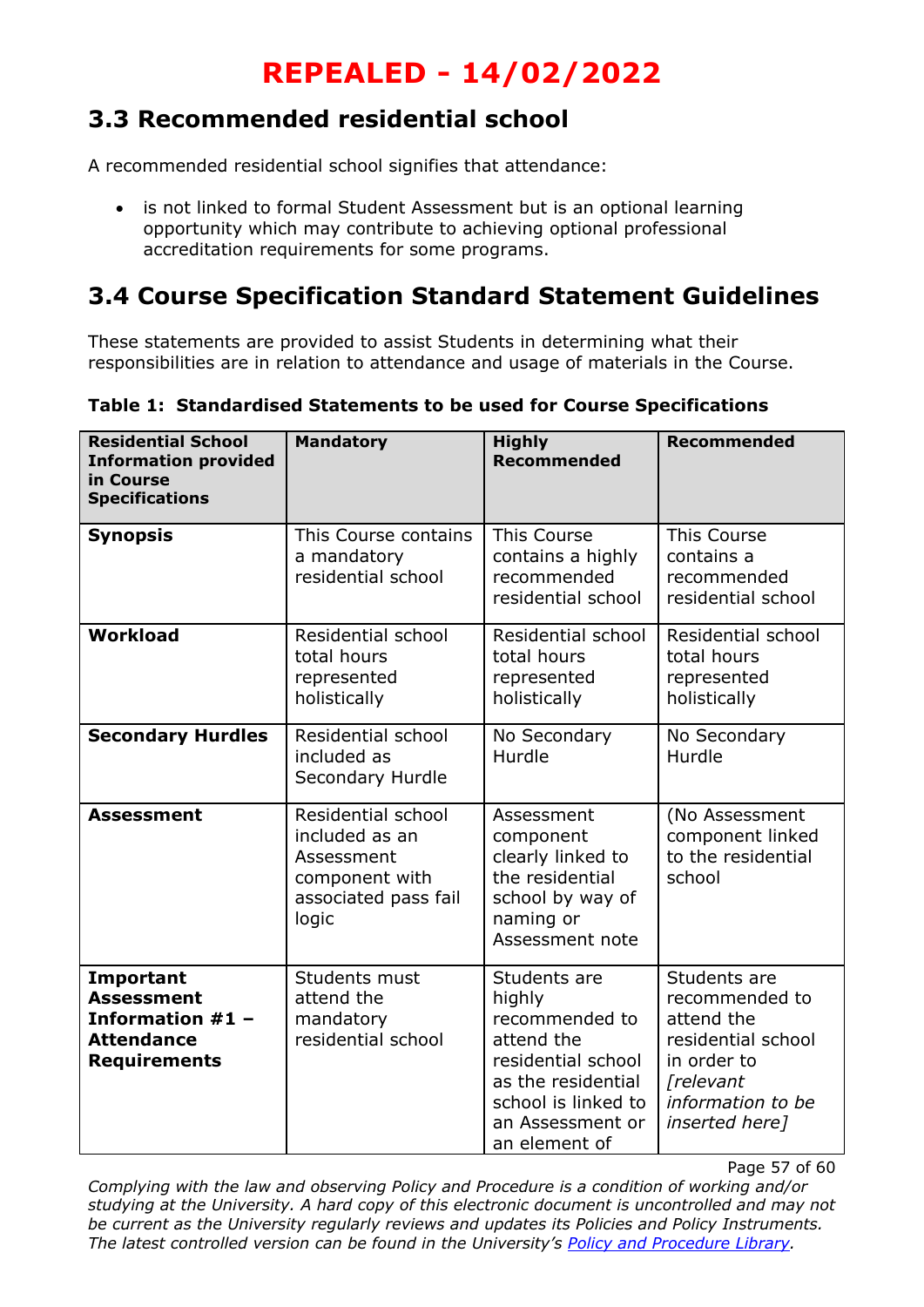|                                                                                                                                             |                                                                                                                                                                                                                                                                        | Assessment<br>preparation                                                                                                                                                                              |                                                                                                                                                                                                  |
|---------------------------------------------------------------------------------------------------------------------------------------------|------------------------------------------------------------------------------------------------------------------------------------------------------------------------------------------------------------------------------------------------------------------------|--------------------------------------------------------------------------------------------------------------------------------------------------------------------------------------------------------|--------------------------------------------------------------------------------------------------------------------------------------------------------------------------------------------------|
| Important<br><b>Assessment</b><br>Information $#2 -$<br><b>Requirements to</b><br>complete each<br><b>Assessment Item</b><br>satisfactorily | Students are<br>required to attend<br>and achieve a<br>certain Mark for the<br>residential school<br>Assessment<br>(information<br>provided in relevant<br><b>Course Specification</b><br>statement #2 -<br>refer to Secondary<br>Hurdle<br>recommended<br>statements) | No change to<br>standard<br>statement<br>(To satisfactorily<br>complete an<br>individual<br><b>Assessment Item</b><br>a Student must<br>achieve at least<br>50% of the Marks<br>for that item)         | No change to<br>standard statement<br>(To satisfactorily<br>complete an<br>individual<br>Assessment Item a<br>Student must<br>achieve at least<br>50% of the Marks<br>for that item)             |
| Important<br><b>Assessment</b><br>Information $#4 -$<br><b>Requirements to be</b><br>awarded a passing<br>grade in the Course               | requirement to<br>attend residential<br>school<br>(information<br>provided in relevant<br><b>Course Specification</b><br>statement #4 -<br>refer to Secondary<br>Hurdle<br>recommended<br>statements)                                                                  | no change to<br>standard<br>statement<br>(To be assured of<br>receiving a<br>passing grade a<br>Student must<br>achieve at least<br>50% of the total<br>weighted Marks<br>available for the<br>Course) | no change to<br>standard statement<br>(To be assured of<br>receiving a passing<br>grade a Student<br>must achieve at<br>least 50% of the<br>total weighted<br>Marks available for<br>the Course) |

### **References**

Nil.

### **Schedule Information**

| <b>Accountable Officer</b> | Deputy Vice-Chancellor (Academic) |
|----------------------------|-----------------------------------|
| <b>Responsible Officer</b> | Dean (Academic Transformation)    |
| <b>Policy Type</b>         | University Procedure              |
| <b>Policy Suite</b>        | <b>Assessment Policy</b>          |
| <b>Approved Date</b>       | 10/2/2020                         |

Page 58 of 60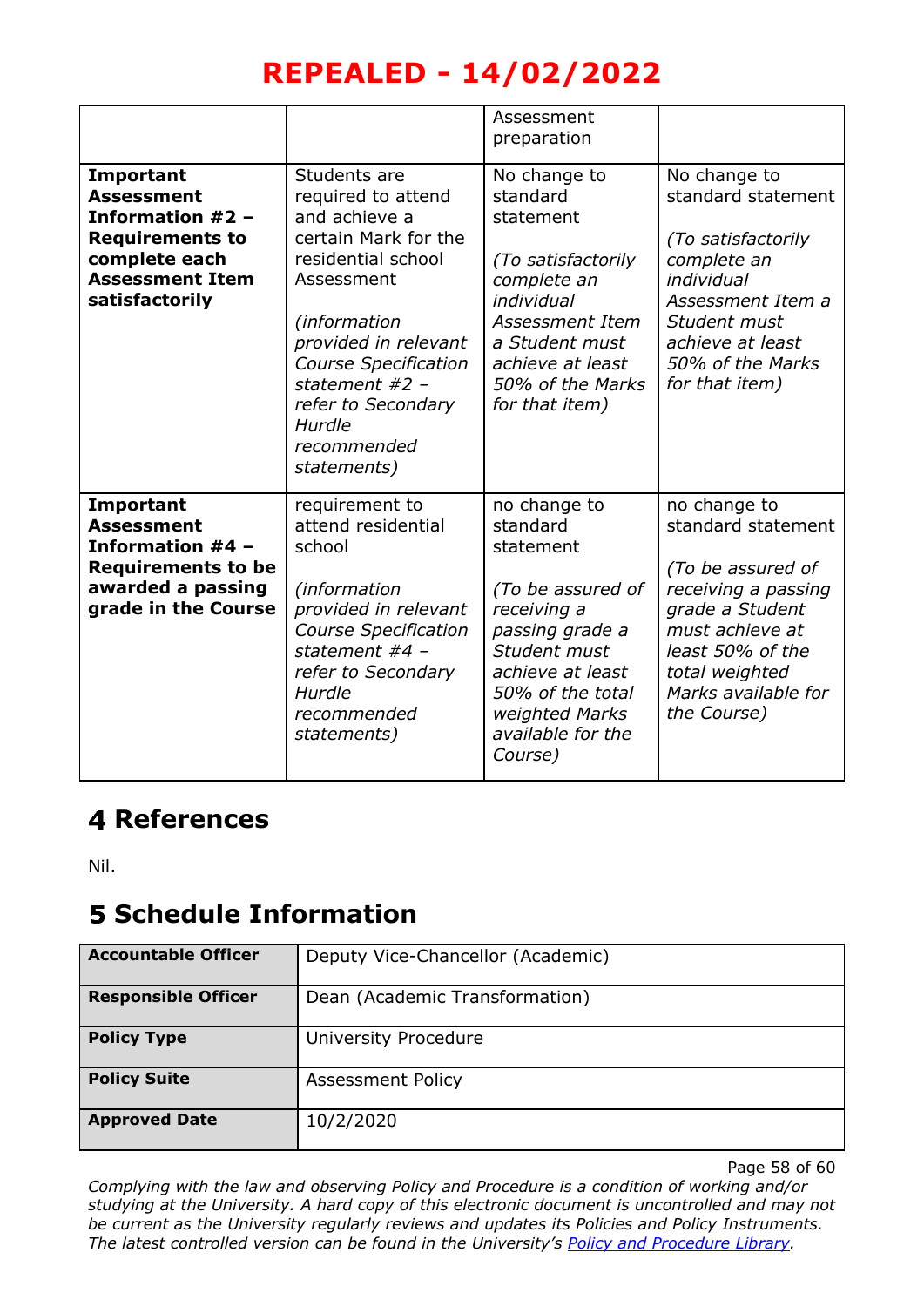| <b>Effective Date</b>              | 10/2/2020                                          |  |
|------------------------------------|----------------------------------------------------|--|
| <b>Review Date</b>                 | 26/2/2021                                          |  |
| <b>Relevant Legislation</b>        |                                                    |  |
| <b>Related Policies</b>            |                                                    |  |
| <b>Related Procedures</b>          | Assessment of Special Circumstances Procedure      |  |
|                                    | Assessment Procedure                               |  |
| Related forms,<br>publications and | <b>Grades Schedule</b>                             |  |
| websites                           | <b>Review of Final Grade Application Form</b>      |  |
|                                    | <b>Special Consideration Application Form</b>      |  |
| <b>Definitions</b>                 | <b>Terms defined in the Definitions Dictionary</b> |  |
|                                    | Assessment                                         |  |
|                                    | Assessment Item                                    |  |
|                                    | Course                                             |  |
|                                    | <b>Course Specification</b>                        |  |
|                                    | Grade Point Average (GPA)                          |  |
|                                    | Mark                                               |  |
|                                    | Primary Hurdle                                     |  |
|                                    | Secondary Hurdle                                   |  |
|                                    | Secondary Hurdle (Proficiency)                     |  |
|                                    | Secondary Hurdle (Supervised)                      |  |
|                                    | <b>Special Circumstances</b>                       |  |
|                                    | Student                                            |  |
|                                    | Supplementary Assessment                           |  |
|                                    | Definitions that relate to this schedule only      |  |
|                                    |                                                    |  |
|                                    |                                                    |  |

Page 59 of 60